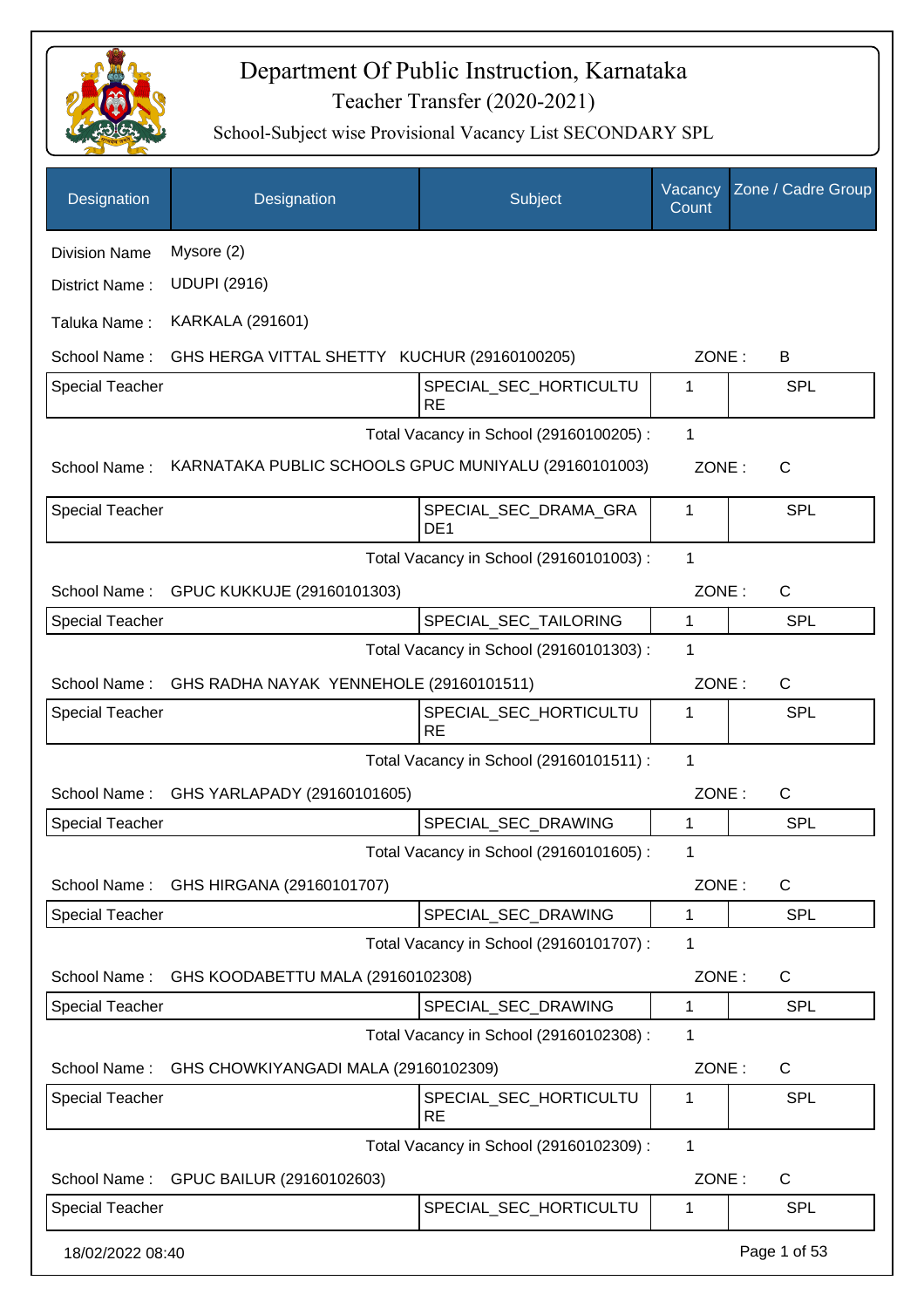

| Designation            | Designation                                                          | Subject                                  | Vacancy<br>Count | Zone / Cadre Group |
|------------------------|----------------------------------------------------------------------|------------------------------------------|------------------|--------------------|
|                        |                                                                      | E                                        |                  |                    |
|                        |                                                                      | Total Vacancy in School (29160102603) :  | 1                |                    |
| School Name:           | SHREE ANANDA SHETTY GOVERNMENT HIGH SCHOOL,<br>KANAJAR (29160102706) |                                          | ZONE:            | $\mathsf{C}$       |
| <b>Special Teacher</b> |                                                                      | SPECIAL_SEC_DRAWING                      | 1                | <b>SPL</b>         |
|                        |                                                                      | Total Vacancy in School (29160102706) :  | 1                |                    |
|                        | School Name: GHS KALLYA (29160103006)                                |                                          | ZONE:            | $\mathsf{C}$       |
| <b>Special Teacher</b> |                                                                      | SPECIAL_SEC_HORTICULTU<br><b>RE</b>      | 1                | <b>SPL</b>         |
|                        |                                                                      | Total Vacancy in School (29160103006) :  | 1                |                    |
|                        | School Name: GHS NAKRE (29160103113)                                 |                                          | ZONE:            | $\mathsf{C}$       |
| <b>Special Teacher</b> |                                                                      | SPECIAL SEC DRAWING                      | 1                | <b>SPL</b>         |
|                        |                                                                      | Total Vacancy in School (29160103113) :  | 1                |                    |
|                        | School Name: GHS SOODA (29160103405)                                 |                                          | ZONE:            | $\mathsf{C}$       |
| <b>Special Teacher</b> |                                                                      | SPECIAL_SEC_DRAWING                      | 1                | <b>SPL</b>         |
|                        |                                                                      | Total Vacancy in School (29160103405) :  | 1                |                    |
|                        | School Name: GPUC SANOOR (29160104208)                               |                                          | ZONE:            | B                  |
| <b>Special Teacher</b> |                                                                      | SPECIAL_SEC_MUSIC_GRAD<br>E <sub>1</sub> | 1                | <b>SPL</b>         |
|                        |                                                                      | Total Vacancy in School (29160104208) :  | 1                |                    |
| School Name:           | GHS MANJUNATHA PAI MEMORIAL DURGA TELLAR (29160104406)               |                                          | ZONE:            | C                  |
| <b>Special Teacher</b> |                                                                      | SPECIAL_SEC_DRAWING                      | 1                | SPL                |
|                        |                                                                      | Total Vacancy in School (29160104406) :  | 1                |                    |
| School Name:           | GPUC BAJAGOLI (29160104508)                                          |                                          | ZONE:            | C                  |
| <b>Special Teacher</b> |                                                                      | SPECIAL_SEC_TAILORING                    | 1                | <b>SPL</b>         |
|                        |                                                                      | Total Vacancy in School (29160104508) :  | 1                |                    |
| School Name:           | KARNATAKA PUBLIC SCHOOLS GHS HOSMAR (29160104706)                    |                                          | ZONE:            | C                  |
| Special Teacher        |                                                                      | SPECIAL_SEC_DRAWING                      | 1                | <b>SPL</b>         |
|                        |                                                                      | Total Vacancy in School (29160104706) :  | 1                |                    |
| School Name:           | GHS RENJALA (29160104904)                                            |                                          | ZONE:            | C                  |
| <b>Special Teacher</b> |                                                                      | SPECIAL_SEC_DRAWING                      | 1                | <b>SPL</b>         |
|                        |                                                                      | Total Vacancy in School (29160104904) :  | 1                |                    |
| School Name:           | GHS KABETTU (29160105505)                                            |                                          | ZONE:            | A                  |
| 18/02/2022 08:40       |                                                                      |                                          |                  | Page 2 of 53       |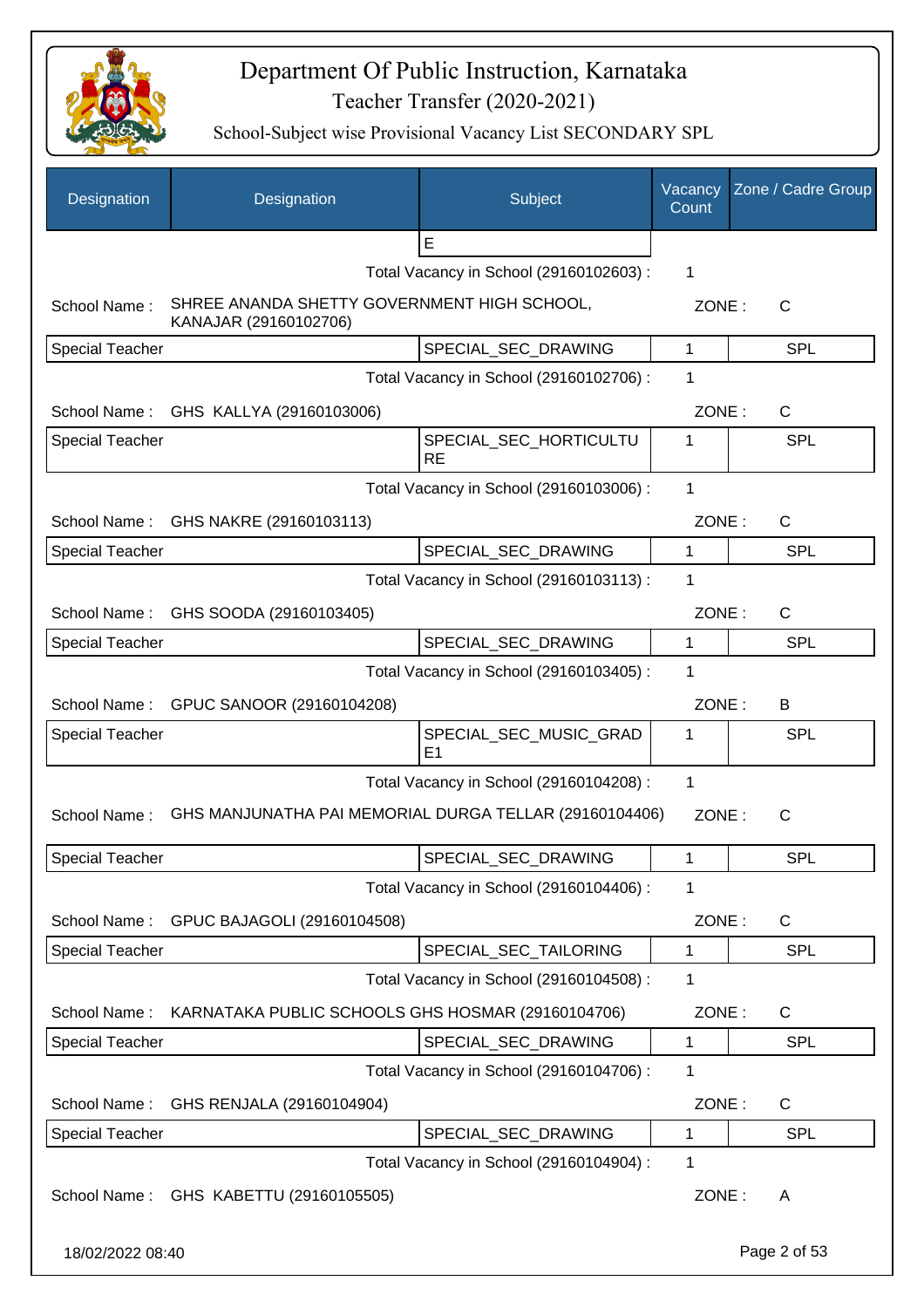

| Designation            | Designation                                    | Subject                                  | Vacancy<br>Count | Zone / Cadre Group |
|------------------------|------------------------------------------------|------------------------------------------|------------------|--------------------|
| <b>Special Teacher</b> |                                                | SPECIAL_SEC_DRAWING                      | 1                | <b>SPL</b>         |
|                        |                                                | Total Vacancy in School (29160105505) :  | 1                |                    |
|                        |                                                | Total Vacancy in Taluka (291601) :       | 19               |                    |
| Taluka Name:           | <b>UDUPI (291602)</b>                          |                                          |                  |                    |
| School Name:           | GPUC YERMALU BADA (29160204004)                |                                          | ZONE:            | $\mathsf{C}$       |
| <b>Special Teacher</b> |                                                | SPECIAL_SEC_DRAWING                      | $\mathbf{1}$     | <b>SPL</b>         |
|                        |                                                | Total Vacancy in School (29160204004) :  | 1                |                    |
| School Name:           | GHS YERMALU THENKA (29160204603)               |                                          | ZONE:            | $\mathsf C$        |
| Special Teacher        |                                                | SPECIAL_SEC_DRAWING                      | 1                | <b>SPL</b>         |
|                        |                                                | Total Vacancy in School (29160204603) :  | 1                |                    |
| School Name:           | GHS AJJARKADU (29160212502)                    |                                          | ZONE:            | A                  |
| <b>Special Teacher</b> |                                                | SPECIAL_SEC_DRAWING                      | 1                | <b>SPL</b>         |
|                        |                                                | Total Vacancy in School (29160212502) :  | 1                |                    |
|                        |                                                | Total Vacancy in Taluka (291602):        | 3                |                    |
| Taluka Name:           | <b>KUNDAPURA (291603)</b>                      |                                          |                  |                    |
| School Name:           | GHS KANDLUR (29160305410)                      |                                          | ZONE:            | $\mathsf{C}$       |
| <b>Special Teacher</b> |                                                | SPECIAL_SEC_TAILORING                    | 1                | <b>SPL</b>         |
|                        |                                                | Total Vacancy in School (29160305410) :  | 1                |                    |
| School Name:           | GPUC HS SECTION SHANKARANARAYANA (29160305708) |                                          | ZONE:            | C                  |
| <b>Special Teacher</b> |                                                | SPECIAL_SEC_MUSIC_GRAD<br>E <sub>2</sub> | 1                | SPL                |
|                        |                                                | Total Vacancy in School (29160305708) :  | 1                |                    |
| School Name:           | GHS KONI (29160306704)                         |                                          | ZONE:            | $\mathsf{C}$       |
| Special Teacher        |                                                | SPECIAL_SEC_DRAWING                      | 1                | <b>SPL</b>         |
|                        |                                                | Total Vacancy in School (29160306704) :  | 1                |                    |
| School Name:           | GHS KALAVARA (29160307802)                     |                                          | ZONE:            | C                  |
| <b>Special Teacher</b> |                                                | SPECIAL_SEC_TAILORING                    | 1                | <b>SPL</b>         |
|                        |                                                | Total Vacancy in School (29160307802) :  | 1                |                    |
| School Name:           | GHS BASRUR (29160308106)                       |                                          | ZONE:            | C                  |
| <b>Special Teacher</b> |                                                | SPECIAL_SEC_HORTICULTU<br><b>RE</b>      | 1                | <b>SPL</b>         |
|                        |                                                | Total Vacancy in School (29160308106) :  | 1                |                    |
|                        | School Name: GHS HESKUTHUR (29160308602)       |                                          | ZONE:            | C                  |
| 18/02/2022 08:40       |                                                |                                          |                  | Page 3 of 53       |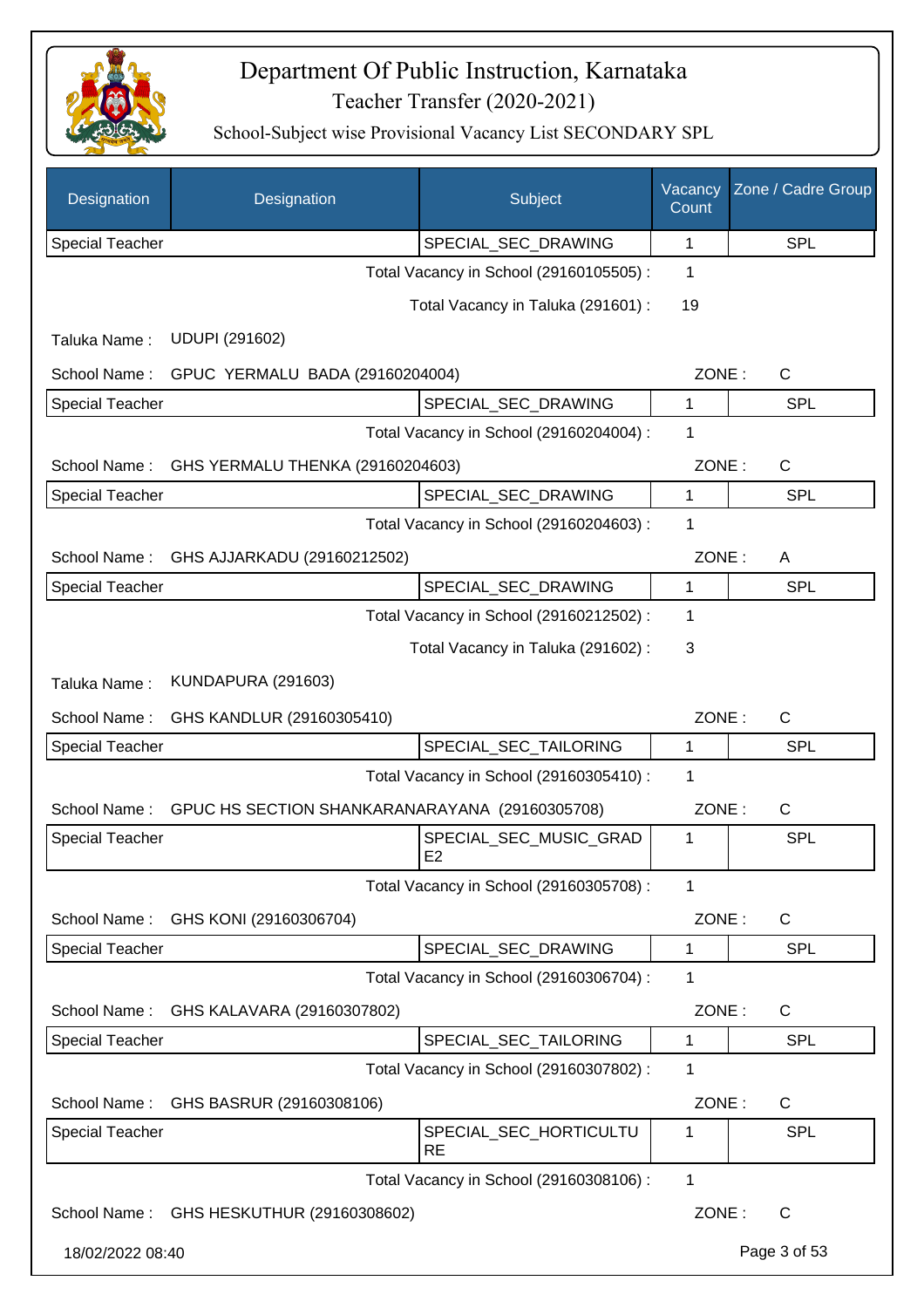

| Designation            | Designation                                                | Subject                                 | Vacancy<br>Count | Zone / Cadre Group |
|------------------------|------------------------------------------------------------|-----------------------------------------|------------------|--------------------|
| <b>Special Teacher</b> |                                                            | SPECIAL SEC DRAWING                     | 1                | <b>SPL</b>         |
|                        |                                                            | Total Vacancy in School (29160308602) : | 1                |                    |
| School Name:           | KARNATAKA PUBLIC SCHOOLS GPUC BIDKALKATTE<br>(29160308906) |                                         | ZONE:            | $\mathsf{C}$       |
| <b>Special Teacher</b> |                                                            | SPECIAL SEC HORTICULTU<br><b>RE</b>     | 1                | <b>SPL</b>         |
|                        |                                                            | Total Vacancy in School (29160308906) : | 1                |                    |
|                        | School Name: CNSMGHS ALBADY-ARDI (29160309507)             |                                         | ZONE:            | $\mathsf{C}$       |
| Special Teacher        |                                                            | SPECIAL_SEC_DRAWING                     | 1                | <b>SPL</b>         |
|                        |                                                            | Total Vacancy in School (29160309507) : | 1                |                    |
|                        | School Name: GPUC KUNDAPURA (29160311003)                  |                                         | ZONE:            | A                  |
| <b>Special Teacher</b> |                                                            | SPECIAL_SEC_HORTICULTU<br><b>RE</b>     | 1                | SPL                |
|                        |                                                            | Total Vacancy in School (29160311003) : | 1                |                    |
|                        | School Name: GHS SIDDAPURA (29160311210)                   |                                         | ZONE:            | $\mathsf{C}$       |
| Special Teacher        |                                                            | SPECIAL_SEC_HORTICULTU<br><b>RE</b>     | 1                | <b>SPL</b>         |
|                        |                                                            | Total Vacancy in School (29160311210) : | 1                |                    |
|                        |                                                            | Total Vacancy in Taluka (291603):       | 10               |                    |
| Taluka Name:           | <b>BYNDOOR (291604)</b>                                    |                                         |                  |                    |
| School Name:           | GHS KIRIMANJESHWARA (29160404107)                          |                                         | ZONE:            | C                  |
| <b>Special Teacher</b> |                                                            | SPECIAL_SEC_TAILORING                   | 1                | <b>SPL</b>         |
|                        |                                                            | Total Vacancy in School (29160404107) : | 1                |                    |
| School Name:           | GPUC UPPUNDA (29160404807)                                 |                                         | ZONE:            | C                  |
| <b>Special Teacher</b> |                                                            | SPECIAL_SEC_DRAWING                     | 1                | <b>SPL</b>         |
| <b>Special Teacher</b> |                                                            | SPECIAL_SEC_HORTICULTU<br><b>RE</b>     | $\overline{c}$   | <b>SPL</b>         |
|                        |                                                            | Total Vacancy in School (29160404807) : | 3                |                    |
| School Name:           | GPUC BYNDOOR (29160405012)                                 |                                         | ZONE:            | A                  |
| <b>Special Teacher</b> |                                                            | SPECIAL_SEC_HORTICULTU                  | $\overline{2}$   | <b>SPL</b>         |
|                        |                                                            | <b>RE</b>                               |                  |                    |
|                        |                                                            | Total Vacancy in School (29160405012) : | $\mathbf{2}$     |                    |
|                        |                                                            | Total Vacancy in Taluka (291604) :      | 6                |                    |
| Taluka Name:           | BRAHAMAVARA (291605)                                       |                                         |                  |                    |
| 18/02/2022 08:40       |                                                            |                                         |                  | Page 4 of 53       |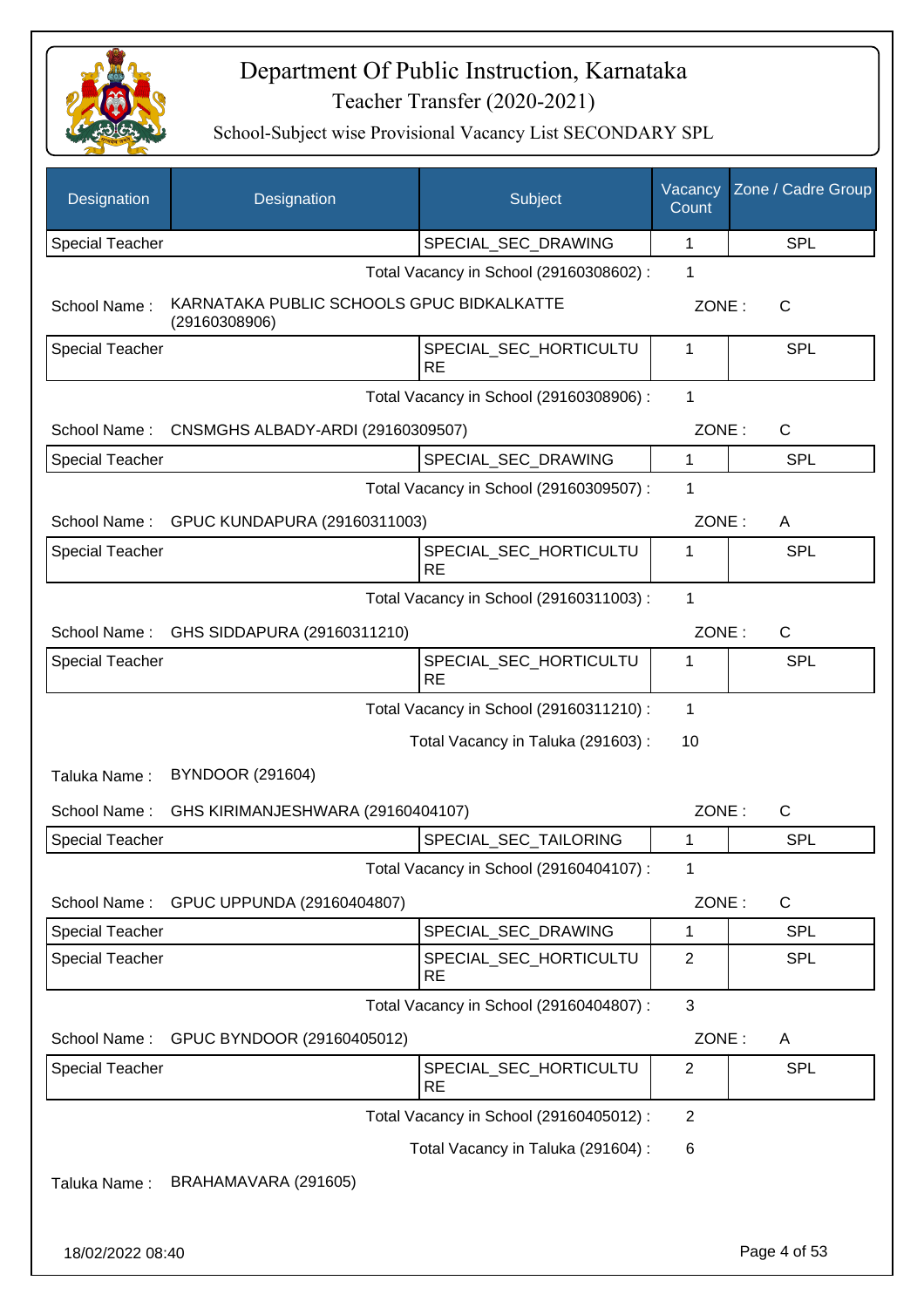

| Designation            | Designation                                                    | Subject                                  | Vacancy<br>Count | Zone / Cadre Group |
|------------------------|----------------------------------------------------------------|------------------------------------------|------------------|--------------------|
| School Name:           | GHS JANUVARAKATTE (29160500705)                                |                                          | ZONE:            | C                  |
| <b>Special Teacher</b> |                                                                | SPECIAL_SEC_DRAWING                      | 1                | <b>SPL</b>         |
|                        |                                                                | Total Vacancy in School (29160500705) :  | 1                |                    |
| School Name:           | GHS NUKKURU 576234 (29160503104)                               |                                          | ZONE:            | C                  |
| <b>Special Teacher</b> |                                                                | SPECIAL_SEC_TAILORING                    | 1                | <b>SPL</b>         |
|                        |                                                                | Total Vacancy in School (29160503104) :  | 1                |                    |
|                        | School Name: GHS COMPOSITE MOODUGILIYAR (29160503303)          |                                          | ZONE:            | B                  |
| <b>Special Teacher</b> |                                                                | SPECIAL_SEC_HORTICULTU<br><b>RE</b>      | 1                | SPL                |
|                        |                                                                | Total Vacancy in School (29160503303) :  | 1                |                    |
|                        | School Name: GHS NALKOOR (29160504203)                         |                                          | ZONE:            | $\mathsf{C}$       |
| <b>Special Teacher</b> |                                                                | SPECIAL_SEC_HORTICULTU<br><b>RE</b>      | 1                | SPL                |
|                        |                                                                | Total Vacancy in School (29160504203) :  | 1                |                    |
|                        | School Name: GPUC THENKANIDIYURU (29160504803)                 |                                          | ZONE:            | C                  |
| Special Teacher        |                                                                | SPECIAL_SEC_MUSIC_GRAD<br>E <sub>2</sub> | 1                | SPL                |
|                        |                                                                | Total Vacancy in School (29160504803) :  | 1                |                    |
|                        | School Name: GHS VADDARSE (29160505102)                        |                                          | ZONE:            | B                  |
| Special Teacher        |                                                                | SPECIAL_SEC_HORTICULTU<br><b>RE</b>      | 1                | SPL                |
|                        |                                                                | Total Vacancy in School (29160505102) :  | 1                |                    |
| School Name:           | GOVT PRE UNIVERSITY COLLEGE BRAHMAVARA (29160505405)           |                                          | ZONE:            | A                  |
| Special Teacher        |                                                                | SPECIAL SEC DRAWING                      | 1                | SPL                |
|                        |                                                                | Total Vacancy in School (29160505405) :  | 1                |                    |
| School Name:           | KARNATAKA PUBLIC SCHOOLS GPUC KOKKARNE (29160505806)           |                                          | ZONE:            | C                  |
| <b>Special Teacher</b> |                                                                | SPECIAL_SEC_DRAWING                      | $\mathbf{1}$     | <b>SPL</b>         |
|                        |                                                                | Total Vacancy in School (29160505806) :  | 1                |                    |
| School Name:           | GPUC KODIKANYANA (29160505904)                                 |                                          | ZONE:            | В                  |
| <b>Special Teacher</b> |                                                                | SPECIAL_SEC_TAILORING                    | 1                | SPL                |
|                        |                                                                | Total Vacancy in School (29160505904) :  | 1                |                    |
| School Name:           | GOVERNMENT COMPOSITE HIGH SCHOOL, SHETTYBETTU<br>(29160507303) |                                          | ZONE:            | A                  |
| <b>Special Teacher</b> |                                                                | SPECIAL_SEC_TAILORING                    | 1                | <b>SPL</b>         |
| 18/02/2022 08:40       |                                                                |                                          |                  | Page 5 of 53       |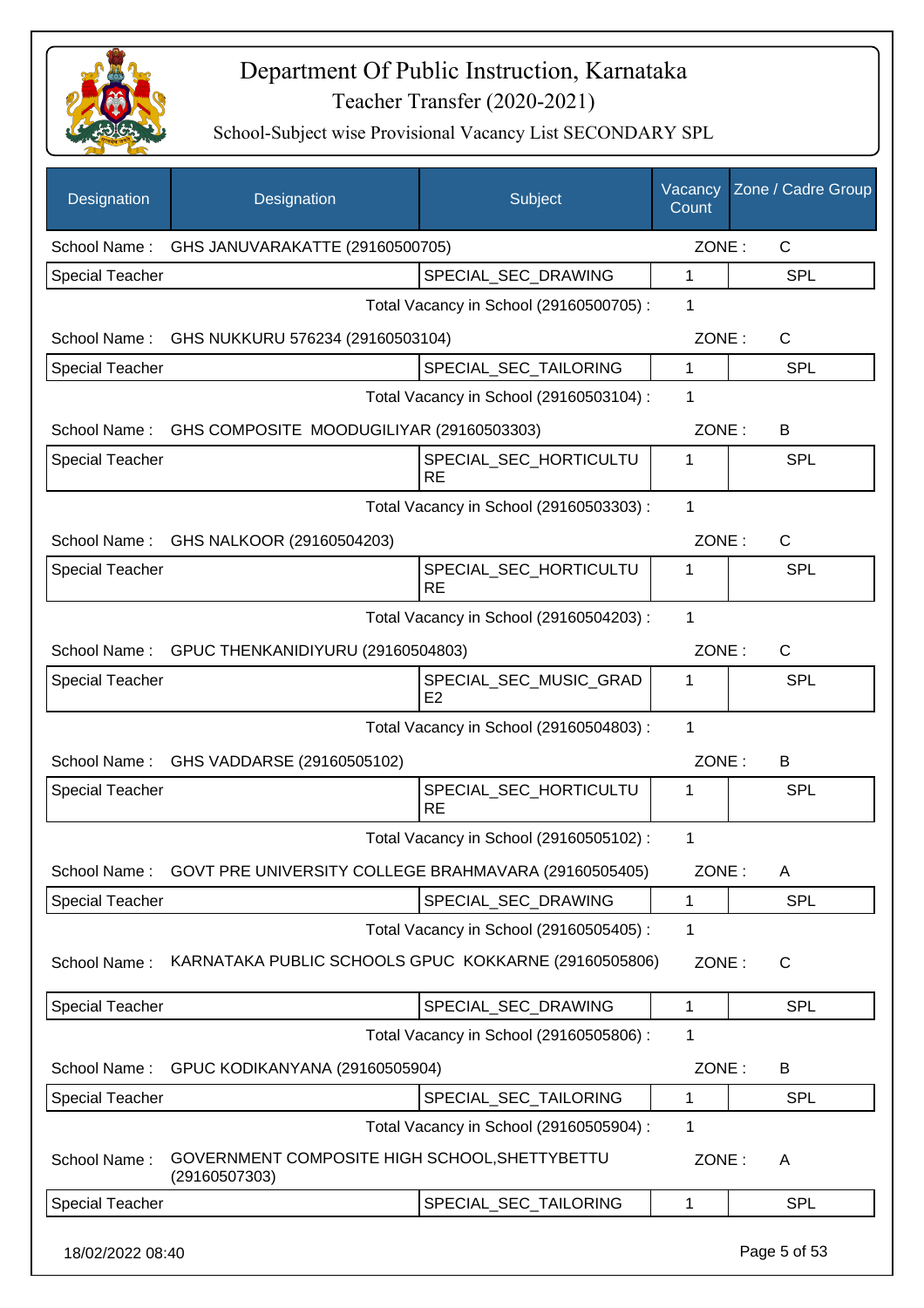

| Designation            | Designation                                      | Subject                                 | Vacancy<br>Count | Zone / Cadre Group |
|------------------------|--------------------------------------------------|-----------------------------------------|------------------|--------------------|
|                        |                                                  | Total Vacancy in School (29160507303) : | 1                |                    |
|                        |                                                  | Total Vacancy in Taluka (291605):       | 10               |                    |
| District Name:         | CHIKKAMANGALURU (2917)                           |                                         |                  |                    |
| Taluka Name:           | <b>SRINGERI (291701)</b>                         |                                         |                  |                    |
| School Name:           | KARNATAKA PUBLIC SCHOOLS GJC BEGAR (29170100203) |                                         | ZONE:            | C                  |
| <b>Special Teacher</b> |                                                  | SPECIAL_SEC_HORTICULTU<br><b>RE</b>     | 1                | <b>SPL</b>         |
|                        |                                                  | Total Vacancy in School (29170100203) : | 1                |                    |
| School Name:           | G.J.C NEMMAR (29170101507)                       |                                         | ZONE:            | $\mathsf{C}$       |
| <b>Special Teacher</b> |                                                  | SPECIAL_SEC_HORTICULTU<br><b>RE</b>     | 1                | SPL                |
|                        |                                                  | Total Vacancy in School (29170101507) : | 1                |                    |
| School Name:           | GHS HOLEKOPPA (29170102803)                      |                                         | ZONE:            | $\mathsf{C}$       |
| <b>Special Teacher</b> |                                                  | SPECIAL_SEC_HORTICULTU<br><b>RE</b>     | 1                | <b>SPL</b>         |
|                        |                                                  | Total Vacancy in School (29170102803) : | 1                |                    |
| School Name:           | GHS THOREHADLU (29170103104)                     |                                         | ZONE:            | C                  |
| <b>Special Teacher</b> |                                                  | SPECIAL_SEC_TAILORING                   | 1                | <b>SPL</b>         |
|                        |                                                  | Total Vacancy in School (29170103104) : | 1                |                    |
| School Name:           | G.P.U.C.SRINGERI (29170103609)                   |                                         | ZONE:            | B                  |
| <b>Special Teacher</b> |                                                  | SPECIAL_SEC_MUSIC_GRAD<br>E2            | 1                | SPL                |
|                        |                                                  | Total Vacancy in School (29170103609) : | 1                |                    |
| School Name:           | GHS VYKUNTAPURA (29170104405)                    |                                         | ZONE:            | B                  |
| Special Teacher        |                                                  | SPECIAL_SEC_DRAWING                     | 1                | <b>SPL</b>         |
|                        |                                                  | Total Vacancy in School (29170104405) : | 1                |                    |
|                        |                                                  | Total Vacancy in Taluka (291701) :      | 6                |                    |
| Taluka Name:           | KOPPA (291702)                                   |                                         |                  |                    |
| School Name:           | GPUC KAMMARDI (29170200105)                      |                                         | ZONE:            | C                  |
| Special Teacher        |                                                  | SPECIAL_SEC_DRAWING                     | 1                | SPL                |
|                        |                                                  | Total Vacancy in School (29170200105) : | 1                |                    |
| School Name:           | GHS BOMLAPURA (29170202604)                      |                                         | ZONE:            | C                  |
| <b>Special Teacher</b> |                                                  | SPECIAL_SEC_DRAWING                     | 1                | <b>SPL</b>         |
| 18/02/2022 08:40       |                                                  |                                         |                  | Page 6 of 53       |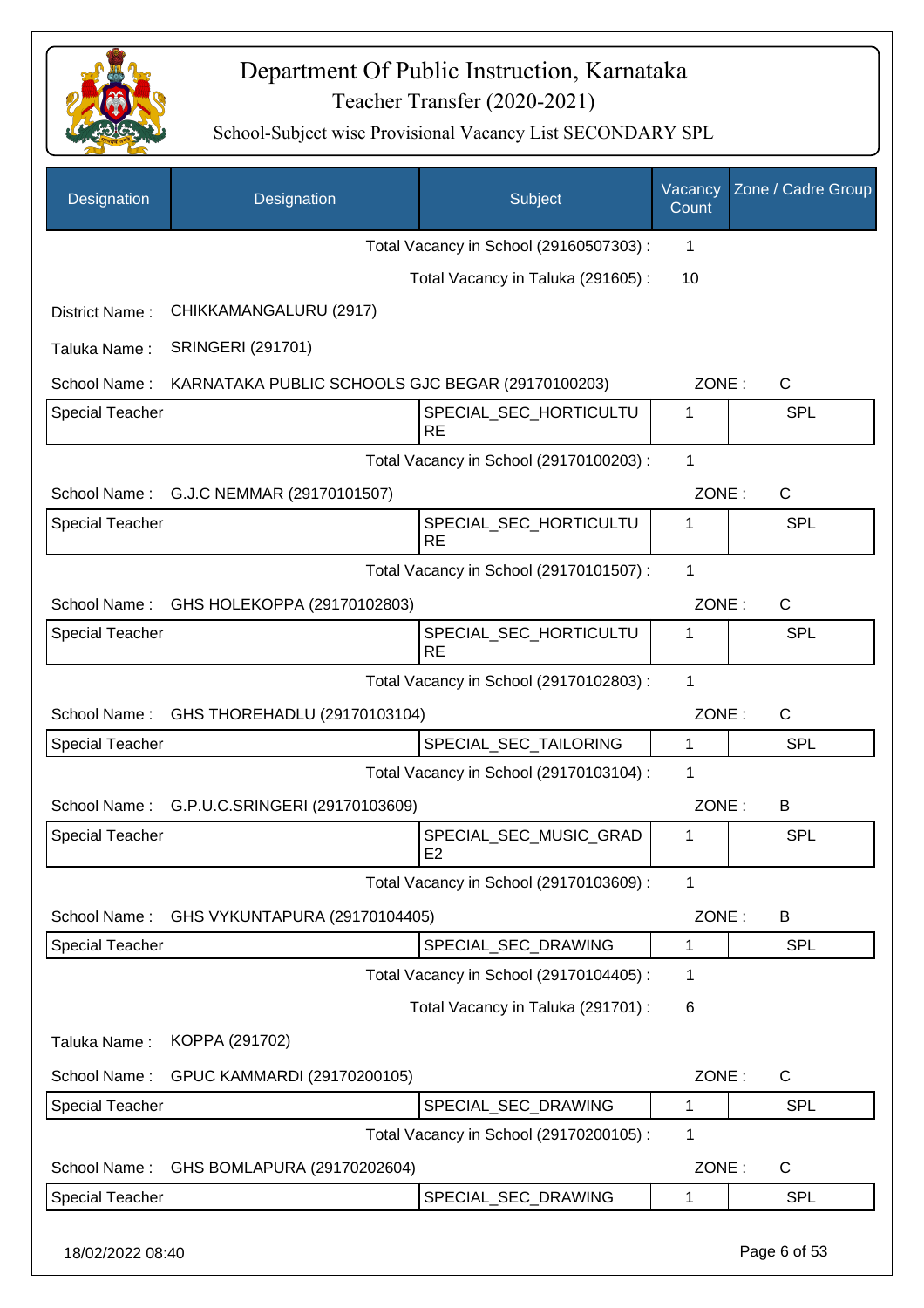

| Designation            | Designation                                  | Subject                                  | Vacancy<br>Count | Zone / Cadre Group |
|------------------------|----------------------------------------------|------------------------------------------|------------------|--------------------|
|                        |                                              | Total Vacancy in School (29170202604) :  | 1                |                    |
|                        | School Name: GHS KUDUREGUNDI (29170204103)   |                                          | ZONE:            | $\mathsf{C}$       |
| <b>Special Teacher</b> |                                              | SPECIAL_SEC_HORTICULTU<br><b>RE</b>      | 1                | SPL                |
|                        |                                              | Total Vacancy in School (29170204103) :  | 1                |                    |
|                        | School Name: GHS BAPPUNJI (29170204506)      |                                          | ZONE:            | $\mathsf{C}$       |
| <b>Special Teacher</b> |                                              | SPECIAL_SEC_HORTICULTU<br><b>RE</b>      | 1                | SPL                |
|                        |                                              | Total Vacancy in School (29170204506) :  | 1                |                    |
|                        | School Name: GHS LOKANATHAPURA (29170205603) |                                          | ZONE:            | C                  |
| <b>Special Teacher</b> |                                              | SPECIAL_SEC_DRAWING                      | $\mathbf 1$      | SPL                |
|                        |                                              | Total Vacancy in School (29170205603) :  | 1                |                    |
| School Name:           | GHS AGALAGANDI (29170205904)                 |                                          | ZONE:            | C                  |
| <b>Special Teacher</b> |                                              | SPECIAL_SEC_DRAWING                      | 1                | SPL                |
|                        |                                              | Total Vacancy in School (29170205904) :  | 1                |                    |
|                        | School Name: GHS SHANTIGRAMA (29170206905)   |                                          | ZONE:            | C                  |
| <b>Special Teacher</b> |                                              | SPECIAL_SEC_HORTICULTU<br><b>RE</b>      | 1                | <b>SPL</b>         |
|                        |                                              | Total Vacancy in School (29170206905) :  | 1                |                    |
|                        |                                              | Total Vacancy in Taluka (291702):        | 7                |                    |
| Taluka Name:           | NARASIMHARAJAPURA (291703)                   |                                          |                  |                    |
| School Name:           | GHS, BELLUR (29170303402)                    |                                          | ZONE:            | C                  |
| <b>Special Teacher</b> |                                              | SPECIAL_SEC_DRAWING                      | 1                | SPL                |
|                        |                                              | Total Vacancy in School (29170303402) :  | 1                |                    |
| School Name:           | GHS, KATTINAMANE (29170304603)               |                                          | ZONE:            | C                  |
| Special Teacher        |                                              | SPECIAL SEC MUSIC GRAD<br>E <sub>2</sub> | 1                | SPL                |
|                        |                                              | Total Vacancy in School (29170304603) :  | 1                |                    |
| School Name:           | GHS, KARKESHWARA (29170305006)               |                                          | ZONE:            | C                  |
| <b>Special Teacher</b> |                                              | SPECIAL_SEC_DRAWING                      | 1                | <b>SPL</b>         |
|                        |                                              | Total Vacancy in School (29170305006) :  | 1                |                    |
| School Name:           | GHS, MAGUNDI (29170305803)                   |                                          | ZONE:            | C                  |
| <b>Special Teacher</b> |                                              | SPECIAL_SEC_TAILORING                    | 1                | <b>SPL</b>         |
|                        |                                              | Total Vacancy in School (29170305803) :  | 1                |                    |
| 18/02/2022 08:40       |                                              |                                          |                  | Page 7 of 53       |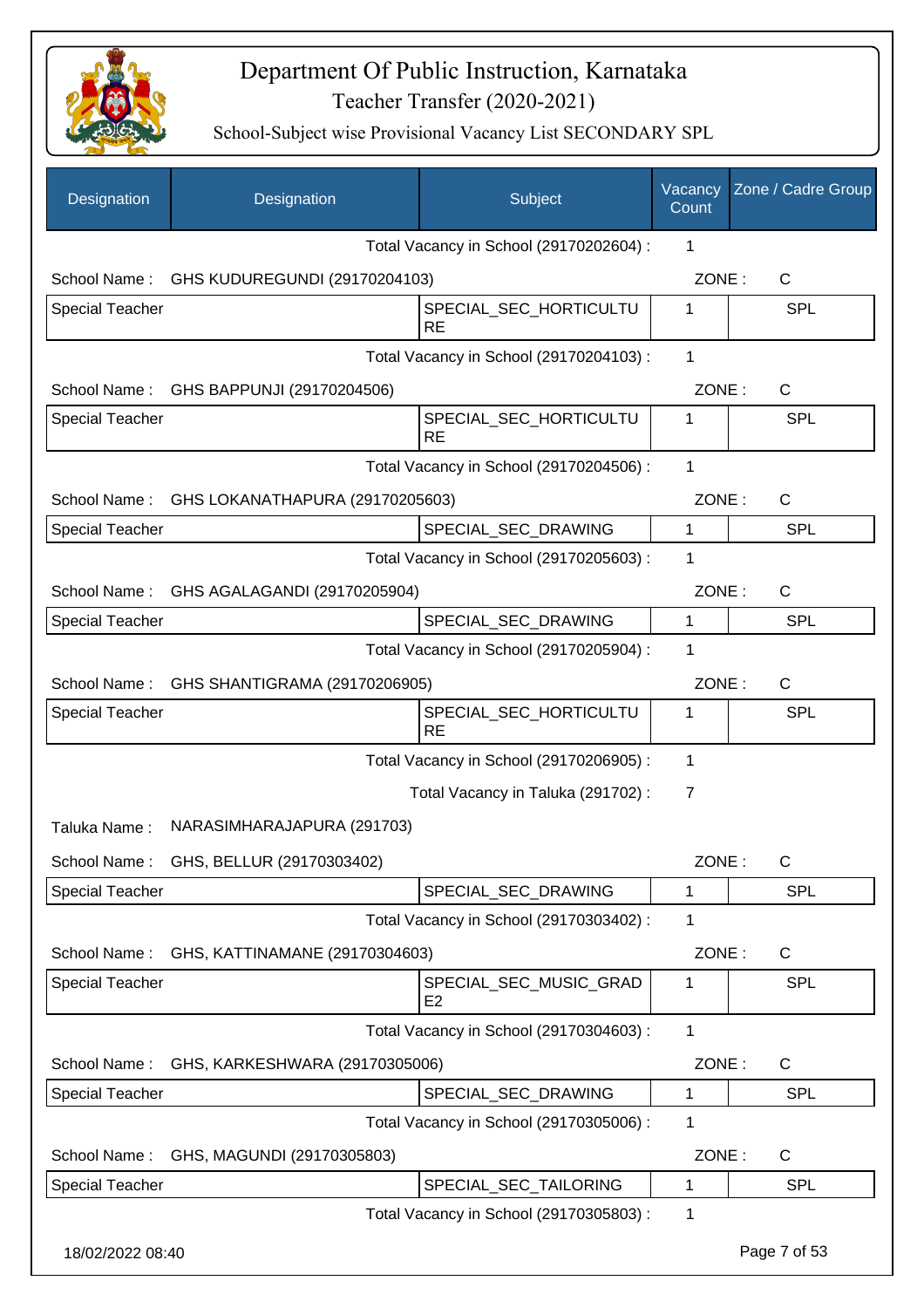

| Designation            | Designation                                               | Subject                                  | Vacancy<br>Count | Zone / Cadre Group |
|------------------------|-----------------------------------------------------------|------------------------------------------|------------------|--------------------|
| School Name:           | KARNATAKA PUBLIC SCHOOLS GJC, NRPURA (29170350301)        |                                          | ZONE:            | A                  |
| <b>Special Teacher</b> |                                                           | SPECIAL_SEC_MUSIC_GRAD<br>E <sub>2</sub> | 1                | <b>SPL</b>         |
|                        |                                                           | Total Vacancy in School (29170350301) :  | 1                |                    |
|                        |                                                           | Total Vacancy in Taluka (291703):        | 5                |                    |
| Taluka Name:           | <b>TARIKERE (291704)</b>                                  |                                          |                  |                    |
| School Name:           | KARNATAKA PUBLIC SCHOOLS GHS RANGENAHLLI<br>(29170400905) |                                          | ZONE:            | $\mathsf{C}$       |
| <b>Special Teacher</b> |                                                           | SPECIAL_SEC_HORTICULTU<br><b>RE</b>      | 1                | <b>SPL</b>         |
|                        |                                                           | Total Vacancy in School (29170400905) :  | $\mathbf{1}$     |                    |
| School Name:           | GHS MALALICHANNENAHALLI (29170403209)                     |                                          | ZONE:            | $\mathsf{C}$       |
| <b>Special Teacher</b> |                                                           | SPECIAL_SEC_HORTICULTU<br><b>RE</b>      | 1                | SPL                |
|                        |                                                           | Total Vacancy in School (29170403209) :  | $\mathbf{1}$     |                    |
| School Name:           | GHS KUNTINAMADU (29170407902)                             |                                          | ZONE:            | C                  |
| <b>Special Teacher</b> |                                                           | SPECIAL_SEC_HORTICULTU<br><b>RE</b>      | 1                | SPL                |
|                        |                                                           | Total Vacancy in School (29170407902) :  | $\mathbf 1$      |                    |
| School Name:           | SSGJC AJJAMPURA (29170419212)                             |                                          | ZONE:            | A                  |
| <b>Special Teacher</b> |                                                           | SPECIAL_SEC_MUSIC_GRAD<br>E2             | 1                | SPL                |
|                        |                                                           | Total Vacancy in School (29170419212) :  | 1                |                    |
| School Name:           | GHS URDU AJJAMPURA (29170419213)                          |                                          | ZONE:            | A                  |
| Special Teacher        |                                                           | SPECIAL_SEC_HORTICULTU<br><b>RE</b>      | 1                | <b>SPL</b>         |
|                        |                                                           | Total Vacancy in School (29170419213) :  | 1                |                    |
| School Name:           | GHS SOKKE (29170419903)                                   |                                          | ZONE:            | B                  |
| <b>Special Teacher</b> |                                                           | SPECIAL_SEC_HORTICULTU<br><b>RE</b>      | 1                | <b>SPL</b>         |
|                        |                                                           | Total Vacancy in School (29170419903) :  | 1                |                    |
|                        |                                                           | Total Vacancy in Taluka (291704) :       | 6                |                    |
| Taluka Name:           | KADUR (291705)                                            |                                          |                  |                    |
| School Name:           | GHS G YARADAKERE (29170509202)                            |                                          | ZONE:            | C                  |
| Special Teacher        |                                                           | SPECIAL_SEC_AGRICULTUR                   | 1                | <b>SPL</b>         |
| 18/02/2022 08:40       |                                                           |                                          |                  | Page 8 of 53       |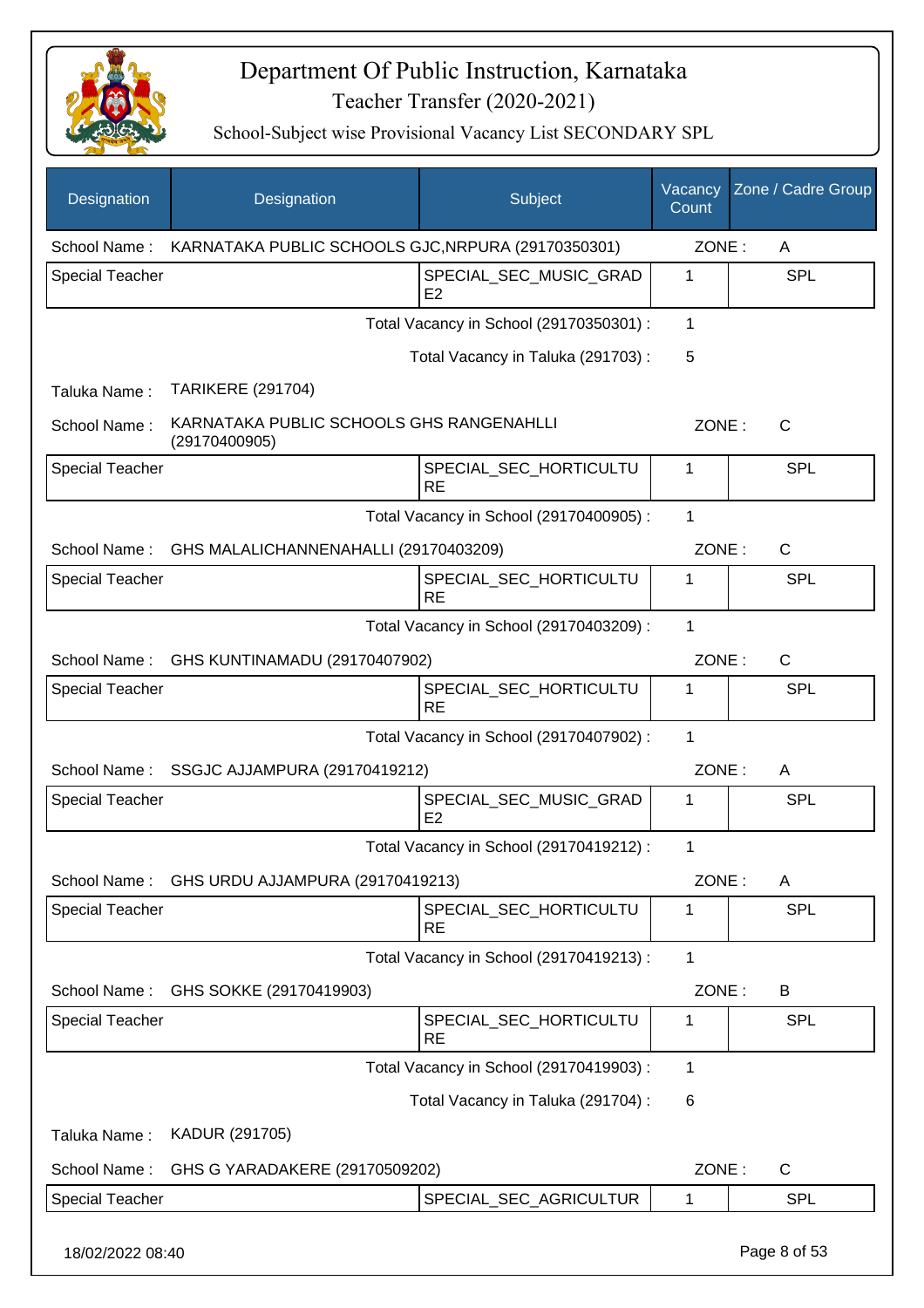

| Designation            | Designation                            | Subject                                  | Vacancy<br>Count | Zone / Cadre Group |
|------------------------|----------------------------------------|------------------------------------------|------------------|--------------------|
|                        |                                        | Total Vacancy in School (29170509202) :  | 1                |                    |
|                        | School Name: GJC YAGATI (29170510705)  |                                          | ZONE:            | $\mathsf{C}$       |
| Special Teacher        |                                        | SPECIAL_SEC_HORTICULTU<br><b>RE</b>      | 1                | <b>SPL</b>         |
|                        |                                        | Total Vacancy in School (29170510705) :  | 1                |                    |
| School Name:           | GHS Y MALLAPURA (29170514002)          |                                          | ZONE:            | C                  |
| <b>Special Teacher</b> |                                        | SPECIAL_SEC_AGRICULTUR                   | $\mathbf{1}$     | <b>SPL</b>         |
|                        |                                        | Total Vacancy in School (29170514002) :  | 1                |                    |
|                        | School Name: GHS KUPPALU (29170520109) |                                          | ZONE:            | C                  |
| <b>Special Teacher</b> |                                        | SPECIAL_SEC_MUSIC_GRAD<br>E <sub>2</sub> | 1                | <b>SPL</b>         |
|                        |                                        | Total Vacancy in School (29170520109) :  | 1                |                    |
| School Name:           | GHS SOMANAHALLI (29170523804)          |                                          | ZONE:            | $\mathsf{C}$       |
| <b>Special Teacher</b> |                                        | SPECIAL_SEC_AGRICULTUR                   | $\mathbf{1}$     | <b>SPL</b>         |
|                        |                                        | Total Vacancy in School (29170523804) :  | 1                |                    |
| School Name:           | GHS ANNIGERE (29170534802)             |                                          | ZONE:            | $\mathsf{C}$       |
| Special Teacher        |                                        | SPECIAL_SEC_AGRICULTUR                   | $\mathbf{1}$     | <b>SPL</b>         |
|                        |                                        | Total Vacancy in School (29170534802) :  | 1                |                    |
|                        |                                        | Total Vacancy in Taluka (291705):        | 6                |                    |
| Taluka Name:           | CHIKMAGALUR (291706)                   |                                          |                  |                    |
| School Name:           | GHS, BOGGASE (29170600311)             |                                          | ZONE:            | С                  |
| Special Teacher        |                                        | SPECIAL_SEC_HORTICULTU<br><b>RE</b>      | 1                | <b>SPL</b>         |
|                        |                                        | Total Vacancy in School (29170600311) :  | 1                |                    |
| School Name:           | GHS MALLANDUR (29170603909)            |                                          | ZONE:            | C                  |
| Special Teacher        |                                        | SPECIAL_SEC_CARPENTOR                    | 1                | SPL                |
|                        |                                        | Total Vacancy in School (29170603909) :  | 1                |                    |
| School Name:           | GHS KANATHI (29170604903)              |                                          | ZONE:            | C                  |
| Special Teacher        |                                        | SPECIAL_SEC_HORTICULTU<br><b>RE</b>      | 1                | <b>SPL</b>         |
|                        |                                        | Total Vacancy in School (29170604903) :  | 1                |                    |
| School Name:           | GHS AVATHI (29170605007)               |                                          | ZONE:            | $\mathsf{C}$       |
| <b>Special Teacher</b> |                                        | SPECIAL_SEC_TAILORING                    | 1                | <b>SPL</b>         |
|                        |                                        | Total Vacancy in School (29170605007) :  | 1                |                    |
| 18/02/2022 08:40       |                                        |                                          |                  | Page 9 of 53       |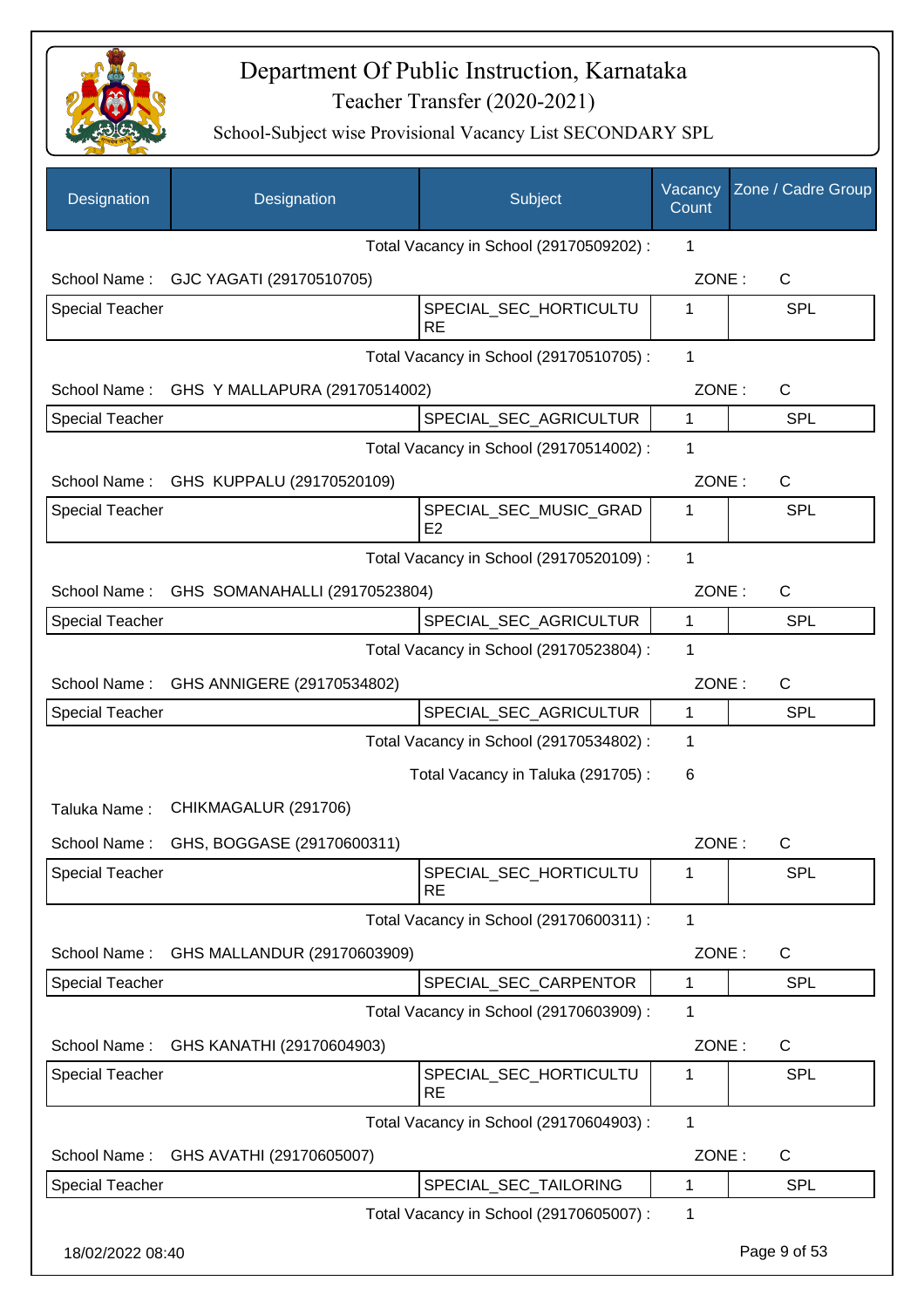

| Designation            | Designation                    | Subject                                  | Vacancy<br>Count | Zone / Cadre Group |
|------------------------|--------------------------------|------------------------------------------|------------------|--------------------|
| School Name:           | GJC MALLENAHALLI (29170606208) |                                          | ZONE:            | C                  |
| <b>Special Teacher</b> |                                | SPECIAL_SEC_HORTICULTU<br><b>RE</b>      | 1                | <b>SPL</b>         |
|                        |                                | Total Vacancy in School (29170606208) :  | $\mathbf{1}$     |                    |
| School Name:           | GJC MUGTHIHALLI (29170608108)  |                                          | ZONE:            | B                  |
| <b>Special Teacher</b> |                                | SPECIAL_SEC_HORTICULTU<br><b>RE</b>      | 1                | <b>SPL</b>         |
|                        |                                | Total Vacancy in School (29170608108) :  | 1                |                    |
| School Name:           | GHS THALIHALLA (29170615103)   |                                          | ZONE:            | $\mathsf C$        |
| <b>Special Teacher</b> |                                | SPECIAL_SEC_TAILORING                    | 1                | <b>SPL</b>         |
|                        |                                | Total Vacancy in School (29170615103) :  | 1                |                    |
| School Name:           | GHS BASAGAL (29170618602)      |                                          | ZONE:            | $\mathsf{C}$       |
| <b>Special Teacher</b> |                                | SPECIAL_SEC_MUSIC_GRAD<br>E2             | 1                | SPL                |
|                        |                                | Total Vacancy in School (29170618602):   | 1                |                    |
| School Name:           | GHS AMBALE (29170620303)       |                                          | ZONE:            | B                  |
| <b>Special Teacher</b> |                                | SPECIAL_SEC_HORTICULTU<br><b>RE</b>      | 1                | SPL                |
|                        |                                | Total Vacancy in School (29170620303) :  | 1                |                    |
|                        |                                | Total Vacancy in Taluka (291706):        | 9                |                    |
| Taluka Name:           | <b>MOODIGERE (291707)</b>      |                                          |                  |                    |
| School Name:           | GHS, HORANADU (29170700305)    |                                          | ZONE:            | С                  |
| <b>Special Teacher</b> |                                | SPECIAL_SEC_DRAWING                      | 1                | <b>SPL</b>         |
|                        |                                | Total Vacancy in School (29170700305) :  | 1                |                    |
| School Name:           | GHS, HIREBYLU (29170701305)    |                                          | ZONE:            | $\mathsf{C}$       |
| <b>Special Teacher</b> |                                | SPECIAL_SEC_HORTICULTU<br><b>RE</b>      | 1                | <b>SPL</b>         |
|                        |                                | Total Vacancy in School (29170701305) :  | $\mathbf{1}$     |                    |
| School Name:           | GHS, GABGAL (29170702110)      |                                          | ZONE:            | $\mathsf C$        |
| Special Teacher        |                                | SPECIAL_SEC_DRAWING                      | 1                | <b>SPL</b>         |
|                        |                                | Total Vacancy in School (29170702110) :  | 1                |                    |
| School Name:           | GHS KOTTIGEHARA (29170703601)  |                                          | ZONE:            | C                  |
| <b>Special Teacher</b> |                                | SPECIAL_SEC_MUSIC_GRAD<br>E <sub>2</sub> | 1                | <b>SPL</b>         |
| 18/02/2022 08:40       |                                |                                          |                  | Page 10 of 53      |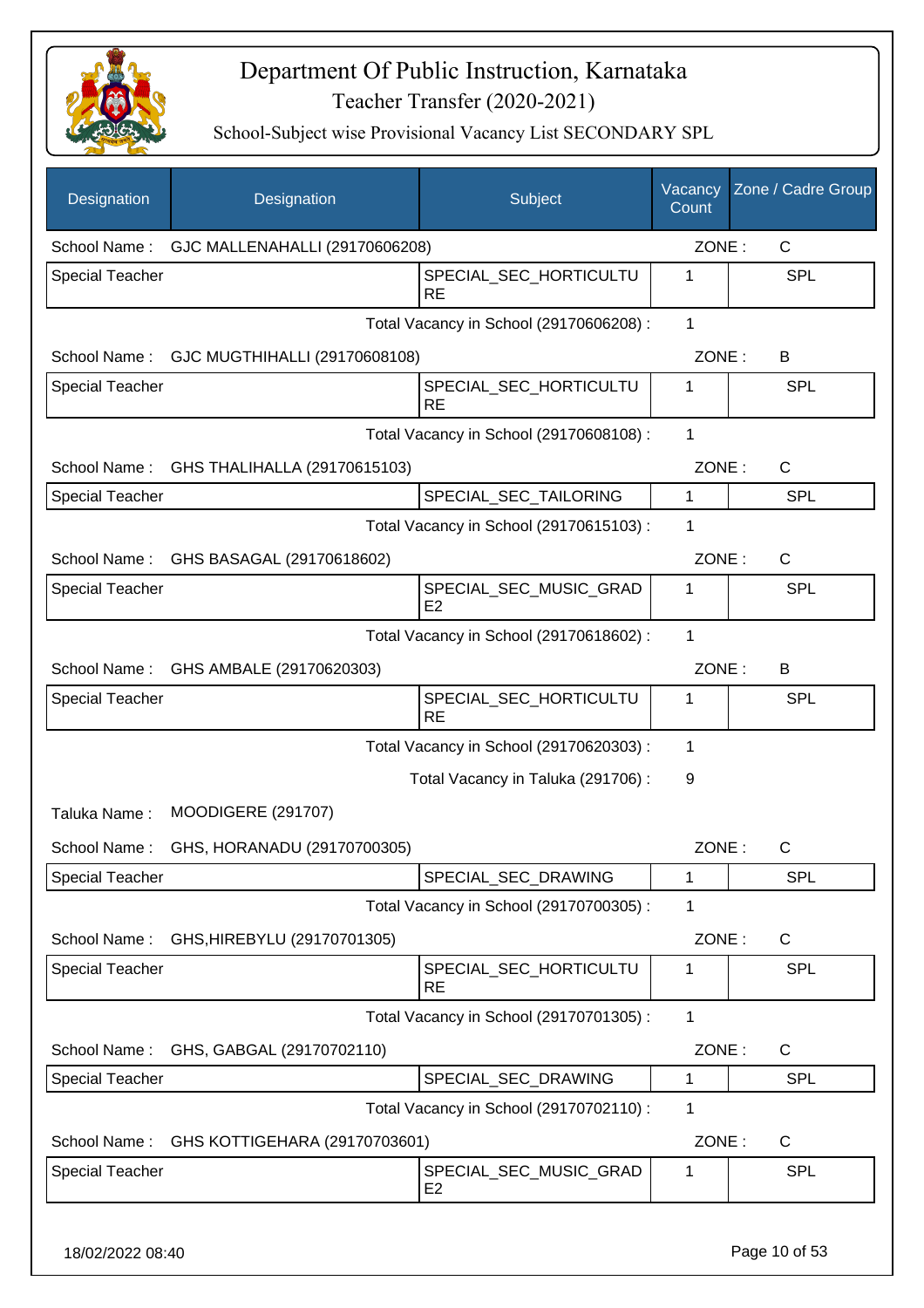

| Designation            | Designation                                        | Subject                                 | Vacancy<br>Count | Zone / Cadre Group |
|------------------------|----------------------------------------------------|-----------------------------------------|------------------|--------------------|
|                        |                                                    | Total Vacancy in School (29170703601) : | 1                |                    |
|                        | School Name: GHS KUNDURU (29170704009)             |                                         | ZONE:            | C                  |
| <b>Special Teacher</b> |                                                    | SPECIAL_SEC_DRAWING                     | 1                | <b>SPL</b>         |
|                        |                                                    | Total Vacancy in School (29170704009) : | 1                |                    |
|                        | School Name: GHS GOWDAHALLI (29170712103)          |                                         | ZONE:            | $\mathsf C$        |
| <b>Special Teacher</b> |                                                    | SPECIAL_SEC_TAILORING                   | 1                | SPL                |
|                        |                                                    | Total Vacancy in School (29170712103) : | 1                |                    |
|                        | School Name: GGJC MUDIGERE (29170715001)           |                                         | ZONE:            | A                  |
| Special Teacher        |                                                    | SPECIAL_SEC_TAILORING                   | 1                | <b>SPL</b>         |
|                        |                                                    | Total Vacancy in School (29170715001) : | 1                |                    |
|                        | School Name: GJC KUDUREMUKHA (29170716001)         |                                         | ZONE:            | C                  |
| Special Teacher        |                                                    | SPECIAL_SEC_DRAWING                     | 1                | SPL                |
|                        |                                                    | Total Vacancy in School (29170716001) : | 1                |                    |
| School Name:           | KARNATAKA PUBLIC SCHOOLS GJC, KALASA (29170716312) |                                         | ZONE:            | C                  |
| <b>Special Teacher</b> |                                                    | SPECIAL_SEC_DRAWING                     | 1                | <b>SPL</b>         |
|                        |                                                    | Total Vacancy in School (29170716312) : | 1                |                    |
|                        |                                                    | Total Vacancy in Taluka (291707) :      | 9                |                    |
| Taluka Name:           | BIRURU (291708)                                    |                                         |                  |                    |
| School Name:           | GHS BALLAVARA (29170800104)                        |                                         | ZONE:            | C                  |
| <b>Special Teacher</b> |                                                    | SPECIAL_SEC_DRAWING                     | 1                | <b>SPL</b>         |
|                        |                                                    | Total Vacancy in School (29170800104) : | 1                |                    |
| School Name:           | GHS JODIHOCHIHALLI (29170802903)                   |                                         | ZONE:            | C                  |
| <b>Special Teacher</b> |                                                    | SPECIAL_SEC_HORTICULTU<br><b>RE</b>     | 1                | <b>SPL</b>         |
|                        |                                                    | Total Vacancy in School (29170802903) : | 1                |                    |
| School Name:           | GHS YEMMEDODDI (29170805027)                       |                                         | ZONE:            | $\mathsf{C}$       |
| <b>Special Teacher</b> |                                                    | SPECIAL SEC DRAWING                     | 1                | <b>SPL</b>         |
|                        |                                                    | Total Vacancy in School (29170805027) : | 1                |                    |
| School Name:           | GHS SAKARAYAPATNA (29170805111)                    |                                         | ZONE:            | $\mathsf{C}$       |
| <b>Special Teacher</b> |                                                    | SPECIAL_SEC_HORTICULTU<br><b>RE</b>     | 1                | <b>SPL</b>         |
|                        |                                                    | Total Vacancy in School (29170805111) : | $\mathbf{1}$     |                    |
|                        | School Name: GHS S.BIDARE (29170806162)            |                                         | ZONE:            | $\mathsf{C}$       |
| 18/02/2022 08:40       |                                                    |                                         |                  | Page 11 of 53      |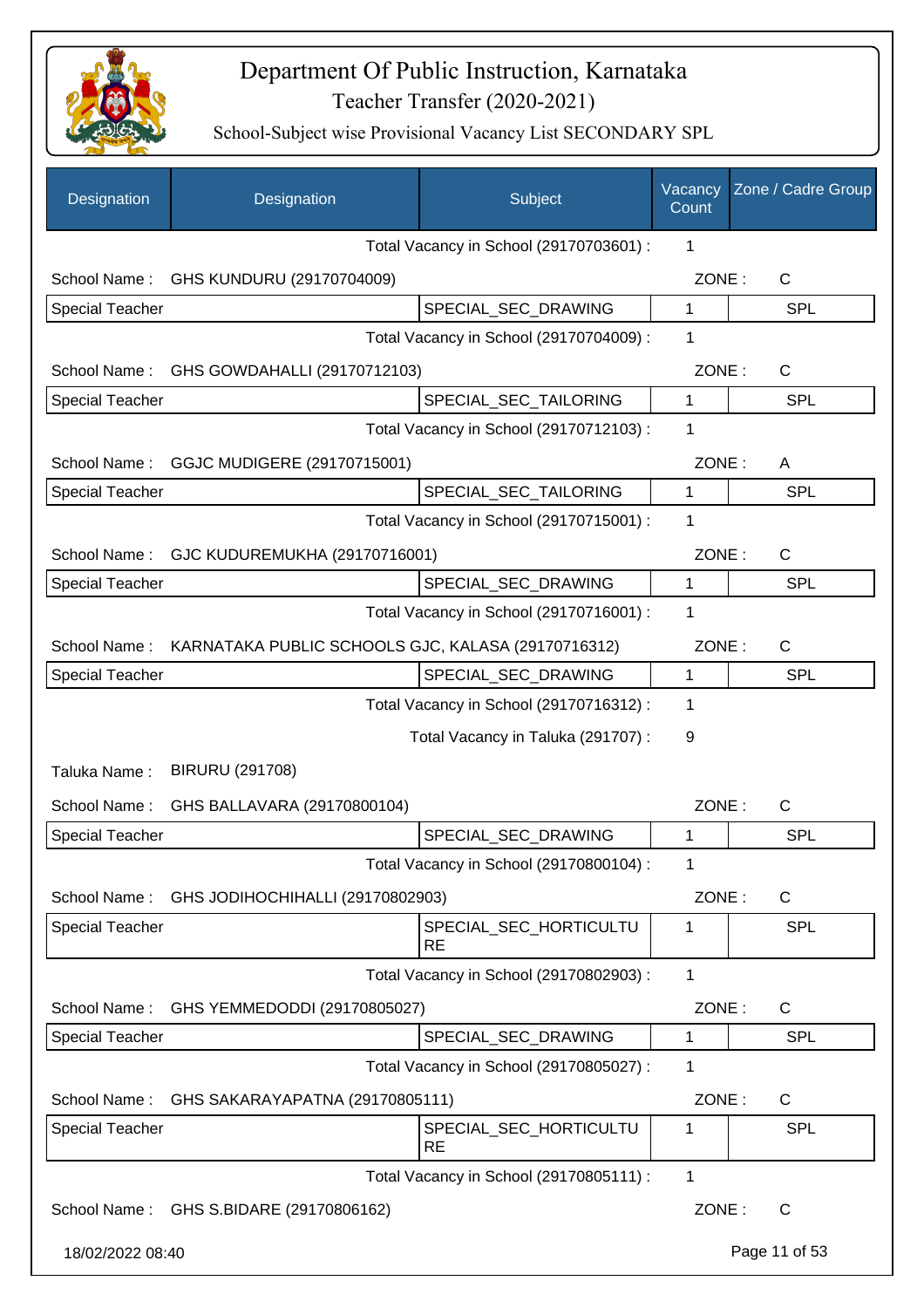

| Designation            | Designation                                         | Subject                                  | Vacancy<br>Count | Zone / Cadre Group |
|------------------------|-----------------------------------------------------|------------------------------------------|------------------|--------------------|
| <b>Special Teacher</b> |                                                     | SPECIAL_SEC_DANCE                        | 1                | <b>SPL</b>         |
|                        |                                                     | Total Vacancy in School (29170806162) :  | 1                |                    |
|                        |                                                     | Total Vacancy in Taluka (291708):        | 5                |                    |
| District Name:         | <b>MANDYA (2922)</b>                                |                                          |                  |                    |
| Taluka Name:           | KRISHNARAJA PET (292201)                            |                                          |                  |                    |
| School Name:           | G J C AGHALAYA (29220100504)                        |                                          | ZONE:            | C                  |
| Special Teacher        |                                                     | SPECIAL_SEC_CARPENTOR                    | 1                | <b>SPL</b>         |
|                        |                                                     | Total Vacancy in School (29220100504) :  | 1                |                    |
| School Name:           | GHS ALENAHALLI (29220101002)                        |                                          | ZONE:            | C                  |
| <b>Special Teacher</b> |                                                     | SPECIAL_SEC_HORTICULTU<br><b>RE</b>      | 1                | SPL                |
|                        |                                                     | Total Vacancy in School (29220101002) :  | 1                |                    |
| School Name:           | GJC BOOKANAKERE (29220106405)                       |                                          | ZONE:            | $\mathsf{C}$       |
| <b>Special Teacher</b> |                                                     | SPECIAL_SEC_MUSIC_GRAD<br>E1             | 1                | <b>SPL</b>         |
|                        |                                                     | Total Vacancy in School (29220106405) :  | 1                |                    |
| School Name:           | GHS CHATAMGERE (29220107002)                        |                                          | ZONE:            | C                  |
| <b>Special Teacher</b> |                                                     | SPECIAL_SEC_MUSIC_GRAD<br>E1             | 1                | <b>SPL</b>         |
|                        |                                                     | Total Vacancy in School (29220107002) :  | 1                |                    |
| School Name:           | KARNATAKA PUBLIC SCHOOLS GPUC KIKKERI (29220118014) |                                          | ZONE:            | C                  |
| Special Teacher        |                                                     | SPECIAL_SEC_MUSIC_GRAD<br>E1             | $\sqrt{2}$       | <b>SPL</b>         |
|                        |                                                     | Total Vacancy in School (29220118014) :  | $\overline{2}$   |                    |
| School Name:           | GHS MAKAVALLY (29220121203)                         |                                          | ZONE:            | $\mathsf{C}$       |
| <b>Special Teacher</b> |                                                     | SPECIAL_SEC_HORTICULTU<br><b>RE</b>      | 1                | <b>SPL</b>         |
|                        |                                                     | Total Vacancy in School (29220121203) :  | 1                |                    |
| School Name:           | GJC SANTEBHACHA HALLY (29220127805)                 |                                          | ZONE:            | C                  |
| <b>Special Teacher</b> |                                                     | SPECIAL_SEC_MUSIC_GRAD<br>E <sub>1</sub> | 1                | <b>SPL</b>         |
|                        |                                                     | Total Vacancy in School (29220127805) :  | 1                |                    |
| School Name:           | GHS SARANGI (29220127903)                           |                                          | ZONE:            | $\mathsf{C}$       |
| <b>Special Teacher</b> |                                                     | SPECIAL_SEC_HORTICULTU<br><b>RE</b>      | 1                | <b>SPL</b>         |
| 18/02/2022 08:40       |                                                     |                                          |                  | Page 12 of 53      |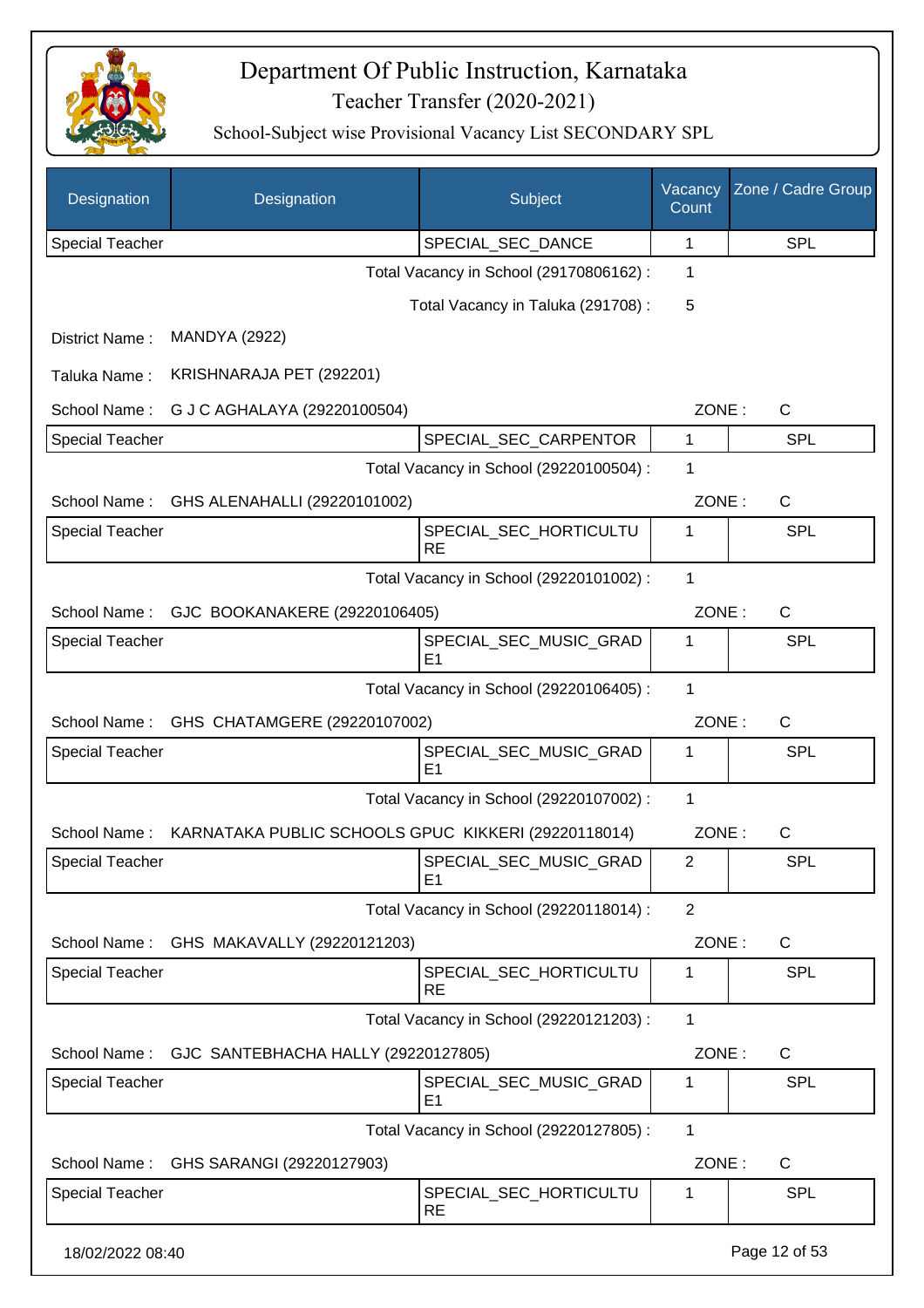

| Designation            | Designation                                                 | Subject                                  | Vacancy<br>Count | Zone / Cadre Group |
|------------------------|-------------------------------------------------------------|------------------------------------------|------------------|--------------------|
|                        |                                                             | Total Vacancy in School (29220127903) :  | 1                |                    |
|                        | School Name: GJC SEELANERE, K.R.PETE TALUK. (29220128107)   |                                          | ZONE:            | C                  |
| <b>Special Teacher</b> |                                                             | SPECIAL_SEC_HORTICULTU<br><b>RE</b>      | 1                | <b>SPL</b>         |
|                        |                                                             | Total Vacancy in School (29220128107) :  | 1                |                    |
| School Name:           | Gpu college K R PET (29220133402)                           |                                          | ZONE:            | A                  |
| <b>Special Teacher</b> |                                                             | SPECIAL_SEC_MUSIC_GRAD<br>E <sub>1</sub> | 1                | <b>SPL</b>         |
|                        |                                                             | Total Vacancy in School (29220133402) :  | $\mathbf{1}$     |                    |
| School Name:           | KARNATAKA PUBLIC SCHOOLS GHS GIRLS K R PET<br>(29220135305) |                                          | ZONE:            | A                  |
| <b>Special Teacher</b> |                                                             | SPECIAL SEC MUSIC GRAD<br>E <sub>1</sub> | 1                | <b>SPL</b>         |
|                        |                                                             | Total Vacancy in School (29220135305) :  | 1                |                    |
|                        |                                                             | Total Vacancy in Taluka (292201) :       | 12               |                    |
| Taluka Name:           | MADDUR (292202)                                             |                                          |                  |                    |
| School Name:           | GHS ABALAVADI (29220200102)                                 |                                          | ZONE:            | C                  |
| <b>Special Teacher</b> |                                                             | SPECIAL_SEC_DRAWING                      | 1                | SPL                |
|                        |                                                             | Total Vacancy in School (29220200102) :  | 1                |                    |
| School Name:           | GHS BOPPASAMUDRA (29220202602)                              |                                          | ZONE:            | $\mathsf{C}$       |
| <b>Special Teacher</b> |                                                             | SPECIAL SEC DRAWING                      | 1                | <b>SPL</b>         |
|                        |                                                             | Total Vacancy in School (29220202602) :  | 1                |                    |
| School Name:           | GHS CHIKKARASINAKERE (29220203503)                          |                                          | ZONE:            | $\mathsf C$        |
| <b>Special Teacher</b> |                                                             | SPECIAL_SEC_HORTICULTU<br><b>RE</b>      | 1                | <b>SPL</b>         |
|                        |                                                             | Total Vacancy in School (29220203503) :  | $\mathbf{1}$     |                    |
| School Name:           | GHS DESHAHALLY (29220204103)                                |                                          | ZONE:            | B                  |
| <b>Special Teacher</b> |                                                             | SPECIAL_SEC_MUSIC_GRAD<br>E <sub>2</sub> | 1                | <b>SPL</b>         |
|                        |                                                             | Total Vacancy in School (29220204103) :  | $\mathbf{1}$     |                    |
| School Name:           | GHS HALEHALLY (29220205102)                                 |                                          | ZONE:            | C                  |
| <b>Special Teacher</b> |                                                             | SPECIAL_SEC_TAILORING                    | 1                | <b>SPL</b>         |
|                        |                                                             | Total Vacancy in School (29220205102) :  | 1                |                    |
| School Name:           | GHS HOOTAGERE (29220206004)                                 |                                          | ZONE:            | $\mathsf C$        |
|                        |                                                             |                                          |                  |                    |
| 18/02/2022 08:40       |                                                             |                                          |                  | Page 13 of 53      |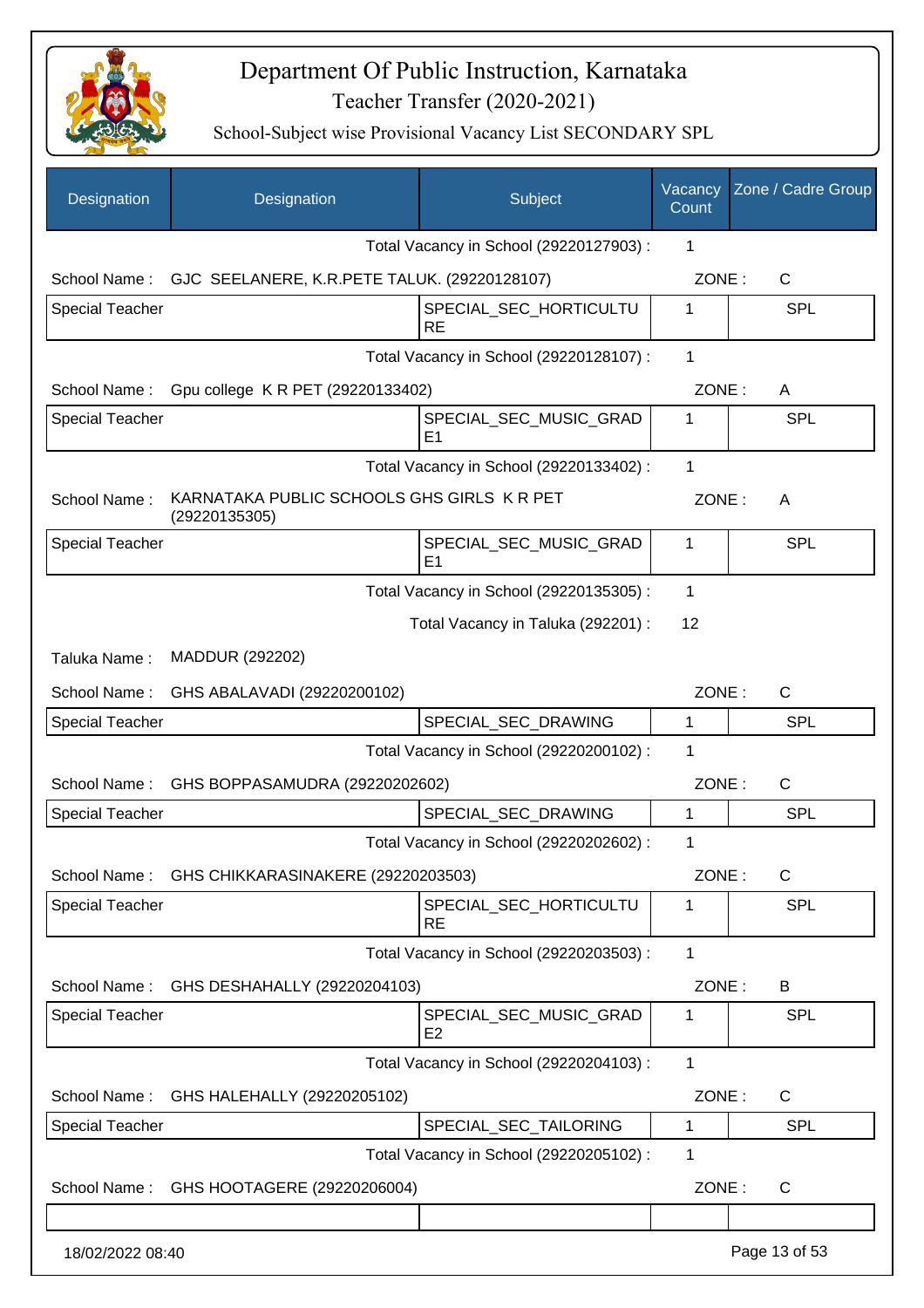

| Designation            | Designation                                         | Subject                                  | Vacancy<br>Count | Zone / Cadre Group |
|------------------------|-----------------------------------------------------|------------------------------------------|------------------|--------------------|
| <b>Special Teacher</b> |                                                     | SPECIAL_SEC_TAILORING                    | $\mathbf{1}$     | SPL                |
|                        |                                                     | Total Vacancy in School (29220206004) :  | 1                |                    |
|                        | School Name: GJC K. HONNALAGERE (29220207108)       |                                          | ZONE:            | C                  |
| <b>Special Teacher</b> |                                                     | SPECIAL_SEC_TAILORING                    | 1                | <b>SPL</b>         |
|                        |                                                     | Total Vacancy in School (29220207108) :  | 1                |                    |
| School Name:           | GHS KADILUVAGILU (29220207703)                      |                                          | ZONE:            | C                  |
| <b>Special Teacher</b> |                                                     | SPECIAL_SEC_DRAWING                      | 1                | <b>SPL</b>         |
|                        |                                                     | Total Vacancy in School (29220207703) :  | 1                |                    |
| School Name:           | CMCC GJC KOWDLE (29220208911)                       |                                          | ZONE:            | C                  |
| <b>Special Teacher</b> |                                                     | SPECIAL_SEC_TAILORING                    | $\mathbf{1}$     | <b>SPL</b>         |
|                        |                                                     | Total Vacancy in School (29220208911) :  | 1                |                    |
|                        | School Name: GHS KONGABORANA DODDI (29220209803)    |                                          | ZONE:            | $\mathsf{C}$       |
| <b>Special Teacher</b> |                                                     | SPECIAL_SEC_DRAWING                      | 1                | <b>SPL</b>         |
|                        |                                                     | Total Vacancy in School (29220209803) :  | 1                |                    |
|                        | School Name: GHS MADENAHALLY (29220210105)          |                                          | ZONE:            | C                  |
| <b>Special Teacher</b> |                                                     | SPECIAL_SEC_TAILORING                    | 1                | <b>SPL</b>         |
|                        |                                                     | Total Vacancy in School (29220210105) :  | 1                |                    |
| School Name:           | GHS MALAGARANAHALLY (29220210203)                   |                                          | ZONE:            | C                  |
| <b>Special Teacher</b> |                                                     | SPECIAL_SEC_MUSIC_GRAD<br>E <sub>2</sub> | 1                | SPL                |
|                        |                                                     | Total Vacancy in School (29220210203) :  | $\mathbf 1$      |                    |
| School Name:           | GJC MALLANAKUPPE, High school section (29220210303) |                                          | ZONE:            | $\mathsf C$        |
| Special Teacher        |                                                     | SPECIAL_SEC_HORTICULTU<br><b>RE</b>      | 1                | <b>SPL</b>         |
|                        |                                                     | Total Vacancy in School (29220210303) :  | 1                |                    |
| School Name:           | GHS MARALIGA (29220210827)                          |                                          | ZONE:            | C                  |
| <b>Special Teacher</b> |                                                     | SPECIAL_SEC_SERICULTUR                   | 1                | <b>SPL</b>         |
|                        |                                                     | Total Vacancy in School (29220210827) :  | 1                |                    |
| School Name:           | GHS NAVILE (29220212302)                            |                                          | ZONE:            | C                  |
| <b>Special Teacher</b> |                                                     | SPECIAL_SEC_HORTICULTU<br><b>RE</b>      | 1                | SPL                |
|                        |                                                     | Total Vacancy in School (29220212302) :  | 1                |                    |
| School Name:           | GHS THAGGAHALLY (29220214107)                       |                                          | ZONE:            | $\mathsf{C}$       |
| <b>Special Teacher</b> |                                                     | SPECIAL_SEC_HORTICULTU                   | 1                | <b>SPL</b>         |
| 18/02/2022 08:40       |                                                     |                                          |                  | Page 14 of 53      |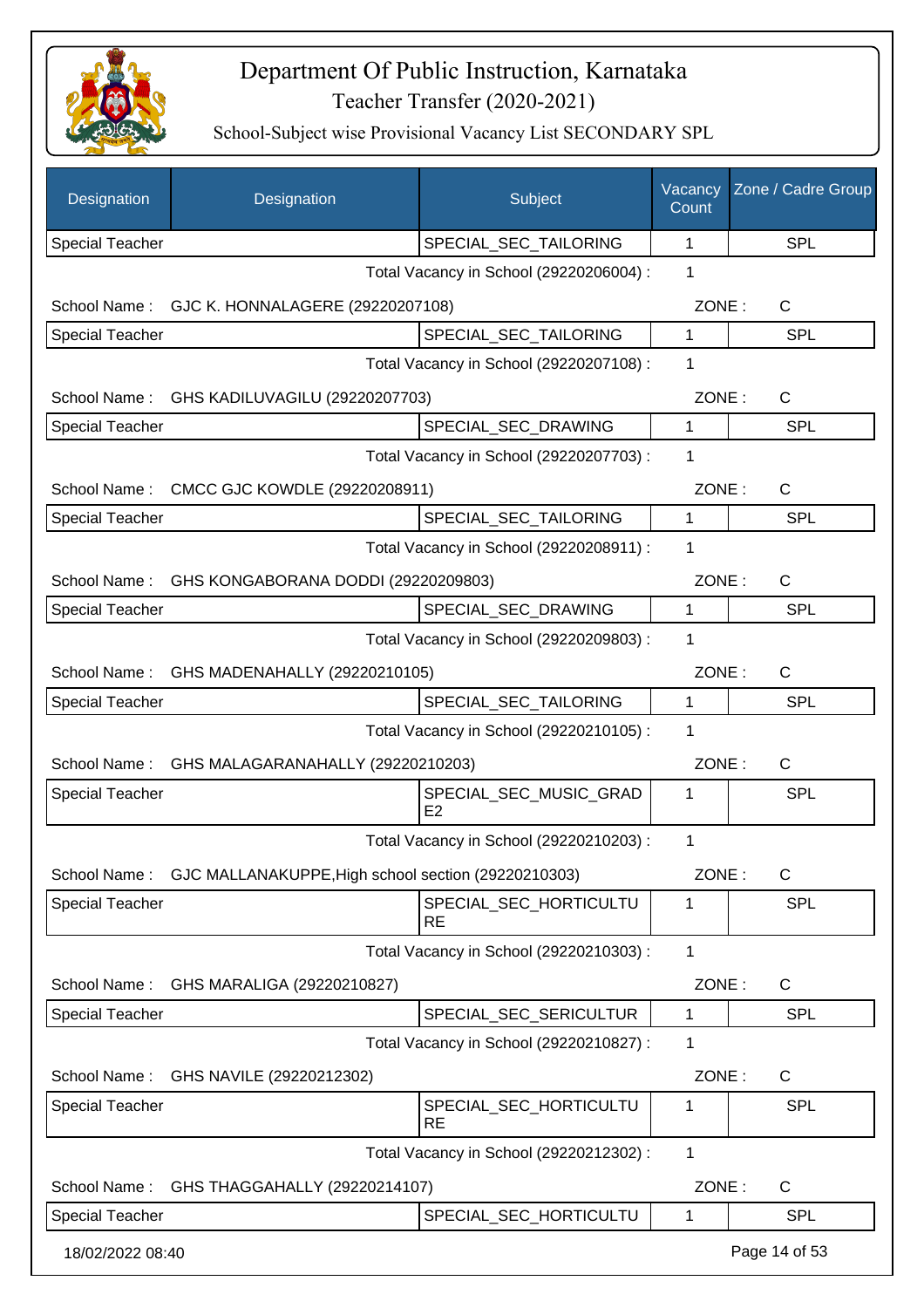

| Designation            | Designation                                | Subject                                  | Vacancy<br>Count | Zone / Cadre Group |
|------------------------|--------------------------------------------|------------------------------------------|------------------|--------------------|
|                        |                                            | E                                        |                  |                    |
|                        |                                            | Total Vacancy in School (29220214107) :  | 1                |                    |
| School Name:           | GHS THORESHETTAHALLY (29220214703)         |                                          | ZONE:            | $\mathsf{C}$       |
| <b>Special Teacher</b> |                                            | SPECIAL_SEC_TAILORING                    | 1                | <b>SPL</b>         |
|                        |                                            | Total Vacancy in School (29220214703) :  | 1                |                    |
| School Name:           | GHS TYLOORU (29220214803)                  |                                          | ZONE:            | C                  |
| <b>Special Teacher</b> |                                            | SPECIAL_SEC_TAILORING                    | 1                | <b>SPL</b>         |
|                        |                                            | Total Vacancy in School (29220214803) :  | 1                |                    |
| School Name:           | GHS- SHIVAPURA-MADDUR (29220218801)        |                                          | ZONE:            | A                  |
| <b>Special Teacher</b> |                                            | SPECIAL_SEC_DRAMA_GRA<br>DE <sub>1</sub> | 1                | SPL                |
|                        |                                            | Total Vacancy in School (29220218801) :  | 1                |                    |
|                        |                                            | Total Vacancy in Taluka (292202) :       | 19               |                    |
| Taluka Name:           | <b>MALAVALLY (292203)</b>                  |                                          |                  |                    |
| School Name:           | GHS AGASANAPURA (29220300102)              |                                          | ZONE:            | C                  |
| <b>Special Teacher</b> |                                            | SPECIAL_SEC_HORTICULTU                   | 1                | <b>SPL</b>         |
|                        |                                            | <b>RE</b>                                |                  |                    |
|                        |                                            | Total Vacancy in School (29220300102) :  | 1                |                    |
|                        | School Name: GHS ALADA HALLY (29220300202) |                                          | ZONE:            | $\mathsf{C}$       |
| <b>Special Teacher</b> |                                            | SPECIAL_SEC_HORTICULTU<br><b>RE</b>      | 1                | SPL                |
|                        |                                            | Total Vacancy in School (29220300202) :  | 1                |                    |
| School Name:           | GHS B.G.PURA (29220301104)                 |                                          | ZONE:            | $\mathsf C$        |
| <b>Special Teacher</b> |                                            | SPECIAL_SEC_DRAWING                      | 1                | <b>SPL</b>         |
|                        |                                            | Total Vacancy in School (29220301104) :  | 1                |                    |
| School Name:           | GHS BHEEMANA HALLY (29220302402)           |                                          | ZONE:            | C                  |
| <b>Special Teacher</b> |                                            | SPECIAL_SEC_TAILORING                    | 1                | <b>SPL</b>         |
|                        |                                            | Total Vacancy in School (29220302402) :  | 1                |                    |
| School Name:           | GHS DALAVAY KODIHALLY (29220303605)        |                                          | ZONE:            | C                  |
| <b>Special Teacher</b> |                                            | SPECIAL_SEC_HORTICULTU<br><b>RE</b>      | 1                | <b>SPL</b>         |
|                        |                                            | Total Vacancy in School (29220303605) :  | 1                |                    |
| School Name:           | GHS DODDA BHOOVALLY (29220304302)          |                                          | ZONE:            | $\mathsf C$        |
| <b>Special Teacher</b> |                                            | SPECIAL_SEC_HORTICULTU                   | 1                | <b>SPL</b>         |
| 18/02/2022 08:40       |                                            |                                          |                  | Page 15 of 53      |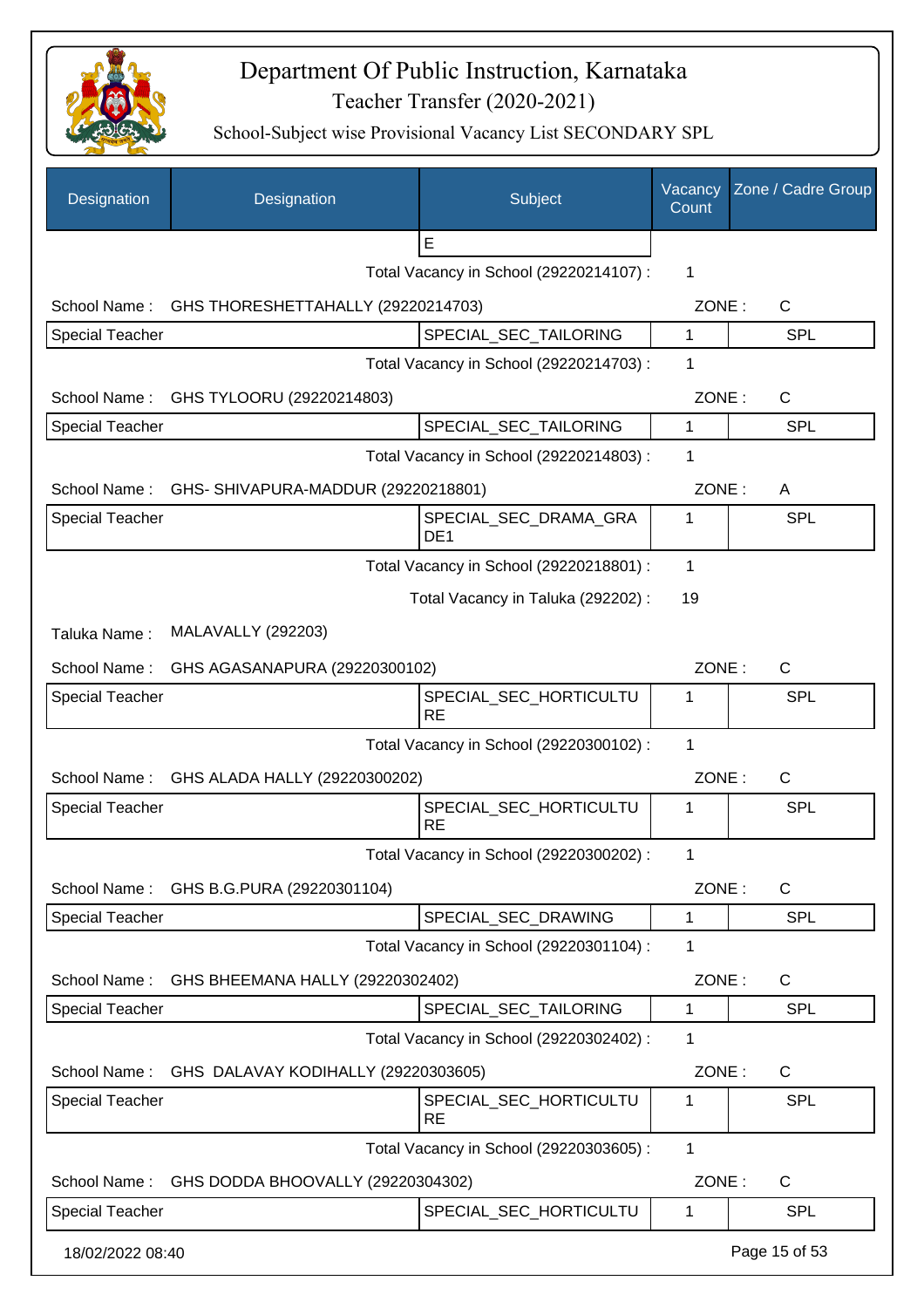

| Designation            | Designation                                         | Subject                                 | Vacancy<br>Count | Zone / Cadre Group |
|------------------------|-----------------------------------------------------|-----------------------------------------|------------------|--------------------|
|                        |                                                     | E                                       |                  |                    |
|                        |                                                     | Total Vacancy in School (29220304302) : | 1                |                    |
|                        | School Name: GHS HADLY (29220305706)                |                                         | ZONE:            | C                  |
| <b>Special Teacher</b> |                                                     | SPECIAL_SEC_HORTICULTU<br><b>RE</b>     | 1                | SPL                |
|                        |                                                     | Total Vacancy in School (29220305706) : | 1                |                    |
| School Name:           | KARNATAKA PUBLIC SCHOOL GJC HALAGUR (29220306017)   |                                         | ZONE:            | C                  |
| <b>Special Teacher</b> |                                                     | SPECIAL_SEC_HORTICULTU<br><b>RE</b>     | 1                | SPL                |
|                        |                                                     | Total Vacancy in School (29220306017) : | 1                |                    |
| School Name:           | GHS HUSKURU (29220307707)                           |                                         | ZONE:            | $\mathsf C$        |
| <b>Special Teacher</b> |                                                     | SPECIAL_SEC_HORTICULTU<br><b>RE</b>     | 1                | SPL                |
|                        |                                                     | Total Vacancy in School (29220307707) : | 1                |                    |
| School Name:           | GHS MARAGOWDANA HALLY (29220311703)                 |                                         | ZONE:            | C                  |
| <b>Special Teacher</b> |                                                     | SPECIAL_SEC_HORTICULTU<br><b>RE</b>     | 1                | <b>SPL</b>         |
|                        |                                                     | Total Vacancy in School (29220311703) : | 1                |                    |
|                        | School Name: GHS NELAMAKANA HALLY (29220313205)     |                                         | ZONE:            | $\mathsf{C}$       |
| Special Teacher        |                                                     | SPECIAL_SEC_HORTICULTU<br><b>RE</b>     | 1                | <b>SPL</b>         |
|                        |                                                     | Total Vacancy in School (29220313205) : | 1                |                    |
|                        | School Name: GHS KYATHE GOWDANA DODDI (29220313505) |                                         | ZONE:            | в                  |
| <b>Special Teacher</b> |                                                     | SPECIAL_SEC_HORTICULTU<br><b>RE</b>     | 1                | <b>SPL</b>         |
|                        |                                                     | Total Vacancy in School (29220313505) : | 1                |                    |
| School Name:           | GHS RAVANI (29220314102)                            |                                         | ZONE:            | C                  |
| <b>Special Teacher</b> |                                                     | SPECIAL_SEC_HORTICULTU<br><b>RE</b>     | 1                | <b>SPL</b>         |
|                        |                                                     | Total Vacancy in School (29220314102) : | 1                |                    |
| School Name:           | GHS SUJJALURU (29220315206)                         |                                         | ZONE:            | C                  |
| <b>Special Teacher</b> |                                                     | SPECIAL_SEC_HORTICULTU<br><b>RE</b>     | 1                | <b>SPL</b>         |
|                        |                                                     | Total Vacancy in School (29220315206) : | 1                |                    |
| School Name:           | GHS YATHAMBADI (29220316702)                        |                                         | ZONE:            | C                  |
| 18/02/2022 08:40       |                                                     |                                         |                  | Page 16 of 53      |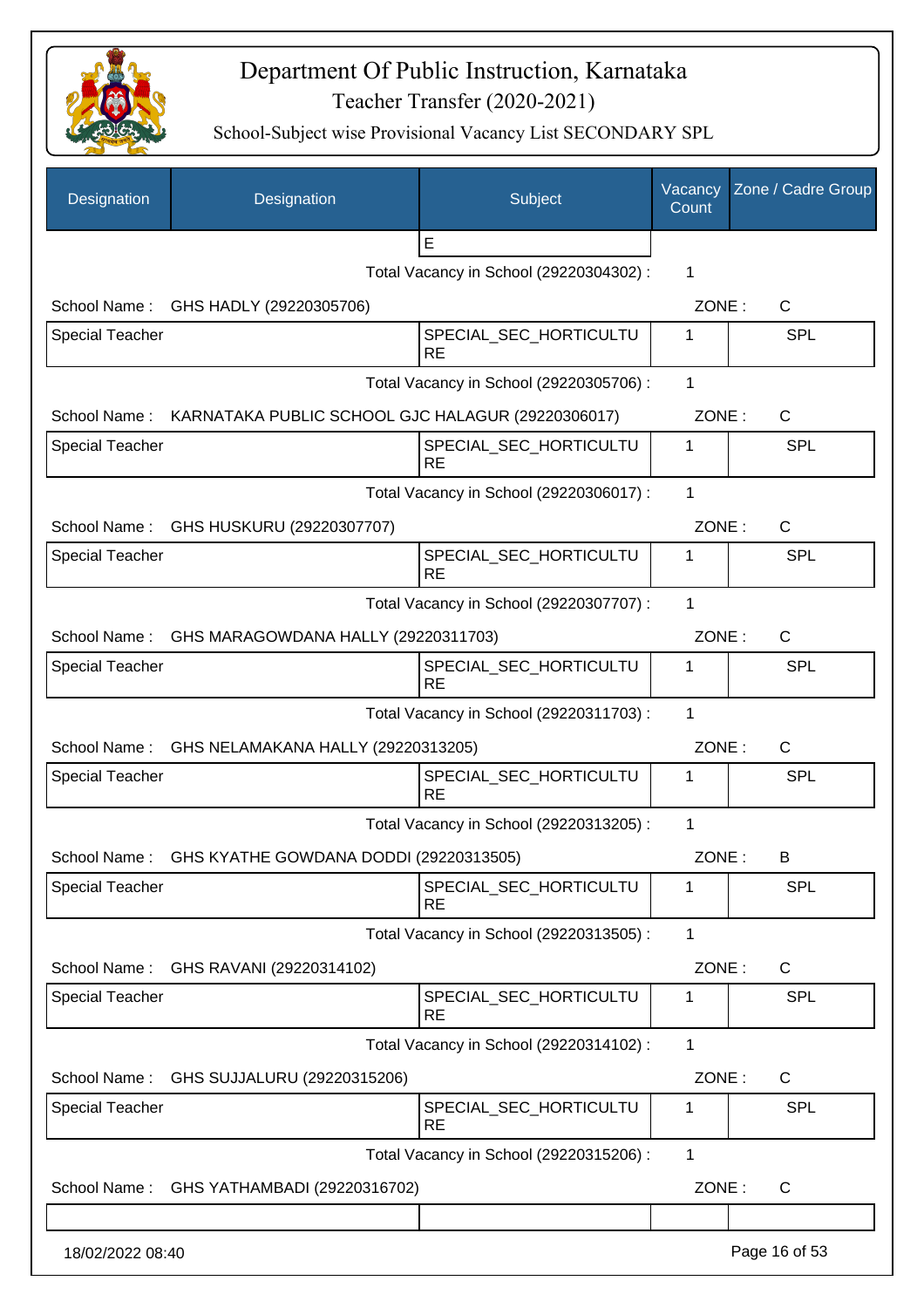

| Designation            | Designation                         | Subject                                  | Vacancy<br>Count | Zone / Cadre Group |
|------------------------|-------------------------------------|------------------------------------------|------------------|--------------------|
| <b>Special Teacher</b> |                                     | SPECIAL_SEC_HORTICULTU<br><b>RE</b>      | 1                | SPL                |
|                        |                                     | Total Vacancy in School (29220316702) :  | $\mathbf{1}$     |                    |
| School Name:           | GJC MALAVALLI (29220319603)         |                                          | ZONE:            | A                  |
| Special Teacher        |                                     | SPECIAL_SEC_MUSIC_GRAD<br>E <sub>2</sub> | 1                | SPL                |
|                        |                                     | Total Vacancy in School (29220319603) :  | 1                |                    |
|                        |                                     | Total Vacancy in Taluka (292203) :       | 16               |                    |
| Taluka Name:           | MANDYA SOUTH (292204)               |                                          |                  |                    |
| School Name:           | GHS BELUR (29220401405)             |                                          | ZONE:            | В                  |
| <b>Special Teacher</b> |                                     | SPECIAL_SEC_HORTICULTU<br><b>RE</b>      | 1                | SPL                |
|                        |                                     | Total Vacancy in School (29220401405) :  | 1                |                    |
| School Name:           | GHS INDUVALU (29220408803)          |                                          | ZONE:            | B                  |
| <b>Special Teacher</b> |                                     | SPECIAL_SEC_HORTICULTU<br><b>RE</b>      | 1                | SPL                |
|                        |                                     | Total Vacancy in School (29220408803) :  | 1                |                    |
| School Name:           | GJC MANGALA (29220412404)           |                                          | ZONE:            | B                  |
| Special Teacher        |                                     | SPECIAL_SEC_HORTICULTU<br><b>RE</b>      | 1                | <b>SPL</b>         |
|                        |                                     | Total Vacancy in School (29220412404) :  | 1                |                    |
| School Name:           | GHS YELECHAKANA HALLY (29220417506) |                                          | ZONE:            | $\mathsf{C}$       |
| <b>Special Teacher</b> |                                     | SPECIAL_SEC_DRAWING                      | 1                | SPL                |
|                        |                                     | Total Vacancy in School (29220417506) :  | 1                |                    |
| School Name:           | GHS KALLAHALLI (29220418602)        |                                          | ZONE:            | A                  |
| Special Teacher        |                                     | SPECIAL_SEC_MUSIC_GRAD<br>E <sub>1</sub> | 1                | <b>SPL</b>         |
|                        |                                     | Total Vacancy in School (29220418602) :  | 1                |                    |
| School Name:           | GJC EX.MUNCIPAL (29220419001)       |                                          | ZONE:            | A                  |
| <b>Special Teacher</b> |                                     | SPECIAL_SEC_HORTICULTU<br><b>RE</b>      | 1                | <b>SPL</b>         |
|                        |                                     | Total Vacancy in School (29220419001) :  | $\mathbf{1}$     |                    |
| School Name:           | GHS HOSAHALLY (29220419701)         |                                          | ZONE:            | A                  |
| Special Teacher        |                                     | SPECIAL_SEC_HORTICULTU<br><b>RE</b>      | 1                | <b>SPL</b>         |
| 18/02/2022 08:40       |                                     |                                          |                  | Page 17 of 53      |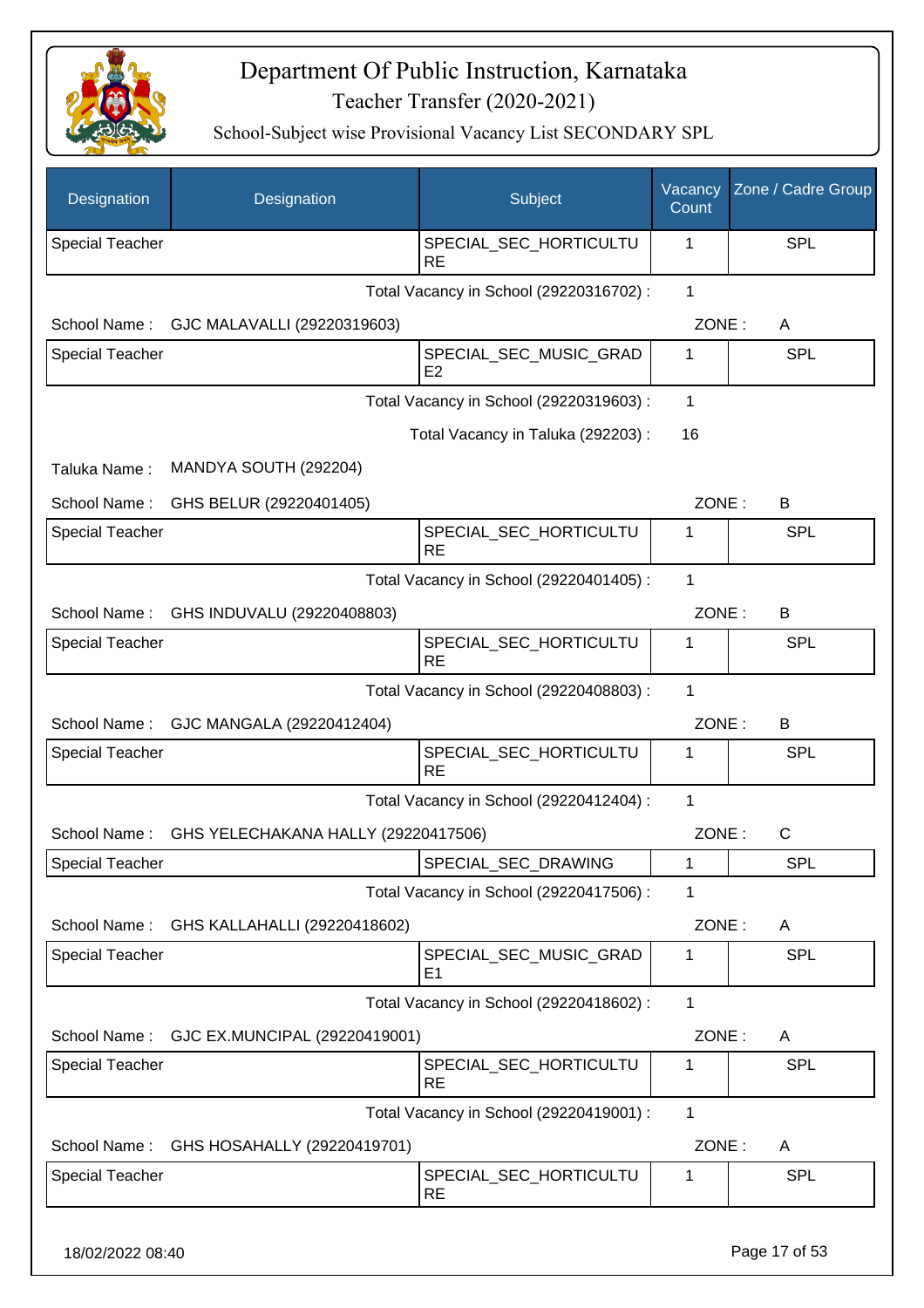

| Designation            | Designation                                                      | Subject                                  | Vacancy<br>Count | Zone / Cadre Group |
|------------------------|------------------------------------------------------------------|------------------------------------------|------------------|--------------------|
|                        |                                                                  | Total Vacancy in School (29220419701) :  | 1                |                    |
| School Name:           | GJC STONE BUILDING(GIRLS) (29220420408)                          |                                          | ZONE:            | A                  |
| <b>Special Teacher</b> |                                                                  | SPECIAL_SEC_TAILORING                    | 1                | <b>SPL</b>         |
|                        |                                                                  | Total Vacancy in School (29220420408) :  | 1                |                    |
| School Name:           | KARNATAKA PUBLIC SCHOOLS GGJC ARKESHWARA NAGARA<br>(29220421105) |                                          | ZONE:            | A                  |
| Special Teacher        |                                                                  | SPECIAL_SEC_HORTICULTU<br><b>RE</b>      | 1                | <b>SPL</b>         |
|                        |                                                                  | Total Vacancy in School (29220421105) :  | 1                |                    |
|                        |                                                                  | Total Vacancy in Taluka (292204) :       | 9                |                    |
| Taluka Name:           | NAGAMANGALA (292205)                                             |                                          |                  |                    |
| School Name:           | RDS GGHS BELLUR (29220503911)                                    |                                          | ZONE:            | A                  |
| <b>Special Teacher</b> |                                                                  | SPECIAL_SEC_DRAWING                      | 1                | <b>SPL</b>         |
|                        |                                                                  | Total Vacancy in School (29220503911) :  | 1                |                    |
| School Name:           | HS BHIMANA HALLI (29220504307)                                   |                                          | ZONE:            | $\mathsf{C}$       |
| <b>Special Teacher</b> |                                                                  | SPECIAL_SEC_DRAWING                      | $\mathbf{1}$     | <b>SPL</b>         |
|                        |                                                                  | Total Vacancy in School (29220504307) :  | 1                |                    |
| School Name:           | GJC BINDIGANAVILE (29220504809)                                  |                                          | ZONE:            | C                  |
| <b>Special Teacher</b> |                                                                  | SPECIAL_SEC_TAILORING                    | 1                | <b>SPL</b>         |
|                        |                                                                  | Total Vacancy in School (29220504809) :  | 1                |                    |
| School Name:           | GJC BOGADI (29220504906)                                         |                                          | ZONE:            | $\mathsf{C}$       |
| <b>Special Teacher</b> |                                                                  | SPECIAL_SEC_DRAWING                      | 1                | <b>SPL</b>         |
|                        |                                                                  | Total Vacancy in School (29220504906) :  | 1                |                    |
| School Name:           | GJC CHEENYA (29220507005)                                        |                                          | ZONE:            | C                  |
| <b>Special Teacher</b> |                                                                  | SPECIAL_SEC_MUSIC_GRAD<br>E <sub>2</sub> | 1                | <b>SPL</b>         |
|                        |                                                                  | Total Vacancy in School (29220507005) :  | 1                |                    |
| School Name:           | GJC HARADANA HALLI (29220514607)                                 |                                          | ZONE:            | C                  |
| <b>Special Teacher</b> |                                                                  | SPECIAL_SEC_HORTICULTU<br><b>RE</b>      | 1                | <b>SPL</b>         |
|                        |                                                                  | Total Vacancy in School (29220514607) :  | 1                |                    |
| School Name:           | GJC HONNAVARA (29220515207)                                      |                                          | ZONE:            | C                  |
| <b>Special Teacher</b> |                                                                  | SPECIAL_SEC_MUSIC_GRAD<br>E <sub>2</sub> | 1                | <b>SPL</b>         |
| 18/02/2022 08:40       |                                                                  |                                          |                  | Page 18 of 53      |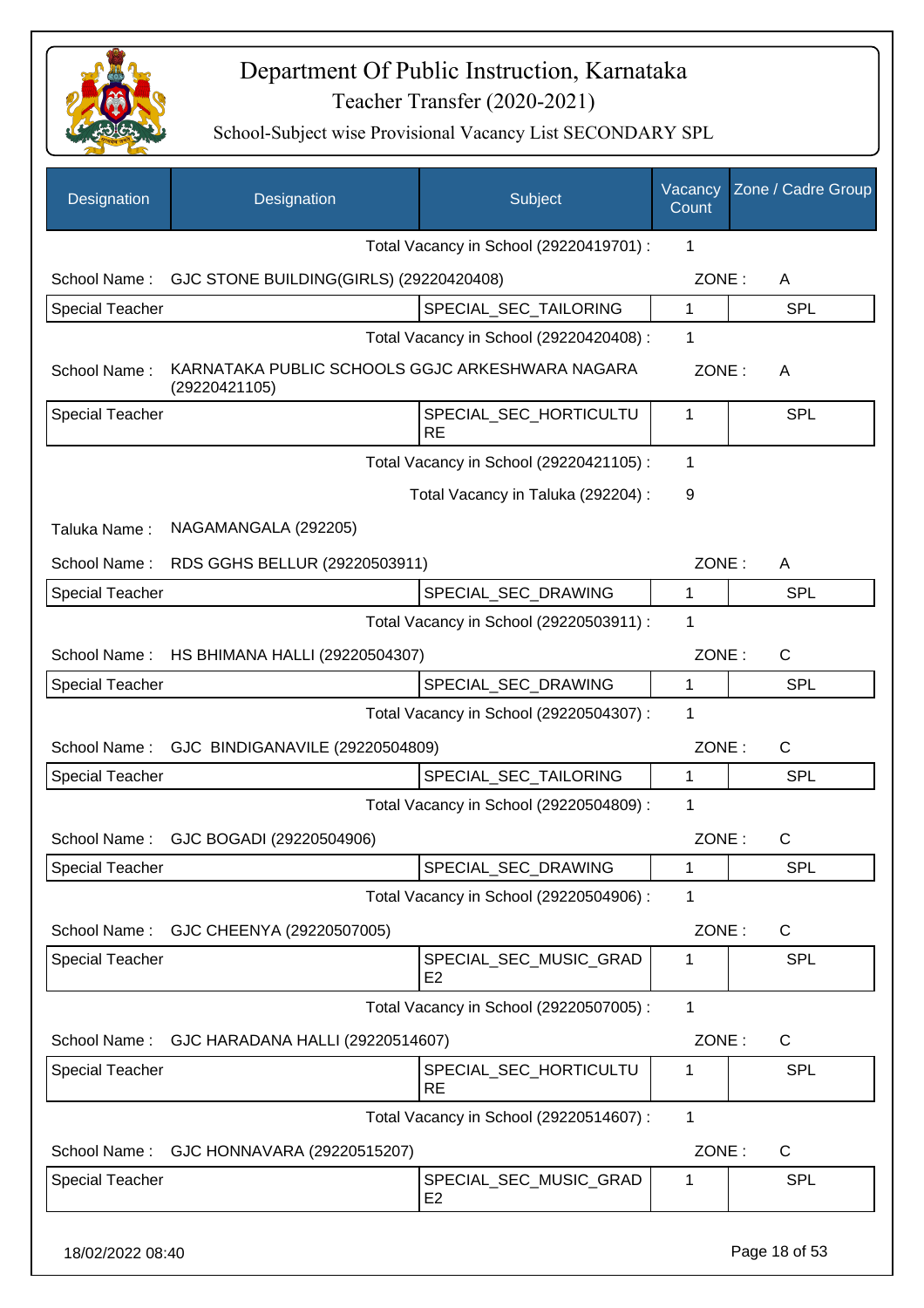

| Designation            | Designation                                 | Subject                                  | Vacancy<br>Count | Zone / Cadre Group |
|------------------------|---------------------------------------------|------------------------------------------|------------------|--------------------|
|                        |                                             | Total Vacancy in School (29220515207) :  | 1                |                    |
|                        | School Name: GHS KANTHAPURA (29220521406)   |                                          | ZONE:            | $\mathsf{C}$       |
| <b>Special Teacher</b> |                                             | SPECIAL_SEC_DRAWING                      | 1                | <b>SPL</b>         |
|                        |                                             | Total Vacancy in School (29220521406) :  | 1                |                    |
|                        | School Name: GHS KARADAHALLI (29220521606)  |                                          | ZONE:            | $\mathsf{C}$       |
| <b>Special Teacher</b> |                                             | SPECIAL_SEC_TAILORING                    | $\mathbf{1}$     | <b>SPL</b>         |
|                        |                                             | Total Vacancy in School (29220521606) :  | 1                |                    |
|                        | School Name: GHS KOOCHAHALLY (29220523102)  |                                          | ZONE:            | C                  |
| <b>Special Teacher</b> |                                             | SPECIAL_SEC_DRAMA_GRA<br>DE <sub>1</sub> | 1                | <b>SPL</b>         |
|                        |                                             | Total Vacancy in School (29220523102) :  | 1                |                    |
|                        | School Name: GHS P NERALAKERE (29220529902) |                                          | ZONE:            | $\mathsf{C}$       |
| <b>Special Teacher</b> |                                             | SPECIAL_SEC_DRAMA_GRA<br>DE <sub>1</sub> | 1                | <b>SPL</b>         |
|                        |                                             | Total Vacancy in School (29220529902) :  | 1                |                    |
|                        | School Name: GHS SHETTI HALLY (29220532003) |                                          | ZONE:            | $\mathsf{C}$       |
| <b>Special Teacher</b> |                                             | SPECIAL_SEC_TAILORING                    | 1                | <b>SPL</b>         |
|                        |                                             | Total Vacancy in School (29220532003) :  | $\mathbf 1$      |                    |
| School Name:           | GHS T.CHANNAPURA (29220533302)              |                                          | ZONE:            | $\mathsf{C}$       |
| <b>Special Teacher</b> |                                             | SPECIAL_SEC_TAILORING                    | 1                | <b>SPL</b>         |
|                        |                                             | Total Vacancy in School (29220533302) :  | 1                |                    |
| School Name:           | GHS THATTA HALLI (29220533402)              |                                          | ZONE:            | B                  |
| <b>Special Teacher</b> |                                             | SPECIAL_SEC_DRAWING                      | 1                | <b>SPL</b>         |
|                        |                                             | Total Vacancy in School (29220533402) :  | 1                |                    |
| School Name:           | GHS NAGAMANAGALA GIRLS (29220538805)        |                                          | ZONE:            | A                  |
| Special Teacher        |                                             | SPECIAL SEC MUSIC GRAD<br>E <sub>2</sub> | 1                | <b>SPL</b>         |
|                        |                                             | Total Vacancy in School (29220538805) :  | $\mathbf 1$      |                    |
| School Name:           | GJC NAGAMANAGALA (29220539304)              |                                          | ZONE:            | A                  |
| <b>Special Teacher</b> |                                             | SPECIAL_SEC_HORTICULTU<br><b>RE</b>      | 1                | <b>SPL</b>         |
|                        |                                             | Total Vacancy in School (29220539304) :  | 1                |                    |
|                        |                                             | Total Vacancy in Taluka (292205):        | 16               |                    |
| Taluka Name:           | PANDAVAPURA (292206)                        |                                          |                  |                    |
| 18/02/2022 08:40       |                                             |                                          |                  | Page 19 of 53      |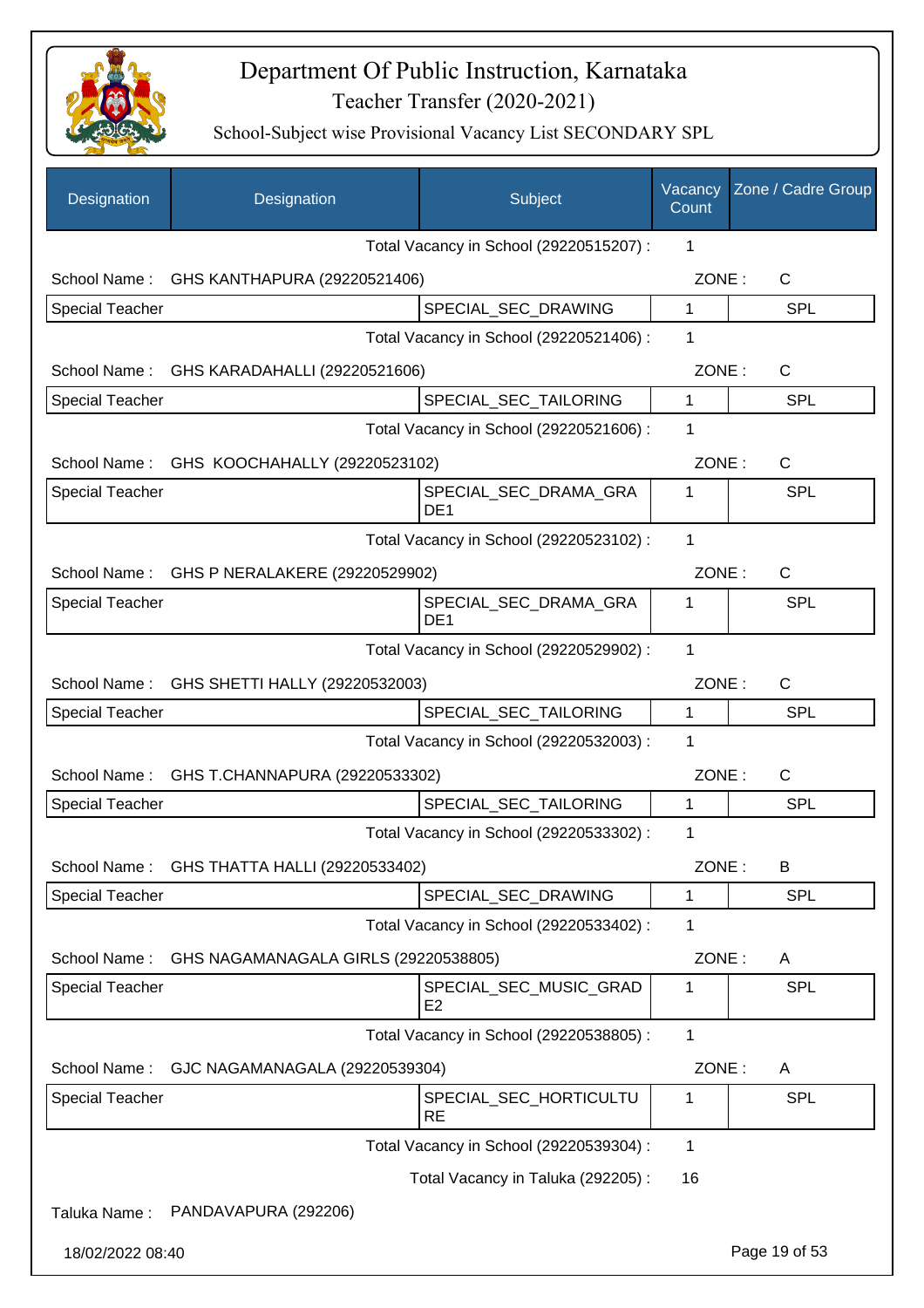

| Designation            | Designation                                            | Subject                                  | Vacancy<br>Count | Zone / Cadre Group |
|------------------------|--------------------------------------------------------|------------------------------------------|------------------|--------------------|
|                        | School Name: GJC ARALAKUPPE (29220600804)              |                                          | ZONE:            | C                  |
| <b>Special Teacher</b> |                                                        | SPECIAL_SEC_HORTICULTU<br><b>RE</b>      | 1                | SPL                |
|                        |                                                        | Total Vacancy in School (29220600804) :  | $\mathbf{1}$     |                    |
|                        | School Name: GJC CHIKKABYADARAHALLI (29220603003)      |                                          | ZONE:            | C                  |
| <b>Special Teacher</b> |                                                        | SPECIAL_SEC_HORTICULTU<br><b>RE</b>      | 1                | <b>SPL</b>         |
|                        |                                                        | Total Vacancy in School (29220603003) :  | 1                |                    |
| School Name:           | KARNATAKA PUBLIC SCHOOLS GJC CHINAKURALI (29220603406) |                                          | ZONE:            | C                  |
| <b>Special Teacher</b> |                                                        | SPECIAL_SEC_MUSIC_GRAD<br>E <sub>1</sub> | 1                | <b>SPL</b>         |
|                        |                                                        | Total Vacancy in School (29220603406) :  | $\mathbf{1}$     |                    |
|                        | School Name: GHS CHITTANAHALLI (29220603502)           |                                          | ZONE:            | C                  |
| <b>Special Teacher</b> |                                                        | SPECIAL_SEC_DRAWING                      | 1                | SPL                |
|                        |                                                        | Total Vacancy in School (29220603502) :  | 1                |                    |
| School Name:           | GHS DINKA (29220603903)                                |                                          | ZONE:            | $\mathsf{C}$       |
| <b>Special Teacher</b> |                                                        | SPECIAL_SEC_DRAWING                      | 1                | <b>SPL</b>         |
|                        |                                                        | Total Vacancy in School (29220603903) :  | 1                |                    |
| School Name:           | GHS HIREMARALI (29220605703)                           |                                          | ZONE:            | B                  |
| <b>Special Teacher</b> |                                                        | SPECIAL SEC DRAWING                      | 1                | <b>SPL</b>         |
|                        |                                                        | Total Vacancy in School (29220605703) :  | 1                |                    |
|                        | School Name: GHS JAKKANAHALLY (29220606604)            |                                          | ZONE:            | $\mathsf C$        |
| <b>Special Teacher</b> |                                                        | SPECIAL_SEC_MUSIC_GRAD<br>E <sub>1</sub> | 1                | <b>SPL</b>         |
|                        |                                                        | Total Vacancy in School (29220606604) :  | $\mathbf{1}$     |                    |
| School Name:           | GJC NARAYANAPURA (29220610904)                         |                                          | ZONE:            | C                  |
| <b>Special Teacher</b> |                                                        | SPECIAL_SEC_MUSIC_GRAD<br>E <sub>1</sub> | 1                | <b>SPL</b>         |
|                        |                                                        | Total Vacancy in School (29220610904) :  | 1                |                    |
| School Name:           | GJC SUNKATHONNUR (29220613105)                         |                                          | ZONE:            | C                  |
| <b>Special Teacher</b> |                                                        | SPECIAL_SEC_HORTICULTU<br><b>RE</b>      | 1                | <b>SPL</b>         |
|                        |                                                        | Total Vacancy in School (29220613105) :  | 1                |                    |
|                        |                                                        | Total Vacancy in Taluka (292206) :       | 9                |                    |
| 18/02/2022 08:40       |                                                        |                                          |                  | Page 20 of 53      |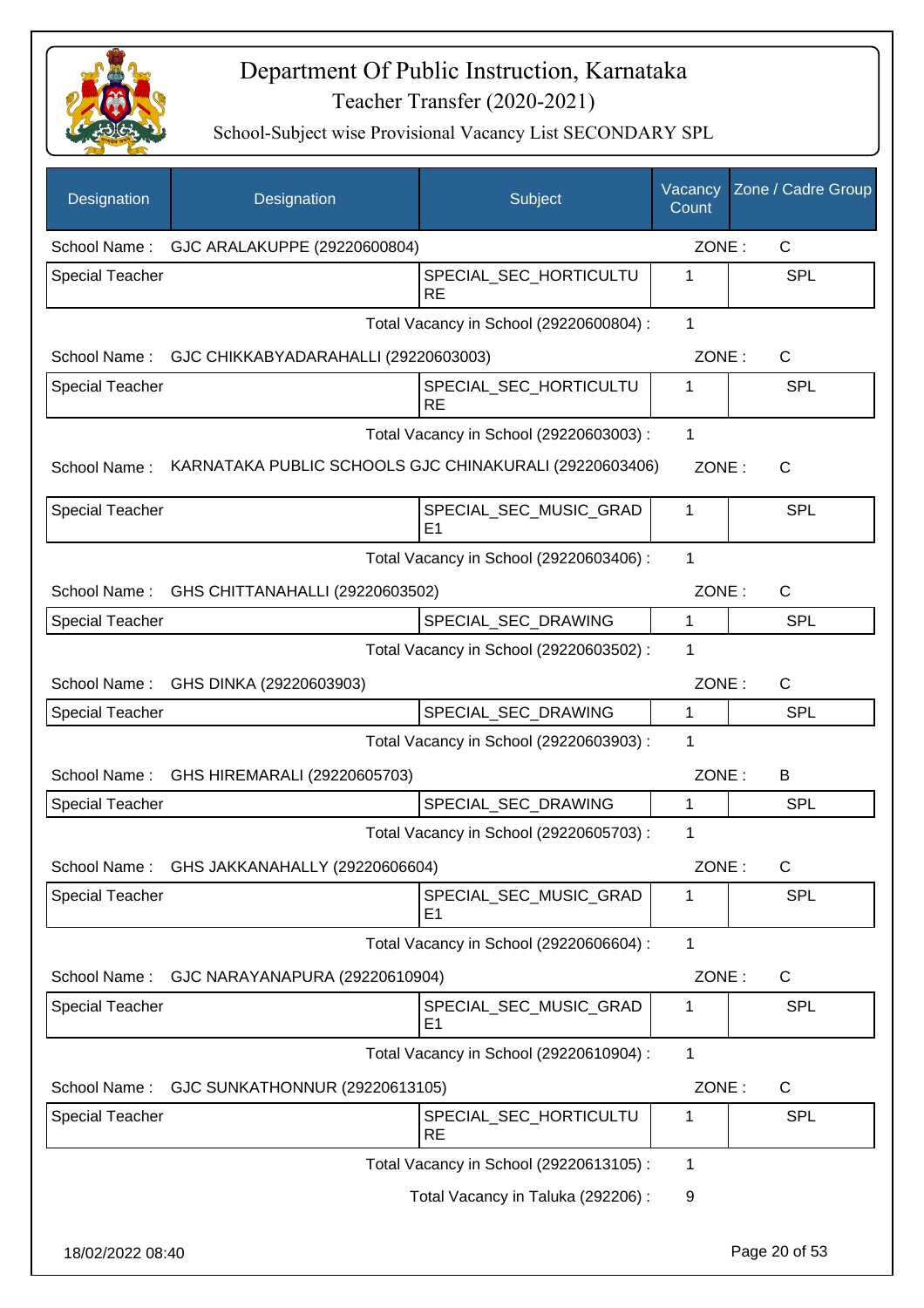

| Designation            | Designation                                                         | Subject                                 | Vacancy<br>Count | Zone / Cadre Group |
|------------------------|---------------------------------------------------------------------|-----------------------------------------|------------------|--------------------|
| Taluka Name:           | SRIRANGA PATNA (292207)                                             |                                         |                  |                    |
| School Name:           | KARNATAKA PUBLIC SCHOOLS GJC ARKERE (29220700910)                   |                                         | ZONE:            | C                  |
| <b>Special Teacher</b> |                                                                     | SPECIAL_SEC_DRAWING                     | 1                | <b>SPL</b>         |
|                        |                                                                     | Total Vacancy in School (29220700910) : | 1                |                    |
| School Name:           | GJC KODIYALA (29220706405)                                          |                                         | ZONE:            | $\mathsf{C}$       |
| <b>Special Teacher</b> |                                                                     | SPECIAL_SEC_HORTICULTU<br><b>RE</b>     | 1                | <b>SPL</b>         |
|                        |                                                                     | Total Vacancy in School (29220706405) : | 1                |                    |
| School Name:           | GHS M.SHETTAHALLY (29220706703)                                     |                                         | ZONE:            | $\mathsf{C}$       |
| <b>Special Teacher</b> |                                                                     | SPECIAL_SEC_TAILORING                   | 1                | <b>SPL</b>         |
|                        |                                                                     | Total Vacancy in School (29220706703) : | 1                |                    |
| School Name:           | GHS NERALEKERE (29220708202)                                        |                                         | ZONE:            | C                  |
| <b>Special Teacher</b> |                                                                     | SPECIAL_SEC_HORTICULTU<br><b>RE</b>     | 1                | SPL                |
|                        |                                                                     | Total Vacancy in School (29220708202) : | 1                |                    |
|                        |                                                                     | Total Vacancy in Taluka (292207) :      | 4                |                    |
| Taluka Name:           | MANDYA NORTH (292208)                                               |                                         |                  |                    |
| School Name:           | KARNATAKA PUBLIC SCHOOLS G.P.U.C. COLLEGE BASARALU<br>(29220801705) |                                         | ZONE:            | $\mathsf{C}$       |
| <b>Special Teacher</b> |                                                                     | SPECIAL_SEC_DRAWING                     | 1                | <b>SPL</b>         |
|                        |                                                                     | Total Vacancy in School (29220801705) : | 1                |                    |
|                        | School Name: G.P.U.C. V.C. FARM (29220803404)                       |                                         | ZONE:            | C                  |
| <b>Special Teacher</b> |                                                                     | SPECIAL SEC CARPENTOR                   | 1                | <b>SPL</b>         |
|                        |                                                                     | Total Vacancy in School (29220803404) : | 1                |                    |
| School Name:           | GHS COMPOSITE CHANDAGALU (29220803706)                              |                                         | ZONE:            | $\mathsf{C}$       |
| Special Teacher        |                                                                     | SPECIAL_SEC_TAILORING                   | 1                | <b>SPL</b>         |
|                        |                                                                     | Total Vacancy in School (29220803706) : | 1                |                    |
| School Name:           | GHS DODDAGARUDANAHALLI (29220804102)                                |                                         | ZONE:            | $\mathsf{C}$       |
| <b>Special Teacher</b> |                                                                     | SPECIAL_SEC_HORTICULTU<br><b>RE</b>     | 1                | <b>SPL</b>         |
|                        |                                                                     | Total Vacancy in School (29220804102) : | 1                |                    |
| School Name:           | GHS SHIVAPURA (29220805406)                                         |                                         | ZONE:            | C                  |
| <b>Special Teacher</b> |                                                                     | SPECIAL_SEC_MUSIC_GRAD<br>E2            | 1                | <b>SPL</b>         |
| 18/02/2022 08:40       |                                                                     |                                         |                  | Page 21 of 53      |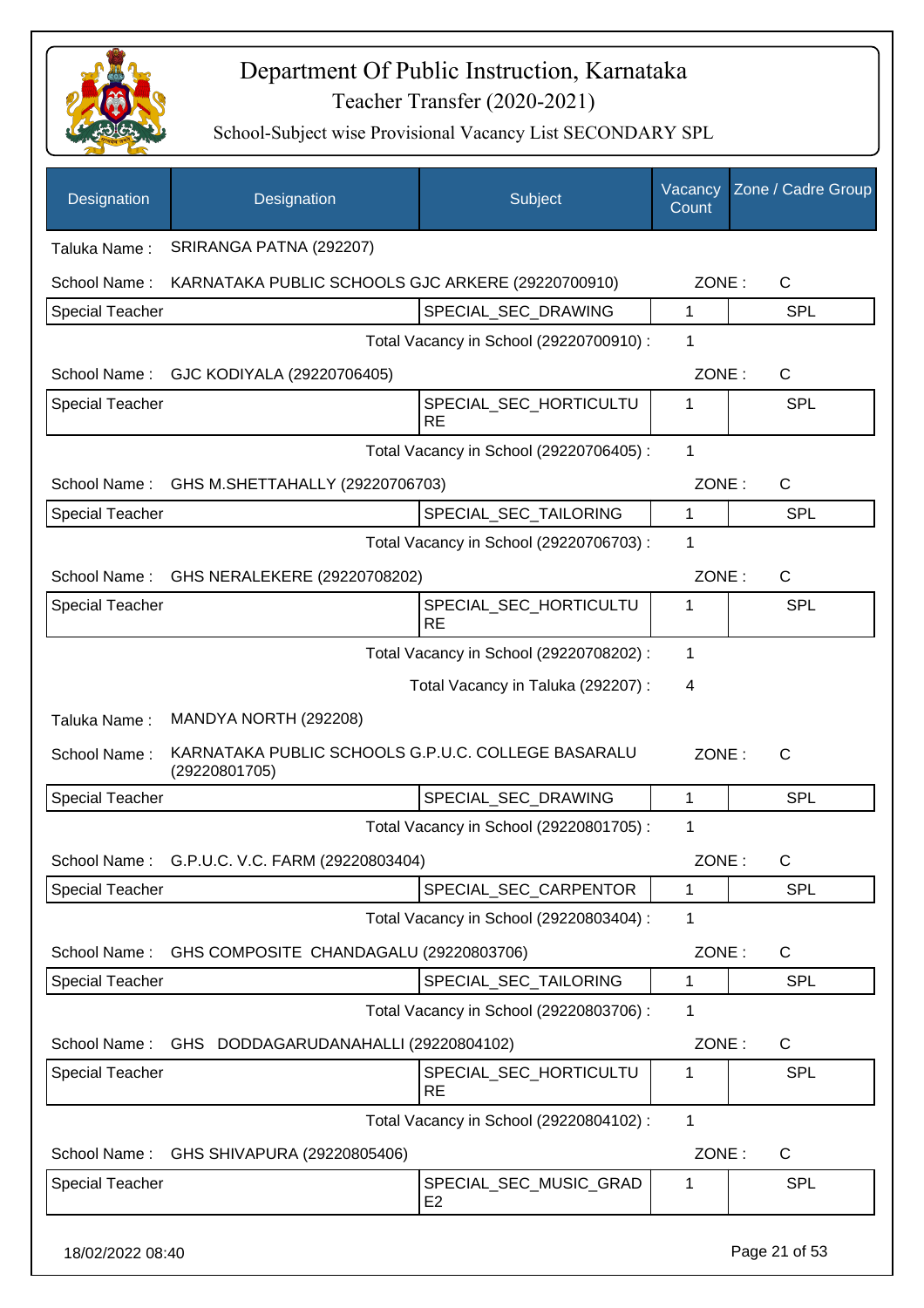

| Designation            | Designation                                           | Subject                                  | Vacancy<br>Count | Zone / Cadre Group |
|------------------------|-------------------------------------------------------|------------------------------------------|------------------|--------------------|
|                        |                                                       | Total Vacancy in School (29220805406) :  | 1                |                    |
|                        | School Name: GHS COMPOSITE G. MALLIGERE (29220806003) |                                          | ZONE:            | C                  |
| <b>Special Teacher</b> |                                                       | SPECIAL_SEC_MUSIC_GRAD<br>E <sub>2</sub> | 1                | <b>SPL</b>         |
|                        |                                                       | Total Vacancy in School (29220806003) :  | 1                |                    |
|                        | School Name: GHS COMPOSITE HULIKERE (29220806105)     |                                          | ZONE:            | C                  |
| <b>Special Teacher</b> |                                                       | SPECIAL_SEC_HORTICULTU<br><b>RE</b>      | 1                | SPL                |
|                        |                                                       | Total Vacancy in School (29220806105) :  | 1                |                    |
|                        | School Name: GHS MALLENAHALLI (29220806602)           |                                          | ZONE:            | C                  |
| <b>Special Teacher</b> |                                                       | SPECIAL_SEC_HORTICULTU<br><b>RE</b>      | 1                | SPL                |
|                        |                                                       | Total Vacancy in School (29220806602) :  | 1                |                    |
|                        | School Name: GHS COMPOSITE MUDAGANDURU (29220810404)  |                                          | ZONE:            | C                  |
| <b>Special Teacher</b> |                                                       | SPECIAL_SEC_TAILORING                    | $\mathbf{1}$     | SPL                |
|                        |                                                       | Total Vacancy in School (29220810404) :  | 1                |                    |
| School Name:           | GHS COMPOSITE MUTHEGERE (29220810805)                 |                                          | ZONE:            | $\mathsf{C}$       |
| <b>Special Teacher</b> |                                                       | SPECIAL_SEC_MUSIC_GRAD<br>E2             | 1                | <b>SPL</b>         |
|                        |                                                       | Total Vacancy in School (29220810805) :  | $\mathbf 1$      |                    |
| School Name:           | GHS GORAVALE (29220811003)                            |                                          | ZONE:            | C                  |
| <b>Special Teacher</b> |                                                       | SPECIAL_SEC_TAILORING                    | 1                | <b>SPL</b>         |
|                        |                                                       | Total Vacancy in School (29220811003) :  | 1                |                    |
|                        |                                                       | Total Vacancy in Taluka (292208) :       | 11               |                    |
| District Name:         | <b>HASSAN (2923)</b>                                  |                                          |                  |                    |
| Taluka Name:           | ALUR (292301)                                         |                                          |                  |                    |
| School Name:           | GOVT GIRLS HIGH SCHOOL ALUR (29230100122)             |                                          | ZONE:            | A                  |
| <b>Special Teacher</b> |                                                       | SPECIAL_SEC_MUSIC_GRAD<br>E1             | 1                | SPL                |
|                        |                                                       | Total Vacancy in School (29230100122) :  | 1                |                    |
| School Name:           | GOVT HIGH SCHOOL BETTADAHALLY KUDIGE (29230100402)    |                                          | ZONE:            | $\mathsf{C}$       |
| <b>Special Teacher</b> |                                                       | SPECIAL_SEC_HORTICULTU<br><b>RE</b>      | 1                | <b>SPL</b>         |
|                        |                                                       | Total Vacancy in School (29230100402) :  | 1                |                    |
| 18/02/2022 08:40       |                                                       |                                          |                  | Page 22 of 53      |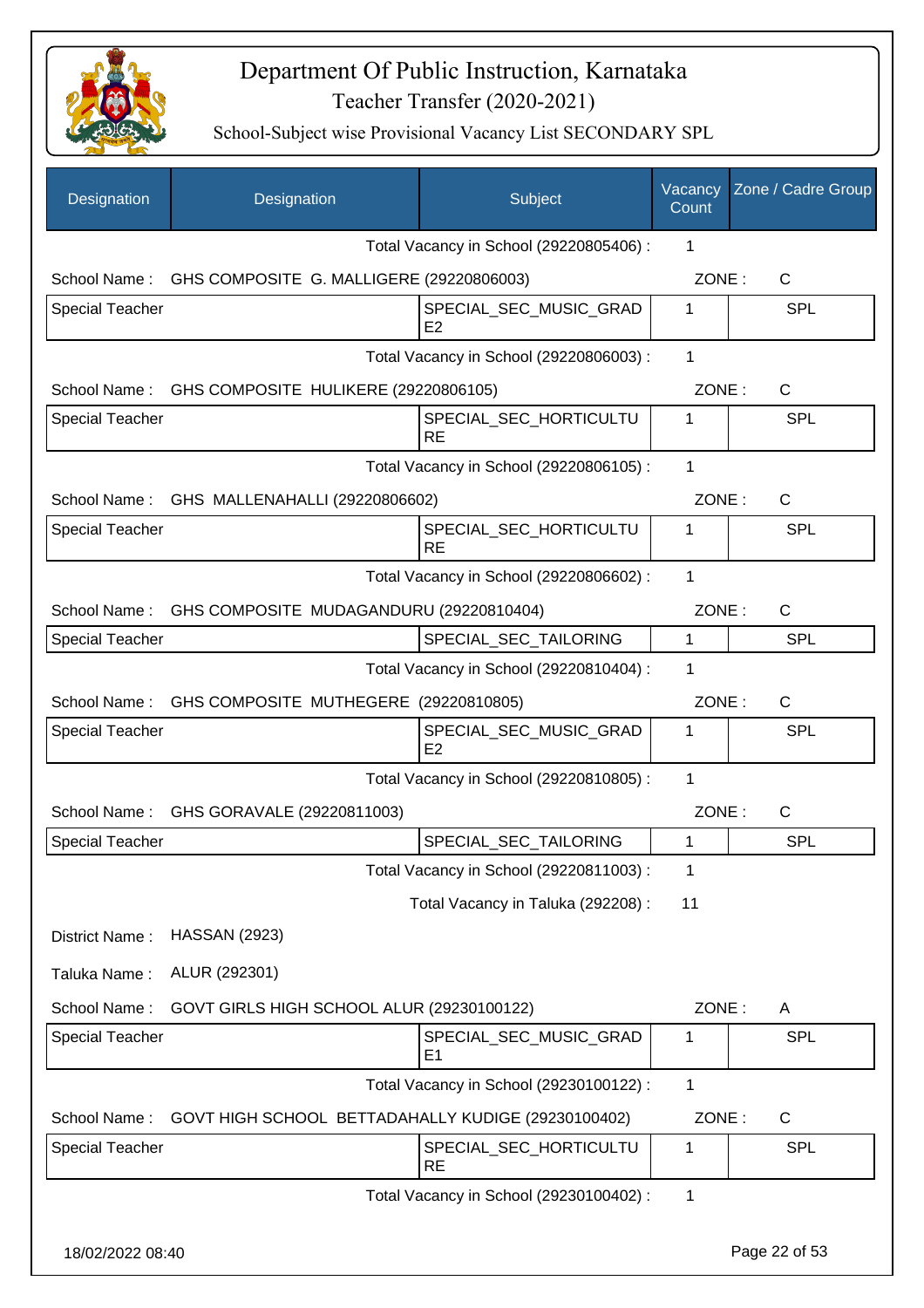

| Designation            | Designation                                         | Subject                                 | Vacancy<br>Count | Zone / Cadre Group |
|------------------------|-----------------------------------------------------|-----------------------------------------|------------------|--------------------|
| School Name:           | GOVT HIGH SCHOOL HARIHALLY (29230102602)            |                                         | ZONE:            | C                  |
| <b>Special Teacher</b> |                                                     | SPECIAL_SEC_DRAWING                     | 1                | <b>SPL</b>         |
|                        |                                                     | Total Vacancy in School (29230102602) : | 1                |                    |
| School Name:           | GOVT HIGH SCHOOL JINAGARAVALLI (29230104002)        |                                         | ZONE:            | $\mathsf{C}$       |
| <b>Special Teacher</b> |                                                     | SPECIAL_SEC_DRAWING                     | $\mathbf{1}$     | <b>SPL</b>         |
|                        |                                                     | Total Vacancy in School (29230104002) : | 1                |                    |
|                        | School Name: GHS KUNDUR (29230109802)               |                                         | ZONE:            | C                  |
| <b>Special Teacher</b> |                                                     | SPECIAL_SEC_TAILORING                   | 1                | <b>SPL</b>         |
|                        |                                                     | Total Vacancy in School (29230109802) : | 1                |                    |
| School Name:           | GOVERNMENT HIGH SCHOOL THIPPANAHALLY (29230113302)  |                                         | ZONE:            | C                  |
| <b>Special Teacher</b> |                                                     | SPECIAL_SEC_HORTICULTU<br><b>RE</b>     | 1                | <b>SPL</b>         |
|                        |                                                     | Total Vacancy in School (29230113302) : | 1                |                    |
|                        |                                                     | Total Vacancy in Taluka (292301) :      | 6                |                    |
| Taluka Name:           | ARAKALAGUDU (292302)                                |                                         |                  |                    |
| School Name:           | GOVT JUNIOR COLLEGE DODDAMAGGE (29230220503)        |                                         | ZONE:            | C                  |
| <b>Special Teacher</b> |                                                     | SPECIAL_SEC_HORTICULTU<br><b>RE</b>     | 1                | <b>SPL</b>         |
|                        |                                                     | Total Vacancy in School (29230220503) : | 1                |                    |
| School Name:           | GOVT JUNIEOR BOYS COLLEGE ARAKALAGUDU (29230228324) |                                         | ZONE:            | A                  |
| <b>Special Teacher</b> |                                                     | SPECIAL SEC DRAWING                     | 1                | <b>SPL</b>         |
|                        |                                                     | Total Vacancy in School (29230228324) : | 1                |                    |
|                        |                                                     | Total Vacancy in Taluka (292302) :      | $\overline{2}$   |                    |
| Taluka Name:           | <b>ARASIKERE (292303)</b>                           |                                         |                  |                    |
| School Name:           | GHS KALYADI (29230300402)                           |                                         | ZONE:            | $\mathsf{C}$       |
| <b>Special Teacher</b> |                                                     | SPECIAL_SEC_HORTICULTU<br><b>RE</b>     | 1                | <b>SPL</b>         |
|                        |                                                     | Total Vacancy in School (29230300402) : | 1                |                    |
| School Name:           | GHS KARUGUNDHA (29230302502)                        |                                         | ZONE:            | $\mathsf{C}$       |
| <b>Special Teacher</b> |                                                     | SPECIAL_SEC_HORTICULTU<br>RE            | 1                | <b>SPL</b>         |
|                        |                                                     | Total Vacancy in School (29230302502) : | $\mathbf{1}$     |                    |
| School Name:           | GGJC ARASIKERE (29230312452)                        |                                         | ZONE:            | A                  |
|                        |                                                     |                                         |                  |                    |
| 18/02/2022 08:40       |                                                     |                                         |                  | Page 23 of 53      |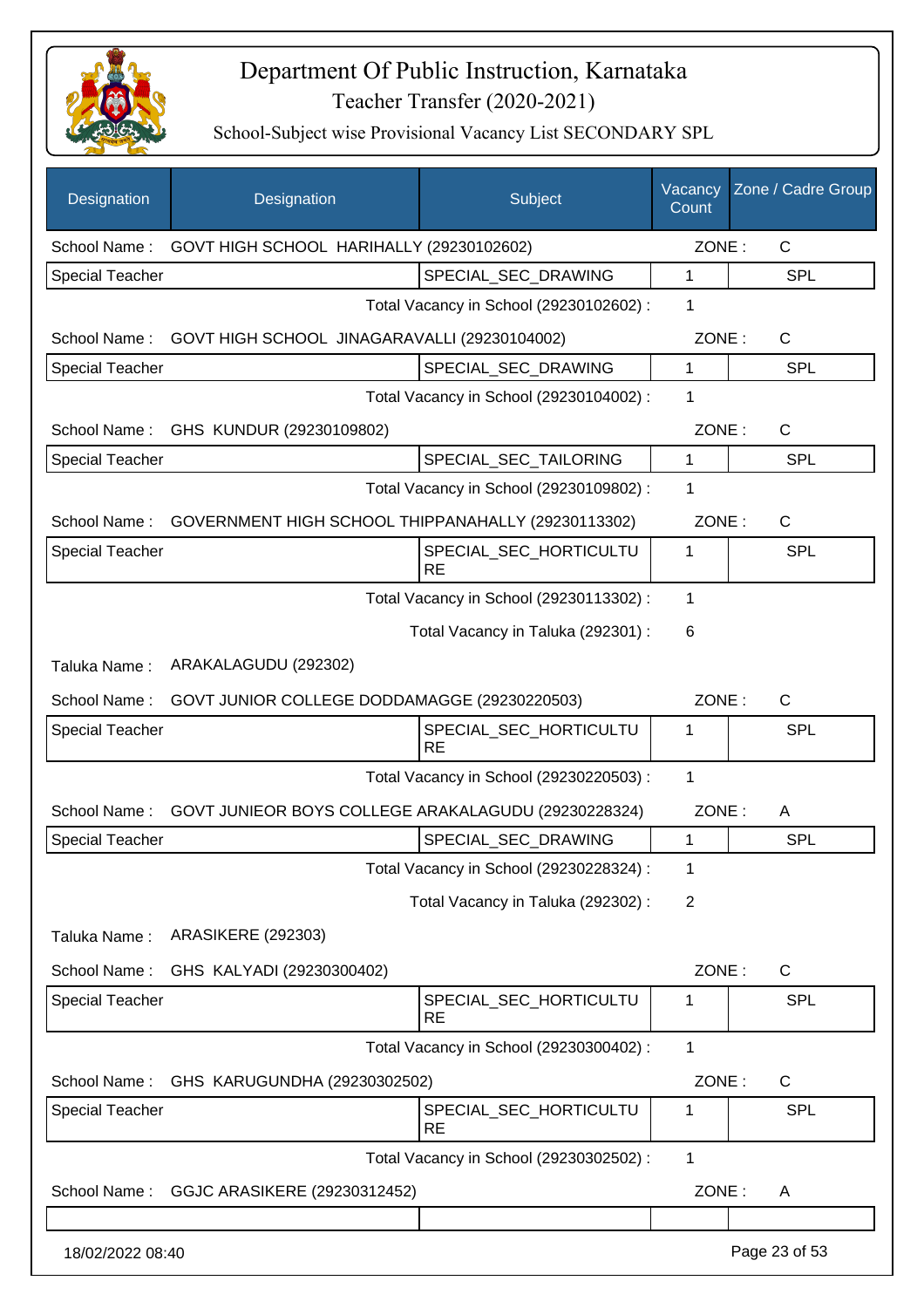

| Designation            | Designation                                            | Subject                                  | Vacancy<br>Count | Zone / Cadre Group |
|------------------------|--------------------------------------------------------|------------------------------------------|------------------|--------------------|
| <b>Special Teacher</b> |                                                        | SPECIAL_SEC_DANCE                        | 1                | <b>SPL</b>         |
| <b>Special Teacher</b> |                                                        | SPECIAL SEC MUSIC GRAD<br>E <sub>2</sub> | 1                | <b>SPL</b>         |
|                        |                                                        | Total Vacancy in School (29230312452) :  | 2                |                    |
|                        | School Name: GHS NAGAVEDI (29230326702)                |                                          | ZONE:            | $\mathsf{C}$       |
| <b>Special Teacher</b> |                                                        | SPECIAL_SEC_TAILORING                    | 1                | <b>SPL</b>         |
|                        |                                                        | Total Vacancy in School (29230326702) :  | 1                |                    |
|                        | School Name: GHS KALLUSADARAHALLY (29230330103)        |                                          | ZONE:            | C                  |
| <b>Special Teacher</b> |                                                        | SPECIAL_SEC_HORTICULTU<br><b>RE</b>      | 1                | <b>SPL</b>         |
|                        |                                                        | Total Vacancy in School (29230330103) :  | 1                |                    |
| School Name:           | GHS NERLIGE (29230333604)                              |                                          | ZONE:            | $\mathsf{C}$       |
| <b>Special Teacher</b> |                                                        | SPECIAL_SEC_HORTICULTU<br><b>RE</b>      | 1                | <b>SPL</b>         |
|                        |                                                        | Total Vacancy in School (29230333604) :  | $\mathbf 1$      |                    |
| School Name:           | GHS BANDUR (29230335002)                               |                                          | ZONE:            | $\mathsf{C}$       |
| <b>Special Teacher</b> |                                                        | SPECIAL_SEC_TAILORING                    | 1                | <b>SPL</b>         |
|                        |                                                        | Total Vacancy in School (29230335002) :  | 1                |                    |
| School Name:           | GOVT JUNIOR COLLAGE GANDASI SANTE MYDANA (29230335413) |                                          | ZONE:            | $\mathsf{C}$       |
| Special Teacher        |                                                        | SPECIAL_SEC_HORTICULTU<br><b>RE</b>      | 1                | SPL                |
|                        |                                                        | Total Vacancy in School (29230335413) :  | 1                |                    |
|                        |                                                        | Total Vacancy in Taluka (292303) :       | 9                |                    |
| Taluka Name:           | BELUR (292304)                                         |                                          |                  |                    |
| School Name:           | GHS BIKKODU (29230402805)                              |                                          | ZONE:            | $\mathsf{C}$       |
| <b>Special Teacher</b> |                                                        | SPECIAL_SEC_MUSIC_GRAD<br>E <sub>2</sub> | 1                | <b>SPL</b>         |
|                        |                                                        | Total Vacancy in School (29230402805) :  | 1                |                    |
| School Name:           | GHS H.MALLAPURA (29230408902)                          |                                          | ZONE:            | C                  |
| <b>Special Teacher</b> |                                                        | SPECIAL_SEC_HORTICULTU<br>RE             | 1                | <b>SPL</b>         |
|                        |                                                        | Total Vacancy in School (29230408902) :  | 1                |                    |
| School Name:           | GHS CHEEKANAHALLY (29230410502)                        |                                          | ZONE:            | $\mathsf{C}$       |
| <b>Special Teacher</b> |                                                        | SPECIAL_SEC_HORTICULTU<br><b>RE</b>      | 1                | <b>SPL</b>         |
| 18/02/2022 08:40       |                                                        |                                          |                  | Page 24 of 53      |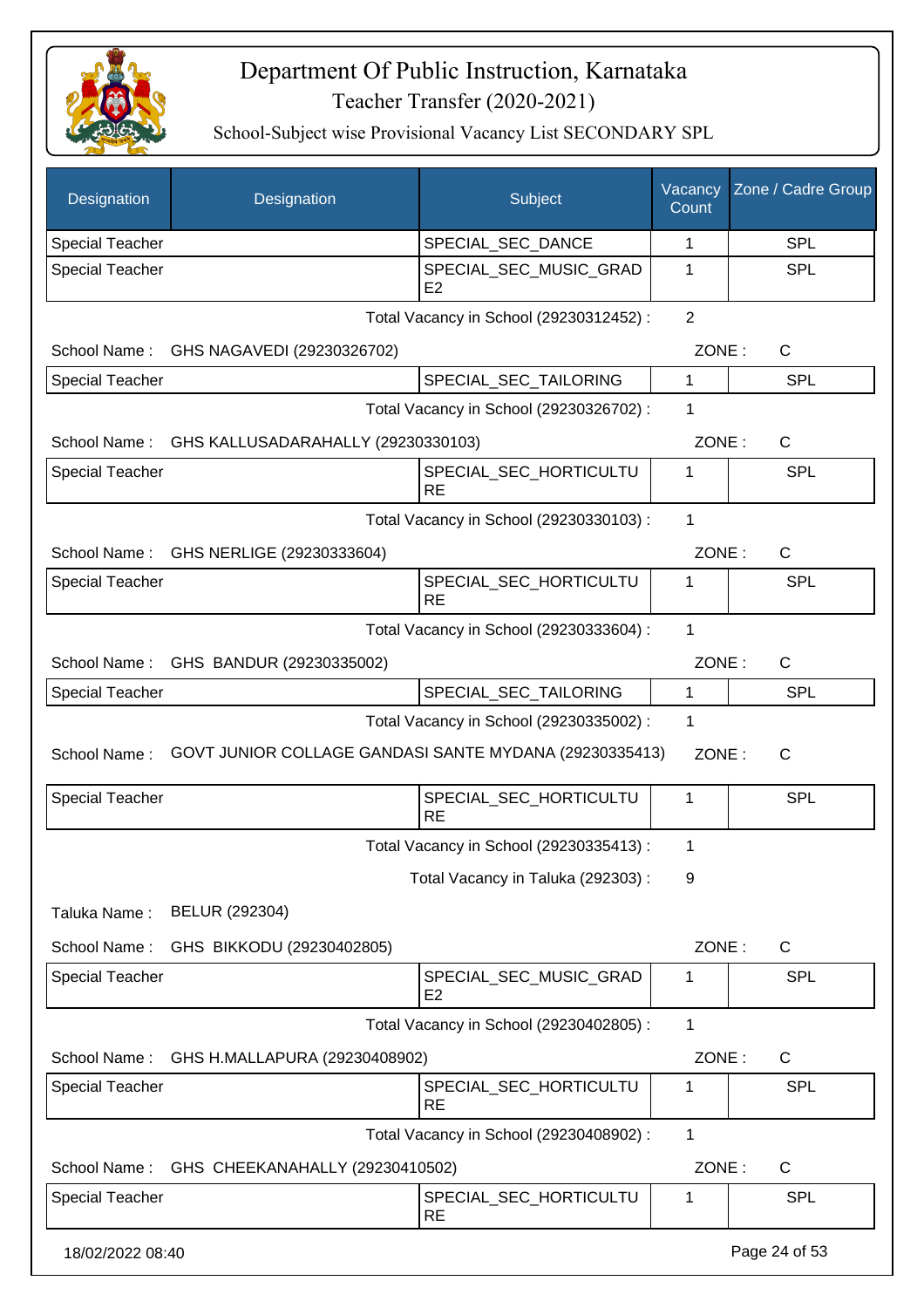

| Designation            | Designation                                     | Subject                                  | Vacancy<br>Count | Zone / Cadre Group |
|------------------------|-------------------------------------------------|------------------------------------------|------------------|--------------------|
|                        |                                                 | Total Vacancy in School (29230410502) :  | 1                |                    |
|                        | School Name: GHS GABBALAGODU (29230411942)      |                                          | ZONE:            | $\mathsf{C}$       |
| <b>Special Teacher</b> |                                                 | SPECIAL_SEC_TAILORING                    | $\mathbf{1}$     | <b>SPL</b>         |
|                        |                                                 | Total Vacancy in School (29230411942) :  | 1                |                    |
|                        | School Name: GHS HANUMIDI (29230416802)         |                                          | ZONE:            | C                  |
| <b>Special Teacher</b> |                                                 | SPECIAL_SEC_HORTICULTU<br><b>RE</b>      | 1                | <b>SPL</b>         |
|                        |                                                 | Total Vacancy in School (29230416802) :  | 1                |                    |
|                        | School Name: GHS RAJANASIRIYURU (29230423902)   |                                          | ZONE:            | $\mathsf{C}$       |
| <b>Special Teacher</b> |                                                 | SPECIAL_SEC_MUSIC_GRAD<br>E <sub>2</sub> | 1                | <b>SPL</b>         |
|                        |                                                 | Total Vacancy in School (29230423902) :  | $\mathbf 1$      |                    |
|                        | School Name: GHS TARIMARA (29230426202)         |                                          | ZONE:            | $\mathsf{C}$       |
| <b>Special Teacher</b> |                                                 | SPECIAL_SEC_HORTICULTU<br><b>RE</b>      | 1                | <b>SPL</b>         |
|                        |                                                 | Total Vacancy in School (29230426202) :  | 1                |                    |
| School Name:           | GOVT PU COLLEGE AREHALLY (29230426409)          |                                          | ZONE:            | $\mathsf{C}$       |
| <b>Special Teacher</b> |                                                 | SPECIAL_SEC_HORTICULTU<br><b>RE</b>      | 1                | <b>SPL</b>         |
|                        |                                                 | Total Vacancy in School (29230426409) :  | 1                |                    |
|                        |                                                 | Total Vacancy in Taluka (292304) :       | 8                |                    |
| Taluka Name:           | CHANNARAYAPATNA (292305)                        |                                          |                  |                    |
| School Name:           | GOVT.HIGH SCHOOL DIDAGA (29230503305)           |                                          | ZONE:            | $\mathsf{C}$       |
| Special Teacher        |                                                 | SPECIAL_SEC_DRAWING                      | 1                | SPL                |
|                        |                                                 | Total Vacancy in School (29230503305) :  | $\mathbf 1$      |                    |
| School Name:           | GJC SRINIVASAPURA (29230518803)                 |                                          | ZONE:            | C                  |
| <b>Special Teacher</b> |                                                 | SPECIAL_SEC_HORTICULTU<br><b>RE</b>      | 1                | <b>SPL</b>         |
|                        |                                                 | Total Vacancy in School (29230518803) :  | 1                |                    |
|                        |                                                 | Total Vacancy in Taluka (292305):        | $\overline{2}$   |                    |
| Taluka Name:           | HOLENARASIPURA (292306)                         |                                          |                  |                    |
| School Name:           | GOVT JUNIOR COLLEGE NAGARANAHALLI (29230601702) |                                          | ZONE:            | C                  |
| Special Teacher        |                                                 | SPECIAL_SEC_TAILORING                    | 1                | <b>SPL</b>         |
|                        |                                                 | Total Vacancy in School (29230601702) :  | 1                |                    |
| 18/02/2022 08:40       |                                                 |                                          |                  | Page 25 of 53      |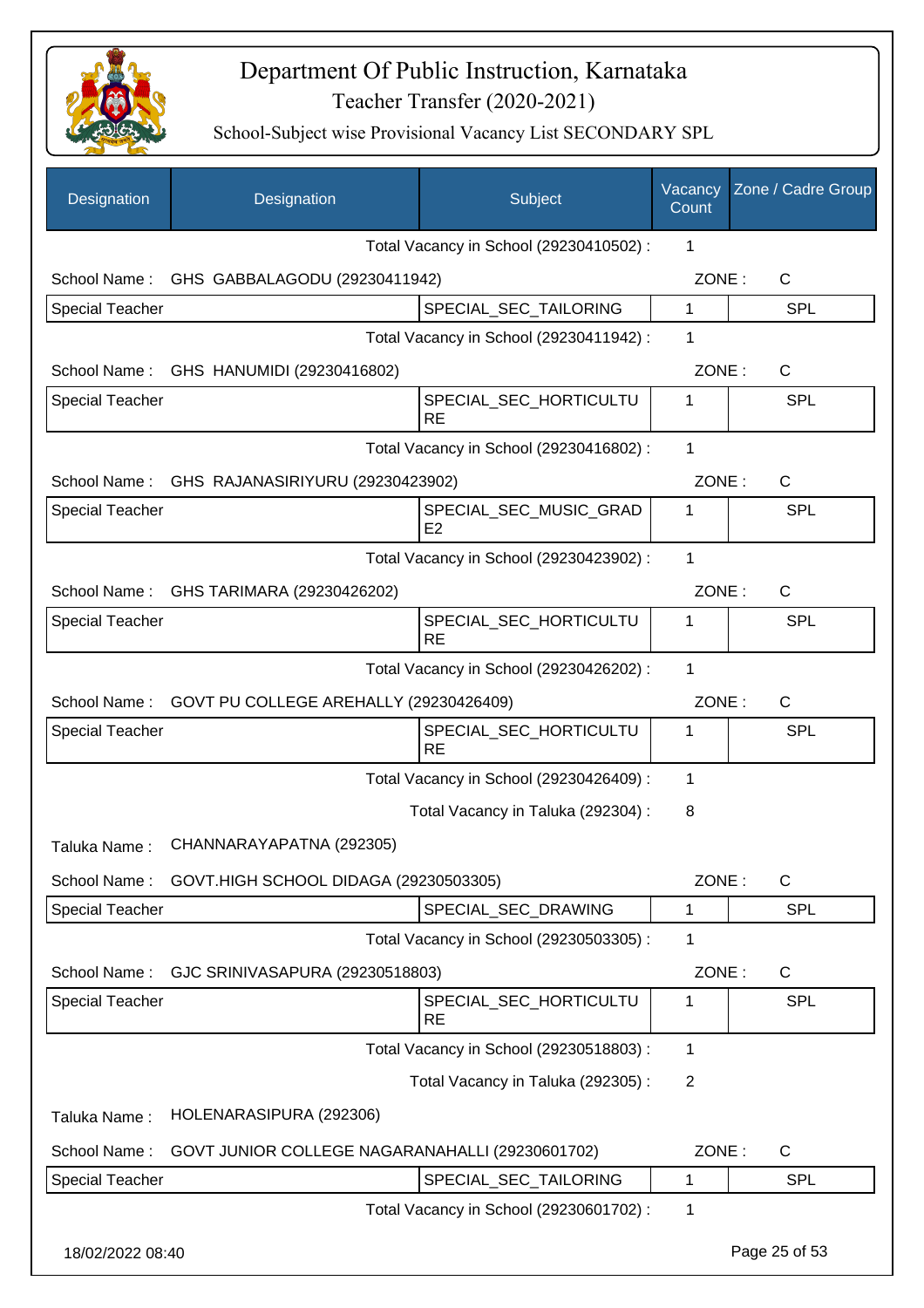

| Designation            | Designation                                                                | Subject                                  | Vacancy<br>Count | Zone / Cadre Group |
|------------------------|----------------------------------------------------------------------------|------------------------------------------|------------------|--------------------|
| School Name:           | KARNATAKA PUBLIC SCHOOLS GOVT JUNIOR COLLEGE<br>HARIHARAPURA (29230603103) |                                          | ZONE:            | $\mathsf{C}$       |
| Special Teacher        |                                                                            | SPECIAL_SEC_HORTICULTU<br><b>RE</b>      | 1                | <b>SPL</b>         |
|                        |                                                                            | Total Vacancy in School (29230603103) :  | 1                |                    |
|                        | School Name: GHS MAVANURU (29230603602)                                    |                                          | ZONE:            | C                  |
| <b>Special Teacher</b> |                                                                            | SPECIAL_SEC_HORTICULTU<br><b>RE</b>      | 1                | <b>SPL</b>         |
|                        |                                                                            | Total Vacancy in School (29230603602) :  | $\mathbf{1}$     |                    |
|                        | School Name: GHS BEDIGANAHALLY (29230603802)                               |                                          | ZONE:            | C                  |
| Special Teacher        |                                                                            | SPECIAL_SEC_TAILORING                    | 1                | <b>SPL</b>         |
|                        |                                                                            | Total Vacancy in School (29230603802) :  | 1                |                    |
|                        | School Name: GHS SOMANAHALLY (29230604902)                                 |                                          | ZONE:            | $\mathsf C$        |
| <b>Special Teacher</b> |                                                                            | SPECIAL_SEC_DRAWING                      | 1                | <b>SPL</b>         |
|                        |                                                                            | Total Vacancy in School (29230604902) :  | 1                |                    |
|                        | School Name: GHS BAGIVALU (29230606202)                                    |                                          | ZONE:            | B                  |
| <b>Special Teacher</b> |                                                                            | SPECIAL_SEC_HORTICULTU<br><b>RE</b>      | 1                | <b>SPL</b>         |
|                        |                                                                            | Total Vacancy in School (29230606202) :  | 1                |                    |
|                        | School Name: GHS YELLESHAPURA (29230607002)                                |                                          | ZONE:            | B                  |
| <b>Special Teacher</b> |                                                                            | SPECIAL_SEC_HORTICULTU<br><b>RE</b>      | 1                | <b>SPL</b>         |
|                        |                                                                            | Total Vacancy in School (29230607002) :  | 1                |                    |
| School Name:           | GOVT JUNIOR COLLEGE PADAVALAHIPPE (29230609502)                            |                                          | ZONE:            | $\mathsf{C}$       |
| <b>Special Teacher</b> |                                                                            | SPECIAL SEC HORTICULTU<br><b>RE</b>      | 1                | <b>SPL</b>         |
|                        |                                                                            | Total Vacancy in School (29230609502) :  | 1                |                    |
| School Name:           | GOVT GIRLS HIGH SCHOOL HOLENARASIPURA (29230612136)                        |                                          | ZONE:            | A                  |
| <b>Special Teacher</b> |                                                                            | SPECIAL_SEC_MUSIC_GRAD<br>E <sub>1</sub> | 1                | <b>SPL</b>         |
|                        |                                                                            | Total Vacancy in School (29230612136) :  | 1                |                    |
| School Name:           | GHS KARNATAKA HOUSING BOARD COLONY HOLENARASIPURA<br>(29230612139)         |                                          | ZONE:            | A                  |
| <b>Special Teacher</b> |                                                                            | SPECIAL_SEC_TAILORING                    | 1                | <b>SPL</b>         |
|                        |                                                                            | Total Vacancy in School (29230612139) :  | 1                |                    |
|                        | School Name: GHS HIREHALLYKOPPALU (29230613204)                            |                                          | ZONE:            | $\mathsf{C}$       |
| 18/02/2022 08:40       |                                                                            |                                          |                  | Page 26 of 53      |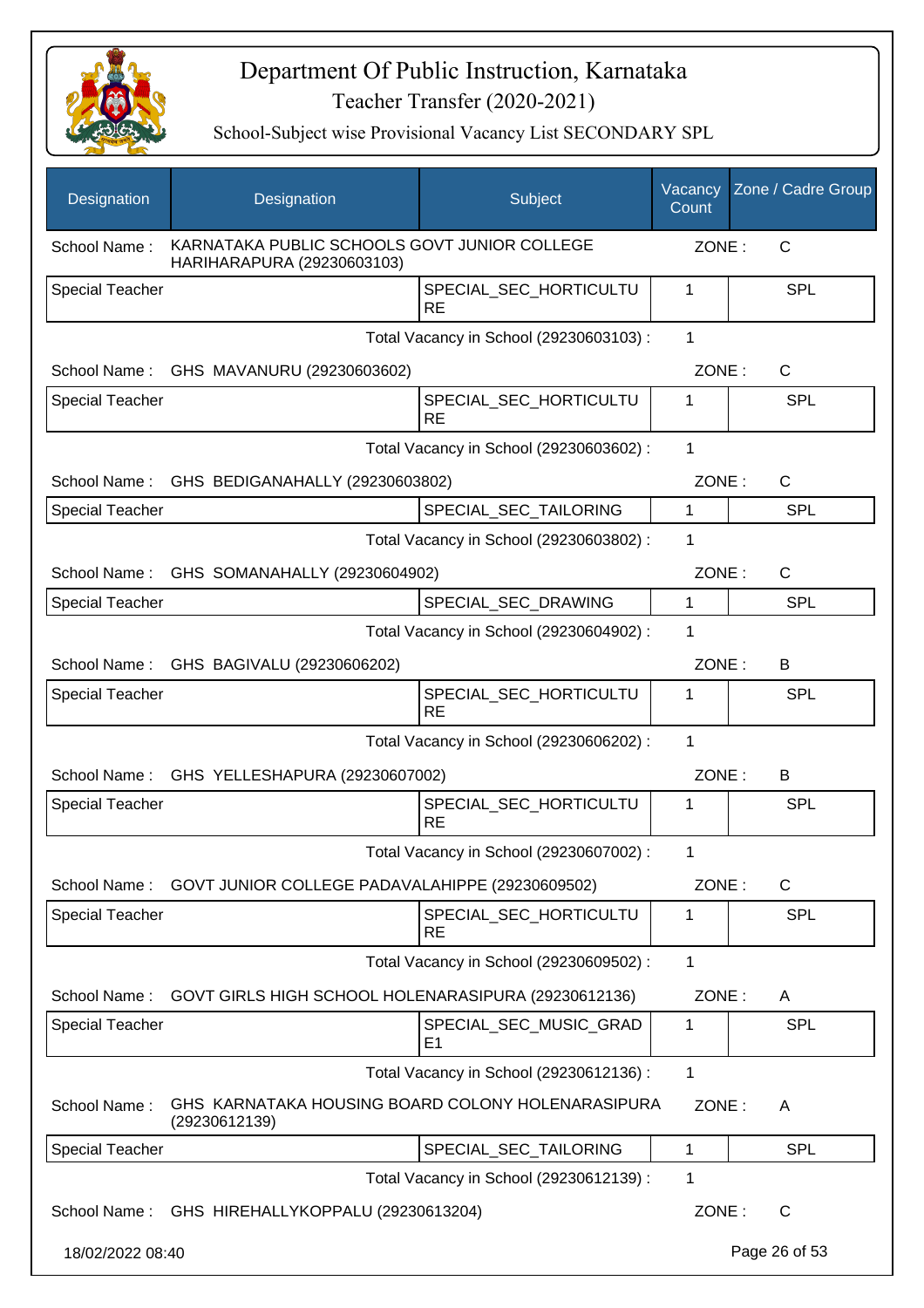

| Designation                                       | Designation                                          | Subject                                 | Vacancy<br>Count | Zone / Cadre Group |
|---------------------------------------------------|------------------------------------------------------|-----------------------------------------|------------------|--------------------|
| <b>Special Teacher</b>                            |                                                      | SPECIAL_SEC_HORTICULTU<br><b>RE</b>     | 1                | <b>SPL</b>         |
|                                                   |                                                      | Total Vacancy in School (29230613204) : | $\mathbf{1}$     |                    |
| School Name:                                      | GOVT JUNIOR COLLEGE KERAGODU (29230613402)           |                                         | ZONE:            | C                  |
| Special Teacher                                   |                                                      | SPECIAL_SEC_HORTICULTU<br><b>RE</b>     | 1                | <b>SPL</b>         |
|                                                   |                                                      | Total Vacancy in School (29230613402) : | 1                |                    |
| School Name:                                      | GHS ATTICHOWDENAHALLY (29230615402)                  |                                         | ZONE:            | C                  |
| Special Teacher                                   |                                                      | SPECIAL_SEC_TAILORING                   | 1                | <b>SPL</b>         |
|                                                   |                                                      | Total Vacancy in School (29230615402) : | 1                |                    |
|                                                   | School Name: GHS BANUKUPPE (29230615602)             |                                         | ZONE:            | C                  |
| <b>Special Teacher</b>                            |                                                      | SPECIAL_SEC_HORTICULTU<br><b>RE</b>     | 1                | <b>SPL</b>         |
|                                                   |                                                      | Total Vacancy in School (29230615602) : | 1                |                    |
|                                                   | School Name: GHS HADAVANAHALLY (29230616102)         |                                         | ZONE:            | $\mathsf{C}$       |
| <b>Special Teacher</b>                            |                                                      | SPECIAL_SEC_HORTICULTU<br><b>RE</b>     | 1                | <b>SPL</b>         |
|                                                   |                                                      | Total Vacancy in School (29230616102) : | $\mathbf 1$      |                    |
|                                                   | School Name: GHS THATTEKERE BORE (29230617802)       |                                         | ZONE:            | B                  |
| <b>Special Teacher</b>                            |                                                      | SPECIAL_SEC_HORTICULTU<br><b>RE</b>     | 1                | <b>SPL</b>         |
|                                                   |                                                      | Total Vacancy in School (29230617802) : | 1                |                    |
|                                                   | School Name: GHS GANNIKADA (29230618202)             |                                         | ZONE:            | C                  |
| <b>Special Teacher</b>                            |                                                      | SPECIAL_SEC_HORTICULTU<br><b>RE</b>     | 1                | <b>SPL</b>         |
|                                                   |                                                      | Total Vacancy in School (29230618202) : | 1                |                    |
| School Name:                                      | GOVT JUNIOR COLLEGE DEVARAMUDDANAHALLY (29230620202) |                                         | ZONE:            | C                  |
| Special Teacher                                   |                                                      | SPECIAL_SEC_TAILORING                   | 1                | <b>SPL</b>         |
|                                                   |                                                      | Total Vacancy in School (29230620202) : | 1                |                    |
| School Name:<br>GHS ALAGOWDANAHALLY (29230620702) |                                                      |                                         | ZONE:            | C                  |
| <b>Special Teacher</b>                            |                                                      | SPECIAL_SEC_TAILORING                   | 1                | <b>SPL</b>         |
|                                                   |                                                      | Total Vacancy in School (29230620702) : | 1                |                    |
| School Name:                                      | GOVT JUNIOR COLLEGE HALLYMYSORE (29230621606)        |                                         | ZONE:            | C                  |
| <b>Special Teacher</b>                            |                                                      | SPECIAL_SEC_HORTICULTU<br><b>RE</b>     | 1                | <b>SPL</b>         |
| 18/02/2022 08:40                                  |                                                      |                                         |                  | Page 27 of 53      |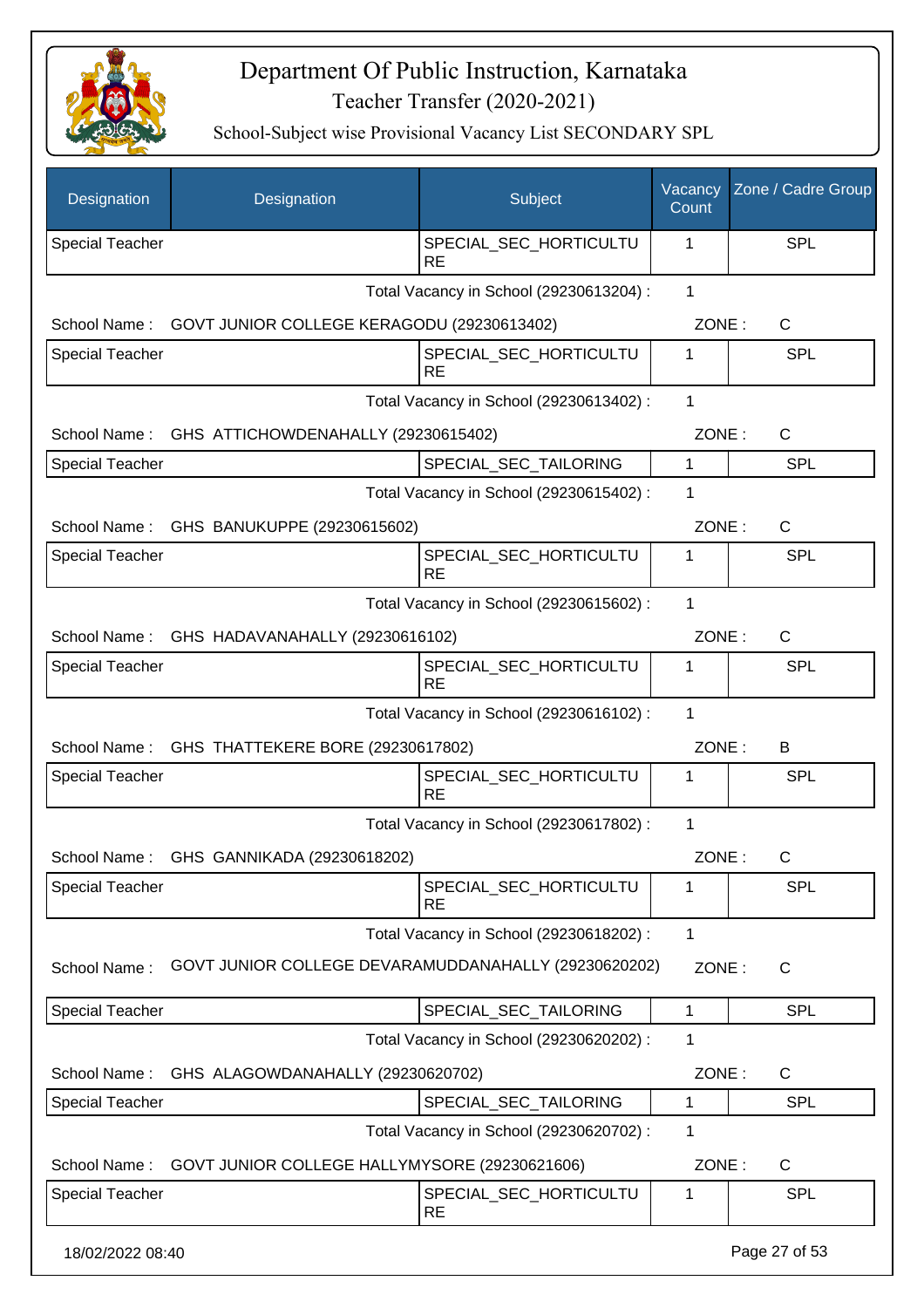

| Designation            | Designation                                                           | Subject                                  | Vacancy<br>Count | Zone / Cadre Group |
|------------------------|-----------------------------------------------------------------------|------------------------------------------|------------------|--------------------|
|                        |                                                                       | Total Vacancy in School (29230621606) :  | 1                |                    |
|                        | School Name: GHS NIDUVANI (29230623503)                               |                                          | ZONE:            | C                  |
| <b>Special Teacher</b> |                                                                       | SPECIAL_SEC_HORTICULTU<br><b>RE</b>      | 1                | <b>SPL</b>         |
|                        |                                                                       | Total Vacancy in School (29230623503) :  | 1                |                    |
|                        |                                                                       | Total Vacancy in Taluka (292306):        | 21               |                    |
| Taluka Name:           | SAKALESHAPURA (292308)                                                |                                          |                  |                    |
| School Name:           | GHS UDEVARA (29230800202)                                             |                                          | ZONE:            | $\mathsf{C}$       |
| <b>Special Teacher</b> |                                                                       | SPECIAL SEC MUSIC GRAD<br>E <sub>1</sub> | 1                | <b>SPL</b>         |
|                        |                                                                       | Total Vacancy in School (29230800202) :  | 1                |                    |
| School Name:           | GHS SUNDEKERE (29230800802)                                           |                                          | ZONE:            | C                  |
| <b>Special Teacher</b> |                                                                       | SPECIAL SEC TAILORING                    | 1                | <b>SPL</b>         |
|                        |                                                                       | Total Vacancy in School (29230800802) :  | 1                |                    |
| School Name:           | GHS KUMBARADI (29230802802)                                           |                                          | ZONE:            | C                  |
| <b>Special Teacher</b> |                                                                       | SPECIAL_SEC_HORTICULTU<br><b>RE</b>      | 1                | <b>SPL</b>         |
|                        |                                                                       | Total Vacancy in School (29230802802) :  | $\mathbf 1$      |                    |
| School Name:           | KARNATAKA PUBLIC SCHOOLS GOVT JUNIOR COLLEGE<br>HANBALU (29230803606) |                                          | ZONE:            | C                  |
| <b>Special Teacher</b> |                                                                       | SPECIAL SEC HORTICULTU<br><b>RE</b>      | 1                | <b>SPL</b>         |
|                        |                                                                       | Total Vacancy in School (29230803606) :  | 1                |                    |
| School Name:           | GOVT GIRLS HIGH SCHOOL SAKALESHPURA (29230806939)                     |                                          | ZONE:            | A                  |
| <b>Special Teacher</b> |                                                                       | SPECIAL_SEC_MUSIC_GRAD<br>E <sub>2</sub> | 1                | <b>SPL</b>         |
|                        |                                                                       | Total Vacancy in School (29230806939) :  | $\mathbf{1}$     |                    |
| School Name:           | KARNATAKA PUBLIC SCHOOLS GOVT JUNIOR COLLEGE HETHUR<br>(29230813303)  |                                          | ZONE:            | C                  |
| Special Teacher        |                                                                       | SPECIAL_SEC_HORTICULTU<br><b>RE</b>      | 1                | <b>SPL</b>         |
|                        |                                                                       | Total Vacancy in School (29230813303) :  | 1                |                    |
| School Name:           | GOVT JUNIOR COLLEGE YESLUR (29230813704)                              |                                          | ZONE:            | $\mathsf{C}$       |
| <b>Special Teacher</b> |                                                                       | SPECIAL_SEC_HORTICULTU<br><b>RE</b>      | 1                | <b>SPL</b>         |
|                        |                                                                       | Total Vacancy in School (29230813704) :  | 1                |                    |
| 18/02/2022 08:40       |                                                                       |                                          |                  | Page 28 of 53      |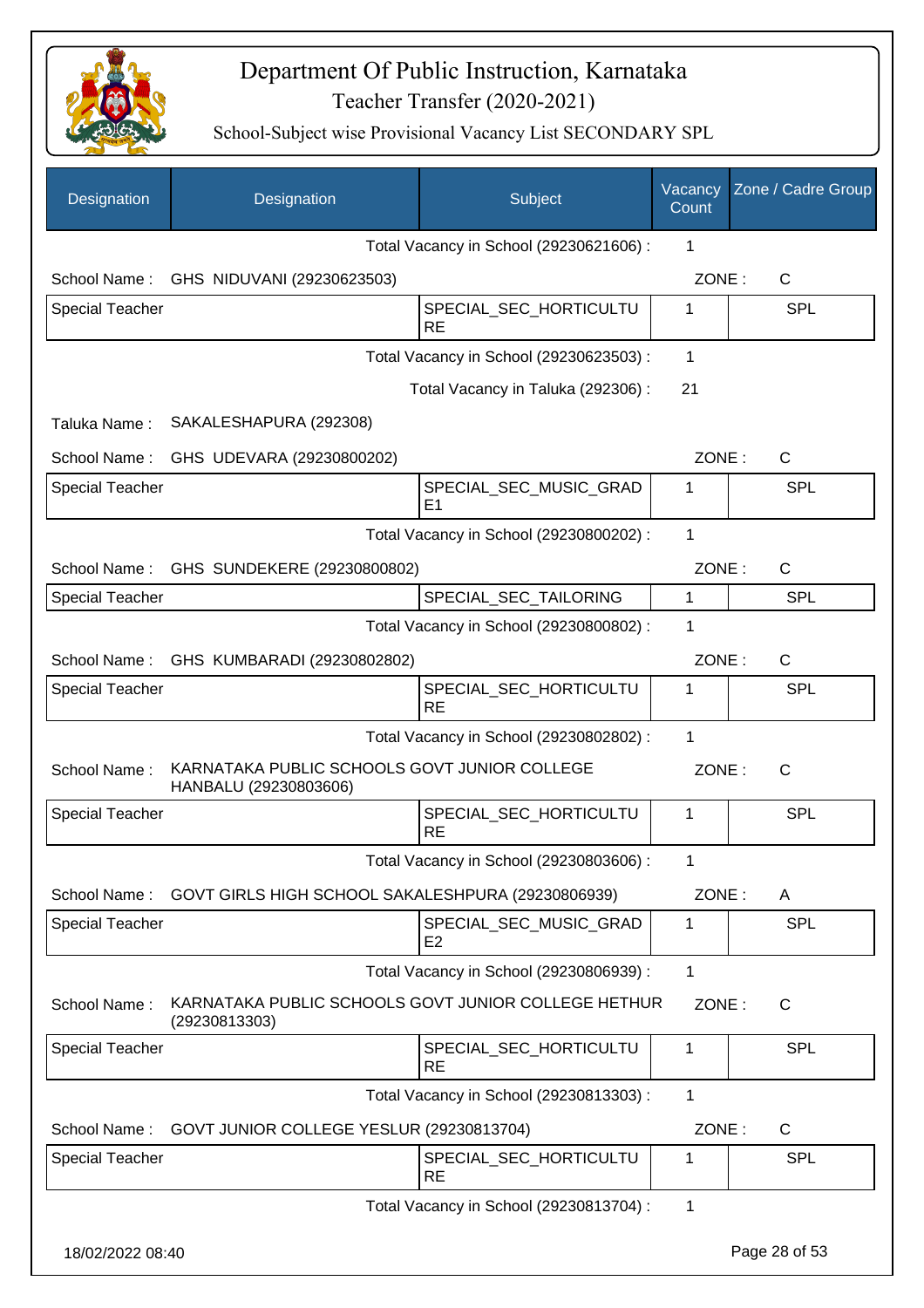

| Designation            | Designation                                                           | Subject                                 | Vacancy<br>Count | Zone / Cadre Group |
|------------------------|-----------------------------------------------------------------------|-----------------------------------------|------------------|--------------------|
| School Name:           | GHS VANAGURU (29230815203)                                            |                                         | ZONE:            | $\mathsf{C}$       |
| <b>Special Teacher</b> |                                                                       | SPECIAL_SEC_DRAWING                     | 1                | <b>SPL</b>         |
|                        |                                                                       | Total Vacancy in School (29230815203) : | 1                |                    |
|                        |                                                                       | Total Vacancy in Taluka (292308) :      | 8                |                    |
| District Name:         | DAKSHINA KANNADA (2924)                                               |                                         |                  |                    |
| Taluka Name:           | <b>BANTWAL (292401)</b>                                               |                                         |                  |                    |
| School Name:           | DKZP GOVT. HIGH SCHOOL BILIYOOR MADATHARU<br>(29240101304)            |                                         | ZONE:            | $\mathsf{C}$       |
| <b>Special Teacher</b> |                                                                       | SPECIAL_SEC_TAILORING                   | 1                | <b>SPL</b>         |
|                        |                                                                       | Total Vacancy in School (29240101304) : | 1                |                    |
| School Name:           | DKZP GOVT. HIGH SCHOOL SOORYA (29240102205)                           |                                         | ZONE:            | C                  |
| <b>Special Teacher</b> |                                                                       | SPECIAL SEC TAILORING                   | 1                | SPL                |
|                        |                                                                       | Total Vacancy in School (29240102205) : | 1                |                    |
| School Name:           | DKZP GOVT. HIGH SCHOOL KADESHIVALAYA (29240102605)                    |                                         | ZONE:            | $\mathsf{C}$       |
| <b>Special Teacher</b> |                                                                       | SPECIAL_SEC_HORTICULTU<br><b>RE</b>     | 1                | <b>SPL</b>         |
|                        |                                                                       | Total Vacancy in School (29240102605) : | 1                |                    |
| School Name:           | KARNATAKA PUBLIC SCHOOL KANYANA (29240102910)                         |                                         | ZONE:            | $\mathsf{C}$       |
| <b>Special Teacher</b> |                                                                       | SPECIAL_SEC_DRAWING                     | 1                | <b>SPL</b>         |
|                        |                                                                       | Total Vacancy in School (29240102910) : | 1                |                    |
|                        | School Name: DKZP GOVT. HIGH SCHOOL KAVALAKATTE (29240103305)         |                                         | ZONE:            | C                  |
| <b>Special Teacher</b> |                                                                       | SPECIAL SEC DRAWING                     | 1                | SPL                |
|                        |                                                                       | Total Vacancy in School (29240103305) : | 1                |                    |
| School Name:           | DKZP GOVT. PRE UNIVERSITY COLLEGE KAVALA PADUR VAGGA<br>(29240103406) |                                         | ZONE:            | $\mathsf{C}$       |
| <b>Special Teacher</b> |                                                                       | SPECIAL SEC TAILORING                   | 1                | <b>SPL</b>         |
|                        |                                                                       | Total Vacancy in School (29240103406) : | 1                |                    |
| School Name:           | DKZP GOVT. HIGH SCHOOL KALLANGALA KEPU (29240103609)                  |                                         | ZONE:            | C                  |
| <b>Special Teacher</b> |                                                                       | SPECIAL_SEC_HORTICULTU                  | 1                | <b>SPL</b>         |
|                        |                                                                       | RE                                      |                  |                    |
|                        |                                                                       | Total Vacancy in School (29240103609) : | 1                |                    |
| School Name:           | DKZP GOVT. HIGH SCHOOL KODMANNU (29240103702)                         |                                         | ZONE:            | C                  |
| <b>Special Teacher</b> |                                                                       | SPECIAL_SEC_DRAWING                     | 1                | <b>SPL</b>         |
|                        |                                                                       | Total Vacancy in School (29240103702) : | 1                |                    |
| 18/02/2022 08:40       |                                                                       |                                         |                  | Page 29 of 53      |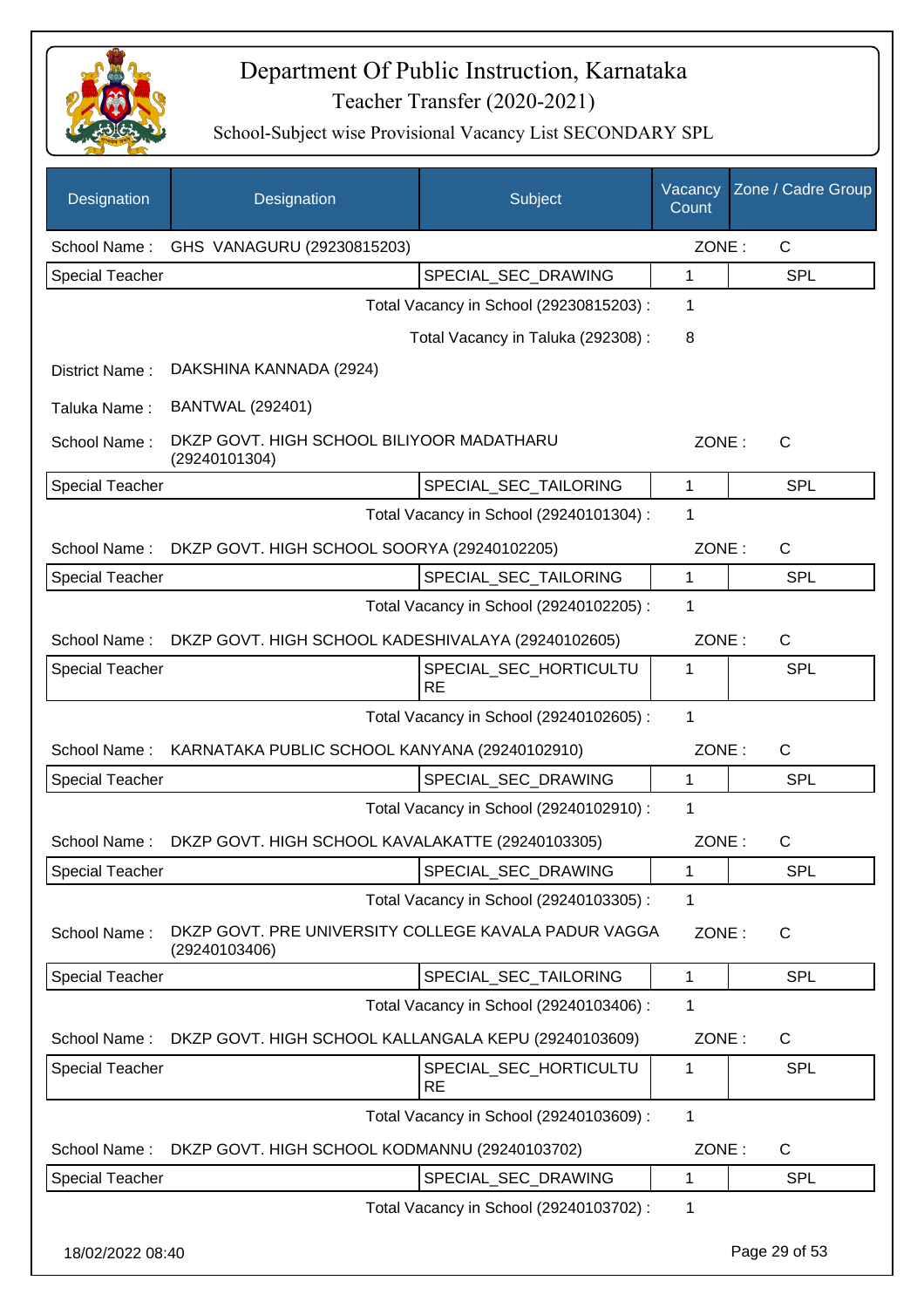

| Designation            | Designation                                                      | Subject                                 | Vacancy<br>Count | Zone / Cadre Group |
|------------------------|------------------------------------------------------------------|-----------------------------------------|------------------|--------------------|
| School Name:           | DKZP GOVT. HIGH SCHOOL SURIBAILU - RMSA (29240103908)            |                                         | ZONE:            | $\mathsf{C}$       |
| <b>Special Teacher</b> |                                                                  | SPECIAL SEC DRAWING                     | $\mathbf{1}$     | <b>SPL</b>         |
|                        |                                                                  | Total Vacancy in School (29240103908) : | 1                |                    |
| School Name:           | DKZP GOVT. HIGH SCHOOL NARSHA MAIDAN (29240103914)               |                                         | ZONE:            | $\mathsf{C}$       |
| <b>Special Teacher</b> |                                                                  | SPECIAL_SEC_DRAWING                     | $\mathbf{1}$     | <b>SPL</b>         |
|                        |                                                                  | Total Vacancy in School (29240103914) : | 1                |                    |
| School Name:           | DKZP GOVT. HIGH SCHOOL KOLNADU KADUMATA (29240103915)            |                                         | ZONE:            | $\mathsf{C}$       |
| Special Teacher        |                                                                  | SPECIAL_SEC_DRAWING                     | 1                | <b>SPL</b>         |
|                        |                                                                  | Total Vacancy in School (29240103915) : | 1                |                    |
| School Name:           | DKZP GOVT. HIGH SCHOOL MANCHI KUKKAJE (29240104506)              |                                         | ZONE:            | $\mathsf{C}$       |
| <b>Special Teacher</b> |                                                                  | SPECIAL_SEC_HORTICULTU<br><b>RE</b>     | 1                | <b>SPL</b>         |
|                        |                                                                  | Total Vacancy in School (29240104506) : | 1                |                    |
| School Name:           | DKZP GOVT. HIGH SCHOOL MANILA (29240104705)                      |                                         | ZONE:            | $\mathsf{C}$       |
| <b>Special Teacher</b> |                                                                  | SPECIAL_SEC_TAILORING                   | $\mathbf{1}$     | <b>SPL</b>         |
|                        |                                                                  | Total Vacancy in School (29240104705) : | 1                |                    |
| School Name:           | DKZP GOVT. PRE UNIVERSITY COLLEGE MANINALKUR<br>(29240104805)    |                                         | ZONE:            | $\mathsf{C}$       |
| Special Teacher        |                                                                  | SPECIAL_SEC_DRAWING                     | 1                | <b>SPL</b>         |
|                        |                                                                  | Total Vacancy in School (29240104805) : | 1                |                    |
| School Name:           | DKZP GOVT. HIGH SCHOOL DADDALAKADU (29240105001)                 |                                         | ZONE:            | B                  |
| <b>Special Teacher</b> |                                                                  | SPECIAL_SEC_DRAWING                     | 1                | <b>SPL</b>         |
|                        |                                                                  | Total Vacancy in School (29240105001) : | 1                |                    |
| School Name:           | DKZP GOVT. HIGH SCHOOL KALLARAKODI -RMSA (29240105303)           |                                         | ZONE:            | $\mathsf{C}$       |
| <b>Special Teacher</b> |                                                                  | SPECIAL_SEC_DRAWING                     | $\mathbf{1}$     | <b>SPL</b>         |
|                        |                                                                  | Total Vacancy in School (29240105303) : | 1                |                    |
| School Name:           | KARNATAKA PUBLIC SCHOOL MONTEPADAVU - SECONDARY<br>(29240105306) |                                         | ZONE:            | C                  |
| <b>Special Teacher</b> |                                                                  | SPECIAL_SEC_DRAWING                     | 1                | <b>SPL</b>         |
|                        |                                                                  | Total Vacancy in School (29240105306) : | 1                |                    |
| School Name:           | DKZP GOVT. HIGH SCHOOL NAVOOR (29240105404)                      |                                         | ZONE:            | B                  |
| <b>Special Teacher</b> |                                                                  | SPECIAL_SEC_TAILORING                   | 1                | <b>SPL</b>         |
|                        |                                                                  | Total Vacancy in School (29240105404) : | $\mathbf 1$      |                    |
| 18/02/2022 08:40       |                                                                  |                                         |                  | Page 30 of 53      |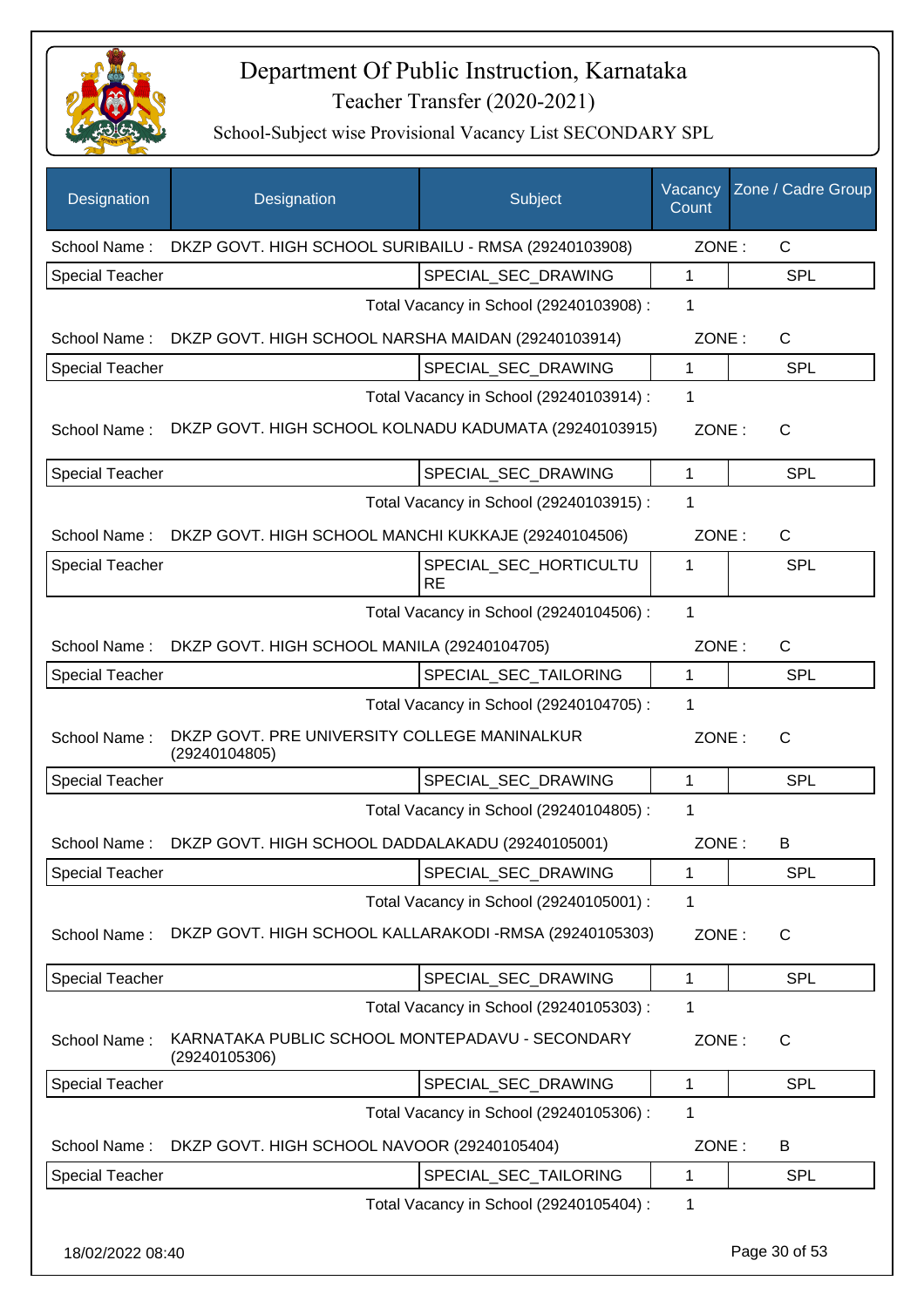

| Designation            | Designation                                                                          | Subject                                 | Vacancy<br>Count | Zone / Cadre Group |
|------------------------|--------------------------------------------------------------------------------------|-----------------------------------------|------------------|--------------------|
| School Name:           | DKZP GOVT. HIGH SCHOOL PANJIKAL (29240105703)                                        |                                         | ZONE:            | $\mathsf{C}$       |
| <b>Special Teacher</b> |                                                                                      | SPECIAL SEC TAILORING                   | 1                | <b>SPL</b>         |
|                        |                                                                                      | Total Vacancy in School (29240105703) : | 1                |                    |
|                        | School Name: DKZP GOVT. HIGH SCHOOL SUJEER (29240106305)                             |                                         | ZONE:            | B                  |
| <b>Special Teacher</b> |                                                                                      | SPECIAL_SEC_DRAWING                     | 1                | <b>SPL</b>         |
|                        |                                                                                      | Total Vacancy in School (29240106305) : | 1                |                    |
|                        | School Name: DKZP GOVT. HIGH SCHOOL NANDAVARA (29240106705)                          |                                         | ZONE:            | B                  |
| <b>Special Teacher</b> |                                                                                      | SPECIAL_SEC_TAILORING                   | $\mathbf{1}$     | <b>SPL</b>         |
|                        |                                                                                      | Total Vacancy in School (29240106705) : | 1                |                    |
|                        | School Name: DKZP GOVT. HIGH SCHOOL SAJIPANADU (29240106805)                         |                                         | ZONE:            | B                  |
| <b>Special Teacher</b> |                                                                                      | SPECIAL_SEC_DRAWING                     | $\mathbf{1}$     | <b>SPL</b>         |
|                        |                                                                                      | Total Vacancy in School (29240106805) : | 1                |                    |
|                        | School Name: DKZP GOVT. HIGH SCHOOL SALETHUR (29240107003)                           |                                         | ZONE:            | $\mathsf{C}$       |
| Special Teacher        |                                                                                      | SPECIAL_SEC_DRAWING                     | 1                | <b>SPL</b>         |
|                        |                                                                                      | Total Vacancy in School (29240107003) : | 1                |                    |
| School Name:           | DKZP GOVT. HIGH SCHOOL SARAPADY (29240107205)                                        |                                         | ZONE:            | $\mathsf{C}$       |
| <b>Special Teacher</b> |                                                                                      | SPECIAL_SEC_TAILORING                   | 1                | <b>SPL</b>         |
|                        |                                                                                      | Total Vacancy in School (29240107205) : | $\mathbf 1$      |                    |
| School Name:           | BONDALA JAGANNATHA SHETTY MEMORIAL DKZP GOVT. HIGH<br>SCHOOL SHAMBHOOR (29240107302) |                                         | ZONE:            | B                  |
| <b>Special Teacher</b> |                                                                                      | SPECIAL_SEC_DRAWING                     | 1                | <b>SPL</b>         |
|                        |                                                                                      | Total Vacancy in School (29240107302) : | 1                |                    |
| School Name:           | DKZP GOVT. HIGH SCHOOL AJJIBETTU (29240109202)                                       |                                         | ZONE:            | A                  |
| <b>Special Teacher</b> |                                                                                      | SPECIAL_SEC_DRAWING                     | 1                | <b>SPL</b>         |
|                        |                                                                                      | Total Vacancy in School (29240109202) : | 1                |                    |
| School Name:           | NETAJI SUBHASCHANDRA BOSE DKZP GOVT. HIGH SCHOOL<br>KODANGE (29240109304)            |                                         | ZONE:            | A                  |
| <b>Special Teacher</b> |                                                                                      | SPECIAL_SEC_DRAWING                     | 1                | <b>SPL</b>         |
|                        |                                                                                      | Total Vacancy in School (29240109304) : | 1                |                    |
|                        |                                                                                      | Total Vacancy in Taluka (292401) :      | 27               |                    |
| Taluka Name:           | BELTHANGADY (292402)                                                                 |                                         |                  |                    |
| School Name:           | DKZP GOVT. HIGH SCHOOL KAKKINJE (29240201004)                                        |                                         | ZONE:            | C                  |
| Special Teacher        |                                                                                      | SPECIAL_SEC_HORTICULTU<br><b>RE</b>     | 1                | <b>SPL</b>         |
| 18/02/2022 08:40       |                                                                                      |                                         |                  | Page 31 of 53      |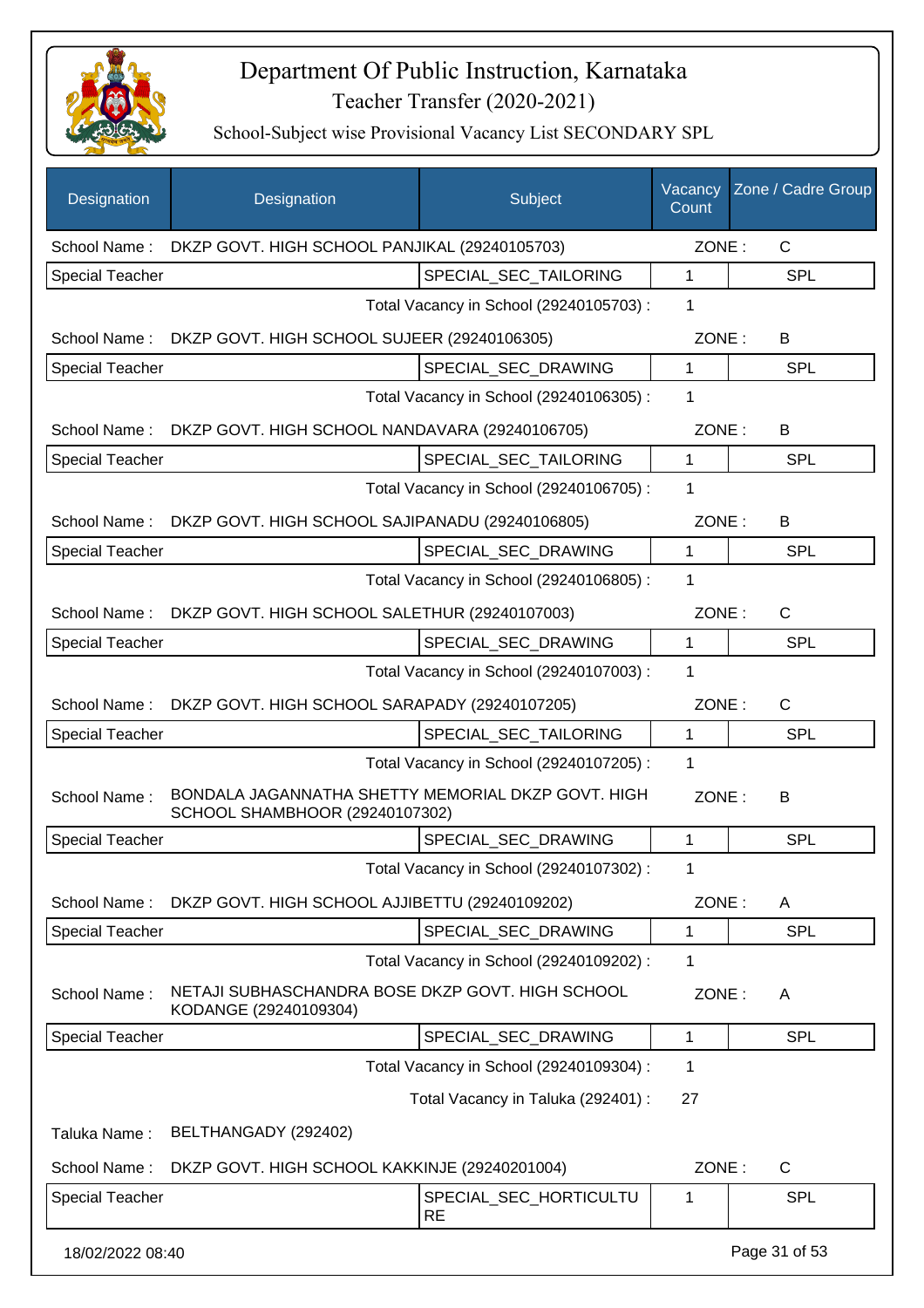

| Designation            | Designation                                                      | Subject                                 | Vacancy<br>Count | Zone / Cadre Group |
|------------------------|------------------------------------------------------------------|-----------------------------------------|------------------|--------------------|
|                        |                                                                  | Total Vacancy in School (29240201004) : | 1                |                    |
| School Name:           | DKZP GOVT. PRE UNIVERSITY COLLEGE ARASINA MAKKI<br>(29240201503) |                                         | ZONE:            | $\mathsf{C}$       |
| <b>Special Teacher</b> |                                                                  | SPECIAL_SEC_HORTICULTU<br><b>RE</b>     | 1                | <b>SPL</b>         |
|                        |                                                                  | Total Vacancy in School (29240201503) : | 1                |                    |
| School Name:           | DKZP GOVT. HIGH SCHOOL KAYARTHADKA (29240202004)                 |                                         | ZONE:            | C                  |
| <b>Special Teacher</b> |                                                                  | SPECIAL_SEC_TAILORING                   | $\mathbf 1$      | <b>SPL</b>         |
|                        |                                                                  | Total Vacancy in School (29240202004) : | 1                |                    |
| School Name:           | DKZP GOVT. PRE UNIVERSITY COLLEGE GERUKATTE<br>(29240202104)     |                                         | ZONE:            | C                  |
| <b>Special Teacher</b> |                                                                  | SPECIAL_SEC_HORTICULTU<br><b>RE</b>     | 1                | <b>SPL</b>         |
|                        |                                                                  | Total Vacancy in School (29240202104) : | 1                |                    |
| School Name:           | DKZP GOVT. HIGH SCHOOL KARAYA (29240202605)                      |                                         | ZONE:            | $\mathsf{C}$       |
| <b>Special Teacher</b> |                                                                  | SPECIAL_SEC_HORTICULTU<br><b>RE</b>     | 1                | <b>SPL</b>         |
|                        |                                                                  | Total Vacancy in School (29240202605) : | 1                |                    |
| School Name:           | DKZP GOVT. HIGH SCHOOL KASHIPATNA (29240202803)                  |                                         | ZONE:            | C                  |
| <b>Special Teacher</b> |                                                                  | SPECIAL_SEC_DRAWING                     | 1                | <b>SPL</b>         |
|                        |                                                                  | Total Vacancy in School (29240202803) : | 1                |                    |
| School Name:           | DKZP GOVT. PRE UNIVERSITY COLLEGE KOKKADA (29240202907)          |                                         | ZONE:            | C                  |
| <b>Special Teacher</b> |                                                                  | SPECIAL_SEC_DRAWING                     | 1                | <b>SPL</b>         |
|                        |                                                                  | Total Vacancy in School (29240202907) : | 1                |                    |
| School Name:           | DKZP GOVT. PRE UNIVERSITY COLLEGE KOKRADY (29240203002)          |                                         | ZONE:            | C                  |
| Special Teacher        |                                                                  | SPECIAL_SEC_TAILORING                   | 1                | <b>SPL</b>         |
|                        |                                                                  | Total Vacancy in School (29240203002) : | 1                |                    |
| School Name:           | DKZP GOVT. PRE UNIVERSITY COLLEGE KOYYURU<br>(29240203106)       |                                         | ZONE:            | C                  |
| <b>Special Teacher</b> |                                                                  | SPECIAL_SEC_TAILORING                   | 1                | <b>SPL</b>         |
|                        |                                                                  | Total Vacancy in School (29240203106) : | 1                |                    |
| School Name:           | KARNATAKA PUBLIC SCHOOL PUNJALKATTE (29240203303)                |                                         | ZONE:            | C                  |
| <b>Special Teacher</b> |                                                                  | SPECIAL_SEC_MUSIC_GRAD<br>E1            | 1                | <b>SPL</b>         |
|                        |                                                                  |                                         |                  |                    |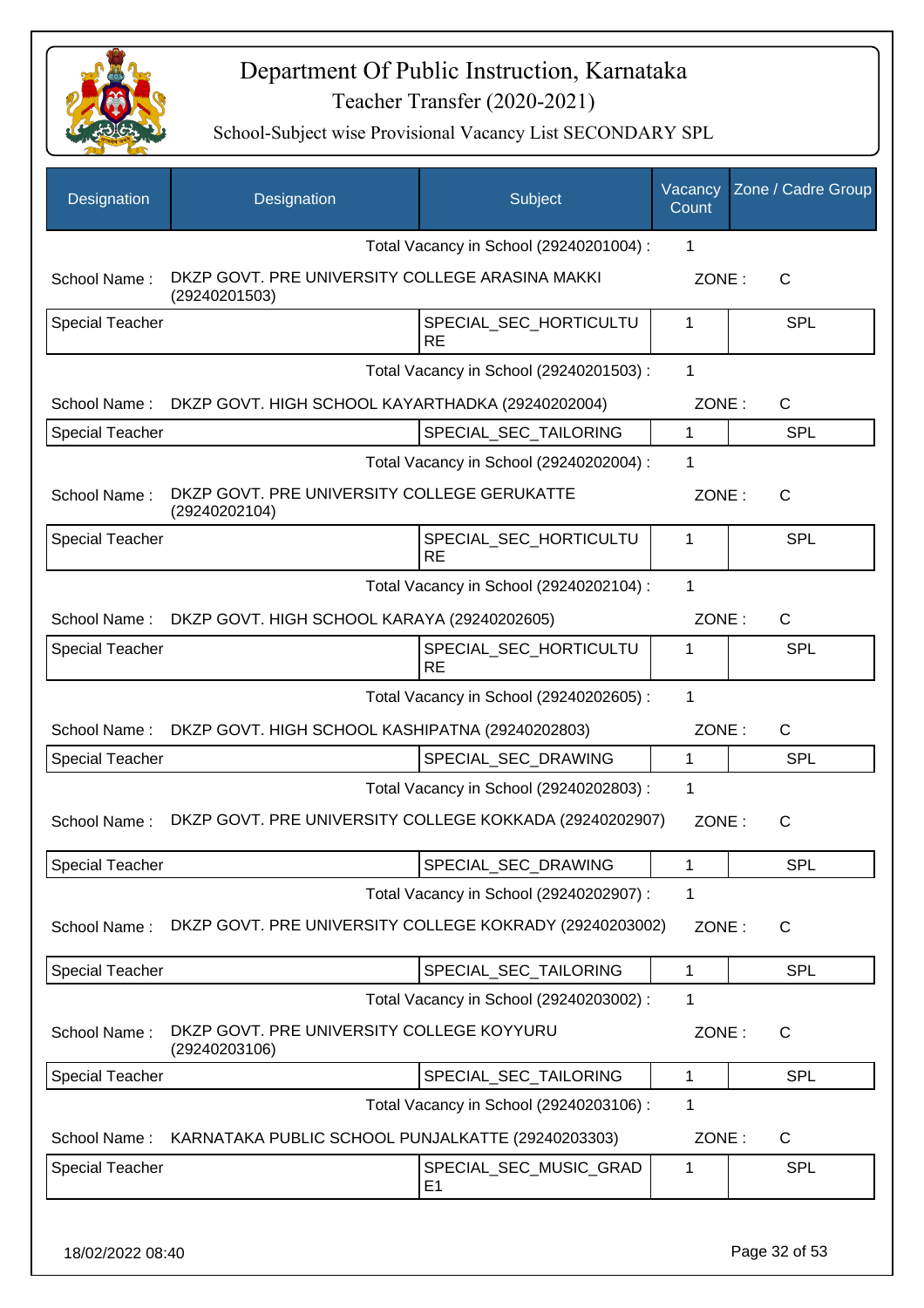

| Designation            | Designation                                                                  | Subject                                 | Vacancy<br>Count | Zone / Cadre Group |
|------------------------|------------------------------------------------------------------------------|-----------------------------------------|------------------|--------------------|
|                        |                                                                              | Total Vacancy in School (29240203303) : | 1                |                    |
| School Name:           | DKZP GOVT. HIGH SCHOOL MACHINA (29240203907)                                 |                                         | ZONE:            | $\mathsf C$        |
| <b>Special Teacher</b> |                                                                              | SPECIAL_SEC_DRAWING                     | $\mathbf{1}$     | <b>SPL</b>         |
|                        |                                                                              | Total Vacancy in School (29240203907) : | 1                |                    |
| School Name:           | DKZP GOVT. HIGH SCHOOL MITTABAGILU (29240204304)                             |                                         | ZONE:            | C                  |
| Special Teacher        |                                                                              | SPECIAL_SEC_DRAWING                     | 1                | SPL                |
|                        |                                                                              | Total Vacancy in School (29240204304) : | 1                |                    |
| School Name:           | DKZP GOVT. HIGH SCHOOL BULERI - MOGRU (29240204405)                          |                                         | ZONE:            | $\mathsf C$        |
| <b>Special Teacher</b> |                                                                              | SPECIAL_SEC_TAILORING                   | 1                | SPL                |
|                        |                                                                              | Total Vacancy in School (29240204405) : | 1                |                    |
| School Name:           | DKZP GOVT. PRE UNIVERSITY COLLEGE NADA (29240204806)                         |                                         | ZONE:            | $\mathsf C$        |
| <b>Special Teacher</b> |                                                                              | SPECIAL_SEC_TAILORING                   | 1                | <b>SPL</b>         |
|                        |                                                                              | Total Vacancy in School (29240204806) : | 1                |                    |
| School Name:           | DKZP GOVT. HIGH SCHOOL NAVOOR (29240205203)                                  |                                         | ZONE:            | C                  |
| <b>Special Teacher</b> |                                                                              | SPECIAL_SEC_DRAWING                     | 1                | SPL                |
|                        |                                                                              | Total Vacancy in School (29240205203) : | 1                |                    |
| School Name:           | DKZP GOVT. HIGH SCHOOL NIDLE (29240205404)                                   |                                         | ZONE:            | $\mathsf{C}$       |
| <b>Special Teacher</b> |                                                                              | SPECIAL_SEC_TAILORING                   | 1                | <b>SPL</b>         |
|                        |                                                                              | Total Vacancy in School (29240205404) : | 1                |                    |
| School Name:           | DKZP GOVT. HIGH SCHOOL PADANGADY (29240205702)                               |                                         | ZONE:            | C                  |
| Special Teacher        |                                                                              | SPECIAL_SEC_HORTICULTU<br><b>RE</b>     | $\mathbf{1}$     | <b>SPL</b>         |
|                        |                                                                              | Total Vacancy in School (29240205702) : | 1                |                    |
| School Name:           | DKZP GOVT. HIGH SCHOOL PUTHILA (29240206303)                                 |                                         | ZONE:            | C                  |
| <b>Special Teacher</b> |                                                                              | SPECIAL_SEC_TAILORING                   | 1                | <b>SPL</b>         |
|                        |                                                                              | Total Vacancy in School (29240206303) : | 1                |                    |
| School Name:           | DKZP GOVT. HIGH SCHOOL NELYADKA (29240206403)                                |                                         | ZONE:            | C                  |
| <b>Special Teacher</b> |                                                                              | SPECIAL SEC DRAWING                     | 1                | <b>SPL</b>         |
|                        |                                                                              | Total Vacancy in School (29240206403) : | 1                |                    |
| School Name:           | NETHAJI SUBHASHCHANDRA BOSE DKZP GOVT. HIGH SCHOOL<br>SAVANALU (29240206503) |                                         | ZONE:            | $\mathsf{C}$       |
| <b>Special Teacher</b> |                                                                              | SPECIAL_SEC_HORTICULTU<br><b>RE</b>     | 1                | <b>SPL</b>         |
|                        |                                                                              | Total Vacancy in School (29240206503) : | 1                |                    |
|                        |                                                                              |                                         |                  |                    |
| 18/02/2022 08:40       |                                                                              |                                         |                  | Page 33 of 53      |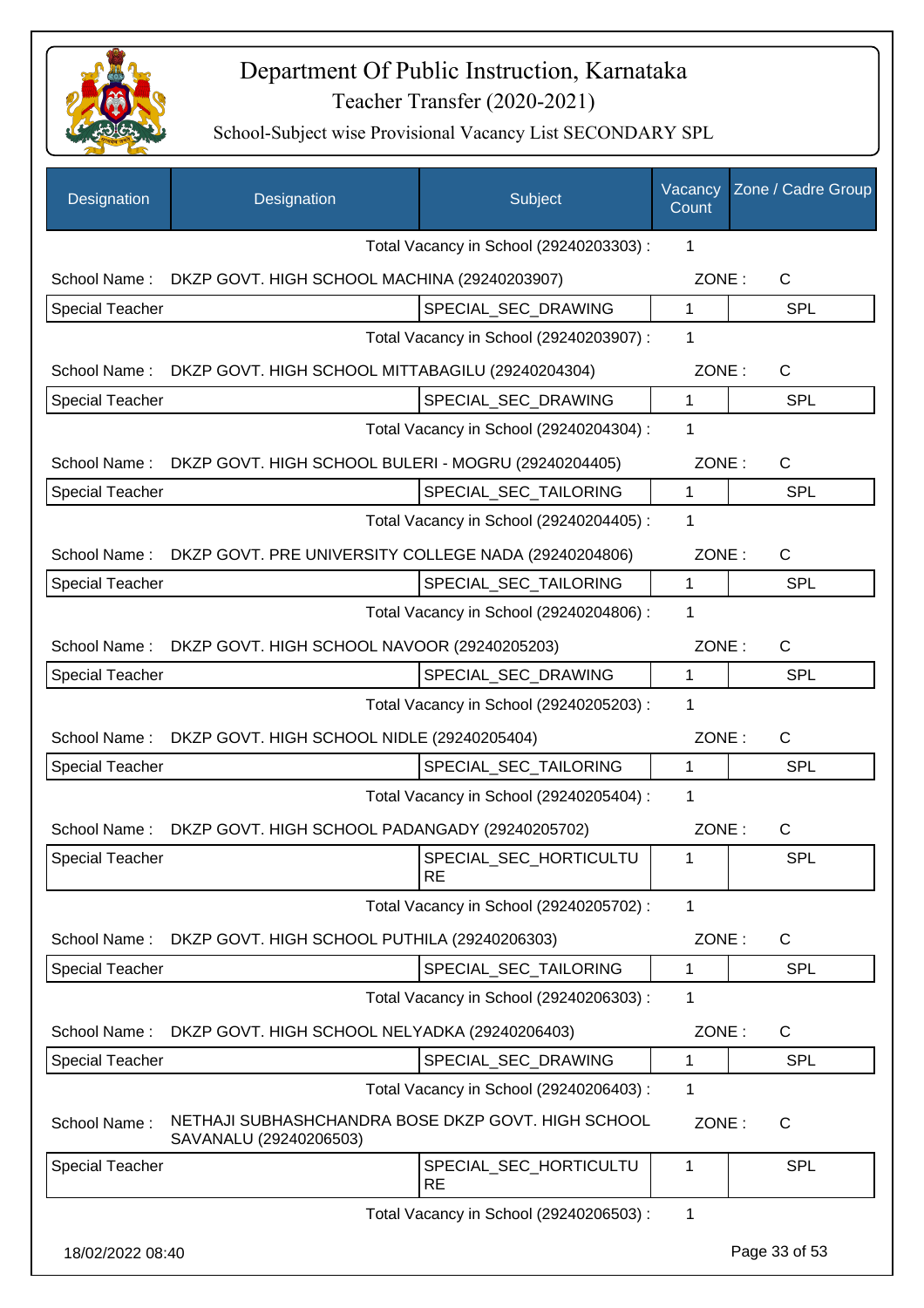

| Designation            | Designation                                                                     | Subject                                 | Vacancy<br>Count | Zone / Cadre Group |
|------------------------|---------------------------------------------------------------------------------|-----------------------------------------|------------------|--------------------|
| School Name:           | DKZP GOVT. HIGH SCHOOL HALEPETE UJIRE (29240207712)                             |                                         | ZONE:            | B                  |
| <b>Special Teacher</b> |                                                                                 | SPECIAL SEC HORTICULTU<br><b>RE</b>     | 1                | <b>SPL</b>         |
|                        |                                                                                 | Total Vacancy in School (29240207712) : | 1                |                    |
| School Name:           | DKZP GOVT. PRE UNIVERSITY COLLEGE VENOOR (29240207902)                          |                                         | ZONE:            | C                  |
| <b>Special Teacher</b> |                                                                                 | SPECIAL_SEC_DRAWING                     | $\mathbf{1}$     | SPL                |
|                        |                                                                                 | Total Vacancy in School (29240207902) : | 1                |                    |
| School Name:           | GOVT. PRE UNIVERSITY COLLEGE BELTHANGADY (29240208702)                          |                                         | ZONE:            | A                  |
| <b>Special Teacher</b> |                                                                                 | SPECIAL SEC DRAWING                     | $\mathbf{1}$     | <b>SPL</b>         |
|                        |                                                                                 | Total Vacancy in School (29240208702) : | 1                |                    |
|                        |                                                                                 | Total Vacancy in Taluka (292402) :      | 23               |                    |
| Taluka Name:           | MANGALURU NORTH (292403)                                                        |                                         |                  |                    |
| School Name:           | DKZP GOVT. PRE UNIVERSITY COLLEGE KAVOOR (29240300404)                          |                                         | ZONE:            | A                  |
| Special Teacher        |                                                                                 | SPECIAL_SEC_MUSIC_GRAD<br>E2            | $\mathbf{1}$     | SPL                |
|                        |                                                                                 | Total Vacancy in School (29240300404) : | 1                |                    |
| School Name:           | DKZP GOVT. PRE UNIVERSITY COLLEGE BOKKAPATNA<br>(29240301504)                   |                                         | ZONE:            | A                  |
| <b>Special Teacher</b> |                                                                                 | SPECIAL_SEC_TAILORING                   | $\mathbf{1}$     | <b>SPL</b>         |
|                        |                                                                                 | Total Vacancy in School (29240301504) : | 1                |                    |
| School Name:           | DKZP GOVT. PRE UNIVERSITY COLLEGE BALMATTA<br>(29240302807)                     |                                         | ZONE:            | A                  |
| <b>Special Teacher</b> |                                                                                 | SPECIAL SEC TAILORING                   | 1                | <b>SPL</b>         |
|                        |                                                                                 | Total Vacancy in School (29240302807) : | 1                |                    |
| School Name:           | DKZP GOVT. HIGH SCHOOL BUNDER (URDU) (29240303203)                              |                                         | ZONE:            | A                  |
| <b>Special Teacher</b> |                                                                                 | SPECIAL_SEC_TAILORING                   | 1                | <b>SPL</b>         |
|                        |                                                                                 | Total Vacancy in School (29240303203) : | 1                |                    |
| School Name:           | SRI NARAYAN SANIL GOVT. PUC HALEYANGADY (29240305605)                           |                                         | ZONE:            | B                  |
| <b>Special Teacher</b> |                                                                                 | SPECIAL_SEC_HORTICULTU<br><b>RE</b>     | 1                | <b>SPL</b>         |
|                        |                                                                                 | Total Vacancy in School (29240305605) : | 1                |                    |
| School Name:           | PANJADA GUTHU SHANTHARAMA SHETTY DKZP GOVT. HIGH<br>SCHOOL KEMRAL (29240306002) |                                         | ZONE:            | C                  |
|                        |                                                                                 |                                         |                  |                    |
| 18/02/2022 08:40       |                                                                                 |                                         |                  | Page 34 of 53      |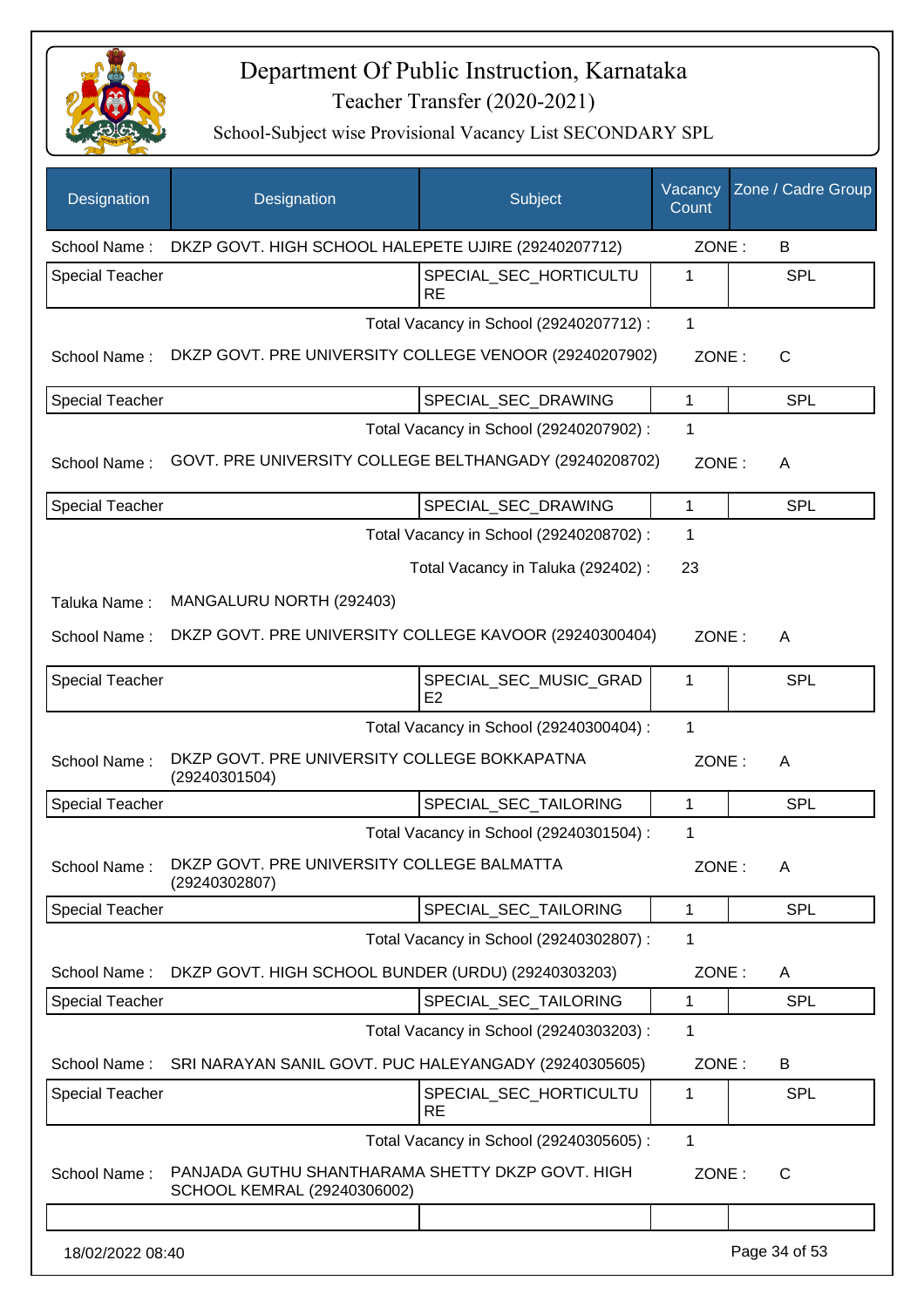

| Designation            | Designation                                                       | Subject                                  | Vacancy<br>Count | Zone / Cadre Group |
|------------------------|-------------------------------------------------------------------|------------------------------------------|------------------|--------------------|
| <b>Special Teacher</b> |                                                                   | SPECIAL_SEC_HORTICULTU<br><b>RE</b>      | 1                | <b>SPL</b>         |
|                        |                                                                   | Total Vacancy in School (29240306002) :  | 1                |                    |
| School Name:           | DKZP GOVT. PRE UNIVERSITY COLLEGE CHELLAIRU<br>(29240307203)      |                                          | ZONE:            | B                  |
| Special Teacher        |                                                                   | SPECIAL_SEC_TAILORING                    | $\mathbf{1}$     | <b>SPL</b>         |
|                        |                                                                   | Total Vacancy in School (29240307203) :  | 1                |                    |
|                        | School Name: DKZP GOVT. HIGH SCHOOL JOKATTE (29240307406)         |                                          | ZONE:            | B                  |
| Special Teacher        |                                                                   | SPECIAL_SEC_TAILORING                    | $\mathbf{1}$     | SPL                |
|                        |                                                                   | Total Vacancy in School (29240307406) :  | 1                |                    |
|                        | School Name: DKZP GOVT. HIGH SCHOOL KENJAR (29240308102)          |                                          |                  | ZONE:<br>B         |
| Special Teacher        |                                                                   | SPECIAL_SEC_TAILORING                    | 1                | SPL                |
|                        |                                                                   | Total Vacancy in School (29240308102) :  | 1                |                    |
| School Name:           | DKZP GOVT. HIGH SCHOOL SOORINJE (29240308403)                     |                                          | ZONE:            | B                  |
| <b>Special Teacher</b> |                                                                   | SPECIAL_SEC_MUSIC_GRAD<br>E <sub>2</sub> | 1                | <b>SPL</b>         |
|                        |                                                                   | Total Vacancy in School (29240308403) :  | 1                |                    |
| School Name:           | DKZP GOVT. HIGH SCHOOL BENGRE KASABA (29240308705)                |                                          | ZONE:            | A                  |
| <b>Special Teacher</b> |                                                                   | SPECIAL_SEC_TAILORING                    | $\mathbf{1}$     | <b>SPL</b>         |
|                        |                                                                   | Total Vacancy in School (29240308705) :  | 1                |                    |
| School Name:           | DKZP GOVT. HIGH SCHOOL CHITRAPURA (29240309605)                   |                                          | ZONE:            | A                  |
| <b>Special Teacher</b> |                                                                   | SPECIAL_SEC_TAILORING                    | 1                | <b>SPL</b>         |
|                        |                                                                   | Total Vacancy in School (29240309605) :  | 1                |                    |
| School Name:           | KS RAO MEMORIAL DKZP GOVT. HIGH SCHOOL CHITRAPU<br>(29240309912)  |                                          | ZONE:            | A                  |
| <b>Special Teacher</b> |                                                                   | SPECIAL_SEC_MUSIC_GRAD<br>E <sub>2</sub> | 1                | <b>SPL</b>         |
|                        |                                                                   | Total Vacancy in School (29240309912) :  | 1                |                    |
|                        |                                                                   | Total Vacancy in Taluka (292403) :       | 13               |                    |
| Taluka Name:           | <b>PUTTUR (292404)</b>                                            |                                          |                  |                    |
| School Name:           | DKZP GOVT. PRE UNIVERSITY COLLEGE BELIYOOR KATTE<br>(29240401006) |                                          | ZONE:            | C                  |
| Special Teacher        |                                                                   | SPECIAL_SEC_TAILORING                    | 1                | SPL                |
|                        |                                                                   | Total Vacancy in School (29240401006) :  | 1                |                    |
| School Name:           | DKZP GOVT. HIGH SCHOOL SHANTHI NAGAR (29240401502)                |                                          | ZONE:            | $\mathsf{C}$       |
| 18/02/2022 08:40       |                                                                   |                                          |                  | Page 35 of 53      |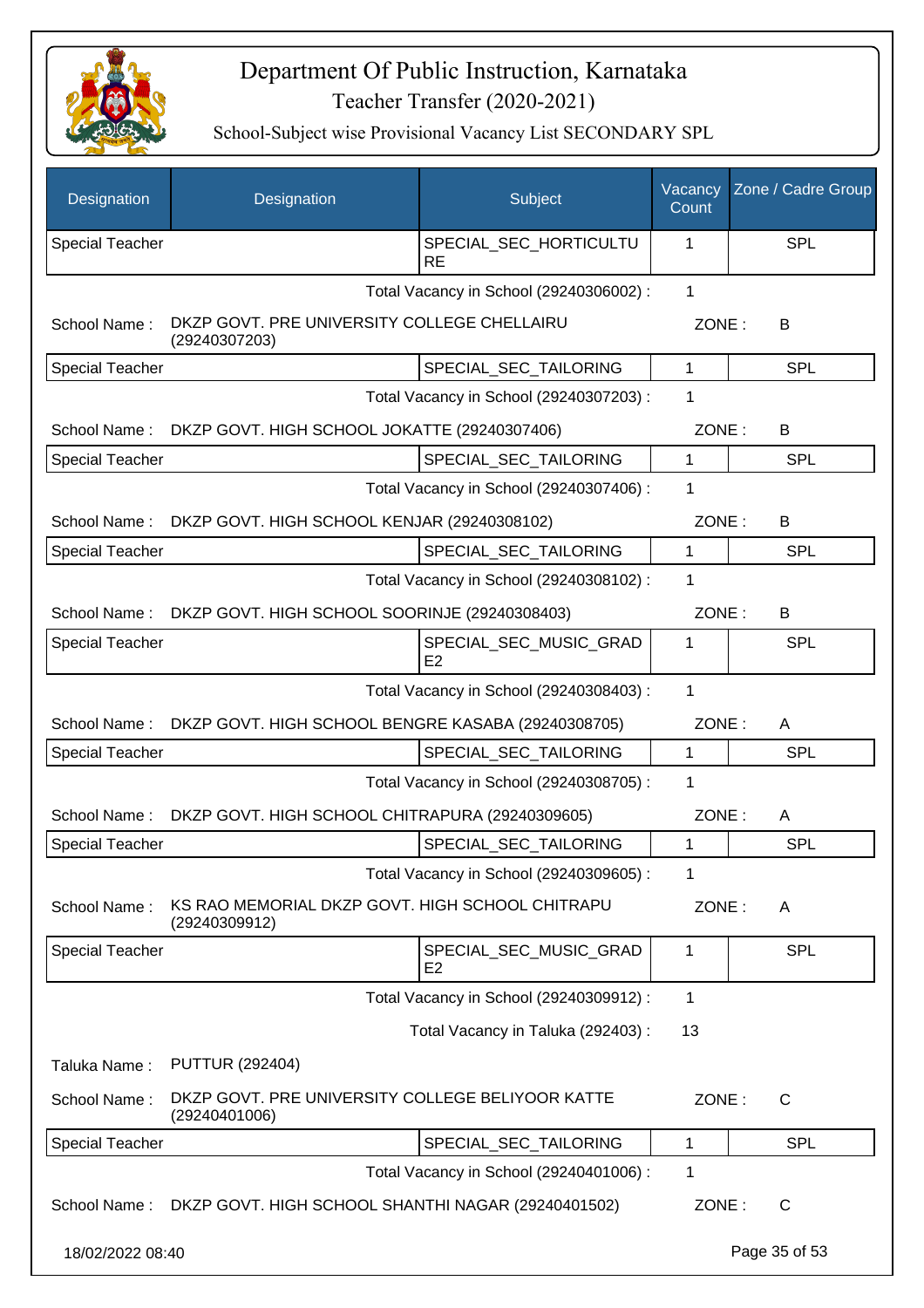

School-Subject wise Provisional Vacancy List SECONDARY SPL

| Designation            | Designation                                                 | Subject                                 | Vacancy<br>Count | Zone / Cadre Group |
|------------------------|-------------------------------------------------------------|-----------------------------------------|------------------|--------------------|
| <b>Special Teacher</b> |                                                             | SPECIAL SEC HORTICULTU<br><b>RE</b>     | 1                | <b>SPL</b>         |
|                        |                                                             | Total Vacancy in School (29240401502) : | $\mathbf{1}$     |                    |
| School Name:           | DKZP GOVT. HIGH SCHOOL DOLPADY (29240402003)                |                                         | ZONE:            | $\mathsf{C}$       |
| <b>Special Teacher</b> |                                                             | SPECIAL SEC TAILORING                   | 1                | <b>SPL</b>         |
|                        |                                                             | Total Vacancy in School (29240402003) : | $\mathbf 1$      |                    |
| School Name:           | DKZP GOVT. HIGH SCHOOL HIREBANDADY (29240402304)            |                                         | ZONE:            | $\mathsf{C}$       |
| <b>Special Teacher</b> |                                                             | SPECIAL_SEC_DRAWING                     | 1                | <b>SPL</b>         |
|                        |                                                             | Total Vacancy in School (29240402304) : | 1                |                    |
| School Name:           | DKZP GOVT. PRE UNIVERSITY COLLEGE KABAKA (29240402605)      |                                         | ZONE:            | B                  |
| <b>Special Teacher</b> |                                                             | SPECIAL_SEC_TAILORING                   | $\mathbf{1}$     | <b>SPL</b>         |
|                        |                                                             | Total Vacancy in School (29240402605) : | 1                |                    |
| School Name:           | DKZP GOVT. PRE UNIVERSITY COLLEGE KANIYURU<br>(29240402903) |                                         | ZONE:            | $\mathsf{C}$       |
| <b>Special Teacher</b> |                                                             | SPECIAL_SEC_MUSIC_GRAD<br>E2            | 1                | <b>SPL</b>         |
|                        |                                                             | Total Vacancy in School (29240402903) : | 1                |                    |
| School Name:           | KARNATAKA PUBLIC SCHOOL KEYYUR - SECONDARY<br>(29240403307) |                                         | ZONE:            | $\mathsf{C}$       |
| <b>Special Teacher</b> |                                                             | SPECIAL_SEC_DRAWING                     | 1                | <b>SPL</b>         |
|                        |                                                             | Total Vacancy in School (29240403307) : | 1                |                    |
| School Name:           | DKZP GOVT. HIGH SCHOOL MANIKKARA (29240403710)              |                                         | ZONE:            | C                  |
| <b>Special Teacher</b> |                                                             | SPECIAL_SEC_DRAWING                     | 1                | <b>SPL</b>         |
|                        |                                                             | Total Vacancy in School (29240403710) : | 1                |                    |
| School Name:           | DKZP GOVT. PRE UNIVERSITY COLLEGE KONALU (29240404002)      |                                         | ZONE:            | C                  |
| <b>Special Teacher</b> |                                                             | SPECIAL_SEC_HORTICULTU<br><b>RE</b>     | 1                | <b>SPL</b>         |
|                        |                                                             | Total Vacancy in School (29240404002) : | $\mathbf{1}$     |                    |
| School Name:           | DKZP GOVT. HIGH SCHOOL PADUBETTU (29240404905)              |                                         | ZONE:            | C                  |
| Special Teacher        |                                                             | SPECIAL_SEC_TAILORING                   | 1                | <b>SPL</b>         |
|                        |                                                             | Total Vacancy in School (29240404905) : | 1                |                    |
| School Name:           | DKZP GOVT. HIGH SCHOOL NETTANIGE MUDNUR (29240405014)       |                                         | ZONE:            | C                  |
| <b>Special Teacher</b> |                                                             | SPECIAL_SEC_DRAWING                     | 1                | <b>SPL</b>         |
|                        |                                                             |                                         |                  |                    |

18/02/2022 08:40 Page 36 of 53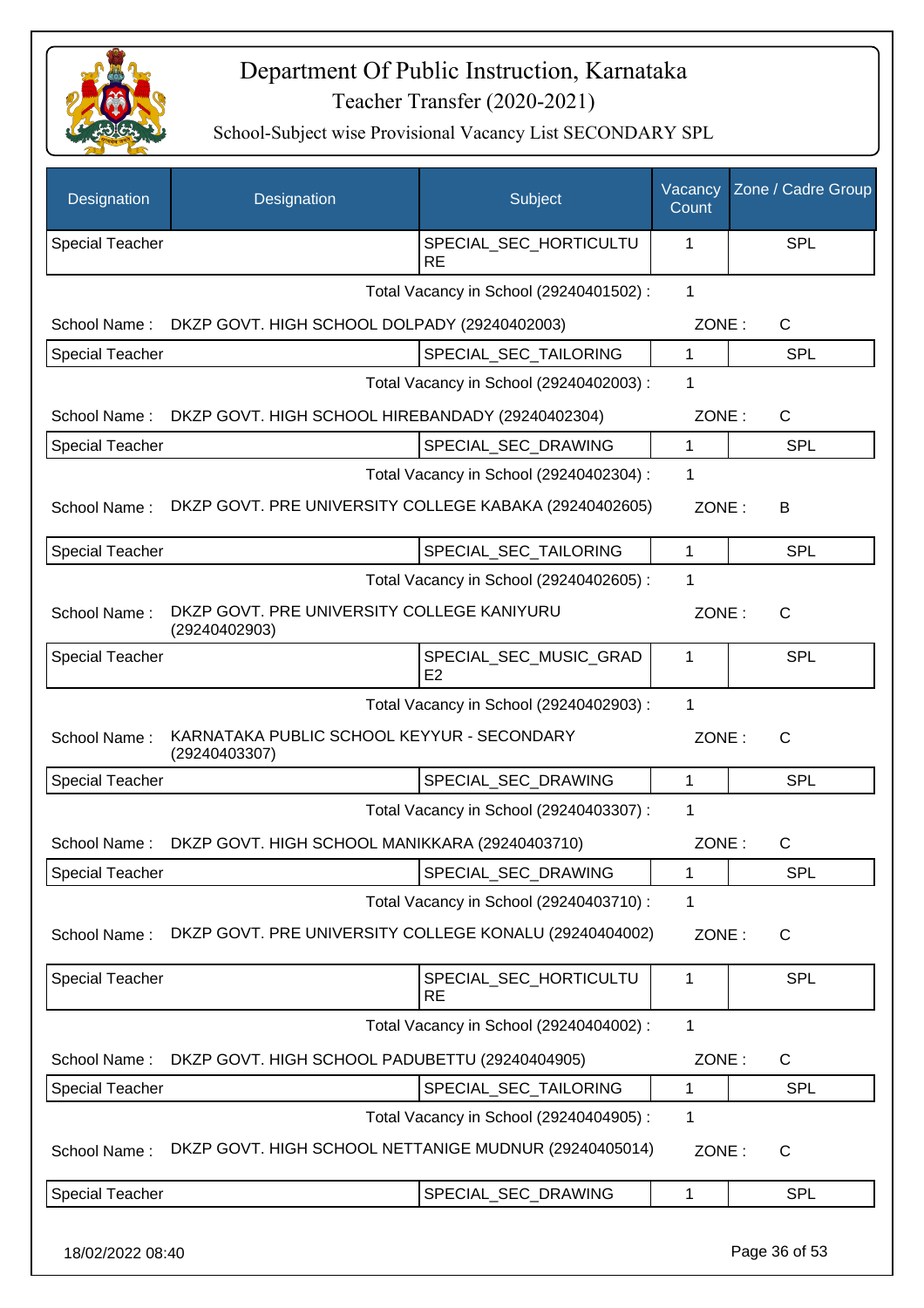

| Designation            | Designation                                                        | Subject                                 | Vacancy<br>Count | Zone / Cadre Group |
|------------------------|--------------------------------------------------------------------|-----------------------------------------|------------------|--------------------|
|                        |                                                                    | Total Vacancy in School (29240405014) : | 1                |                    |
| School Name:           | DKZP GOVT. HIGH SCHOOL MANJUNATHA NAGARA<br>(29240405505)          |                                         | ZONE:            | $\mathsf{C}$       |
| <b>Special Teacher</b> |                                                                    | SPECIAL_SEC_DRAWING                     | 1                | <b>SPL</b>         |
|                        |                                                                    | Total Vacancy in School (29240405505) : | 1                |                    |
| School Name:           | DKZP GOVT. HIGH SCHOOL SARVE (29240406103)                         |                                         | ZONE:            | C                  |
| <b>Special Teacher</b> |                                                                    | SPECIAL_SEC_HORTICULTU<br><b>RE</b>     | 1                | <b>SPL</b>         |
|                        |                                                                    | Total Vacancy in School (29240406103) : | 1                |                    |
| School Name:           | DKZP GOVT. PRE UNIVERSITY COLLEGE SAVANUR (29240406205)            |                                         | ZONE:            | $\mathsf{C}$       |
| <b>Special Teacher</b> |                                                                    | SPECIAL_SEC_MUSIC_GRAD<br>E2            | 1                | <b>SPL</b>         |
|                        |                                                                    | Total Vacancy in School (29240406205) : | 1                |                    |
| School Name:           | KARNATAKA PUBLIC SCHOOL KUMBRA - SECONDARY<br>(29240406707)        |                                         | ZONE:            | $\mathsf{C}$       |
| <b>Special Teacher</b> |                                                                    | SPECIAL_SEC_DRAWING                     | $\mathbf{1}$     | <b>SPL</b>         |
|                        |                                                                    | Total Vacancy in School (29240406707) : | 1                |                    |
| School Name:           | DKZP GOVT. PRE UNIVERSITY COLLEGE KOMBETTU PUTTUR<br>(29240407501) |                                         | ZONE:            | A                  |
| <b>Special Teacher</b> |                                                                    | SPECIAL_SEC_HORTICULTU<br><b>RE</b>     | 1                | <b>SPL</b>         |
|                        |                                                                    | Total Vacancy in School (29240407501) : | 1                |                    |
| School Name:           | DR. SHIVARAMA KARANTHA HIGH SCHOOL PUTTUR<br>(29240408402)         |                                         | ZONE:            | A                  |
| <b>Special Teacher</b> |                                                                    | SPECIAL_SEC_MUSIC_GRAD<br>E2            | 1                | <b>SPL</b>         |
|                        |                                                                    | Total Vacancy in School (29240408402) : | 1                |                    |
|                        |                                                                    | Total Vacancy in Taluka (292404) :      | 17               |                    |
| Taluka Name:           | SULLIA (292405)                                                    |                                         |                  |                    |
| School Name:           | DKZP GOVT. PRE UNIVERSITY COLLEGE AIVARNADU<br>(29240500206)       |                                         | ZONE:            | B                  |
| <b>Special Teacher</b> |                                                                    | SPECIAL_SEC_HORTICULTU<br><b>RE</b>     | 1                | <b>SPL</b>         |
|                        |                                                                    | Total Vacancy in School (29240500206) : | 1                |                    |
| School Name:           | DKZP GOVT. PRE UNIVERSITY COLLEGE PANJA (29240500306)              |                                         | ZONE:            | C                  |
| Special Teacher        |                                                                    | SPECIAL_SEC_DRAWING                     | 1                | <b>SPL</b>         |
|                        |                                                                    |                                         |                  |                    |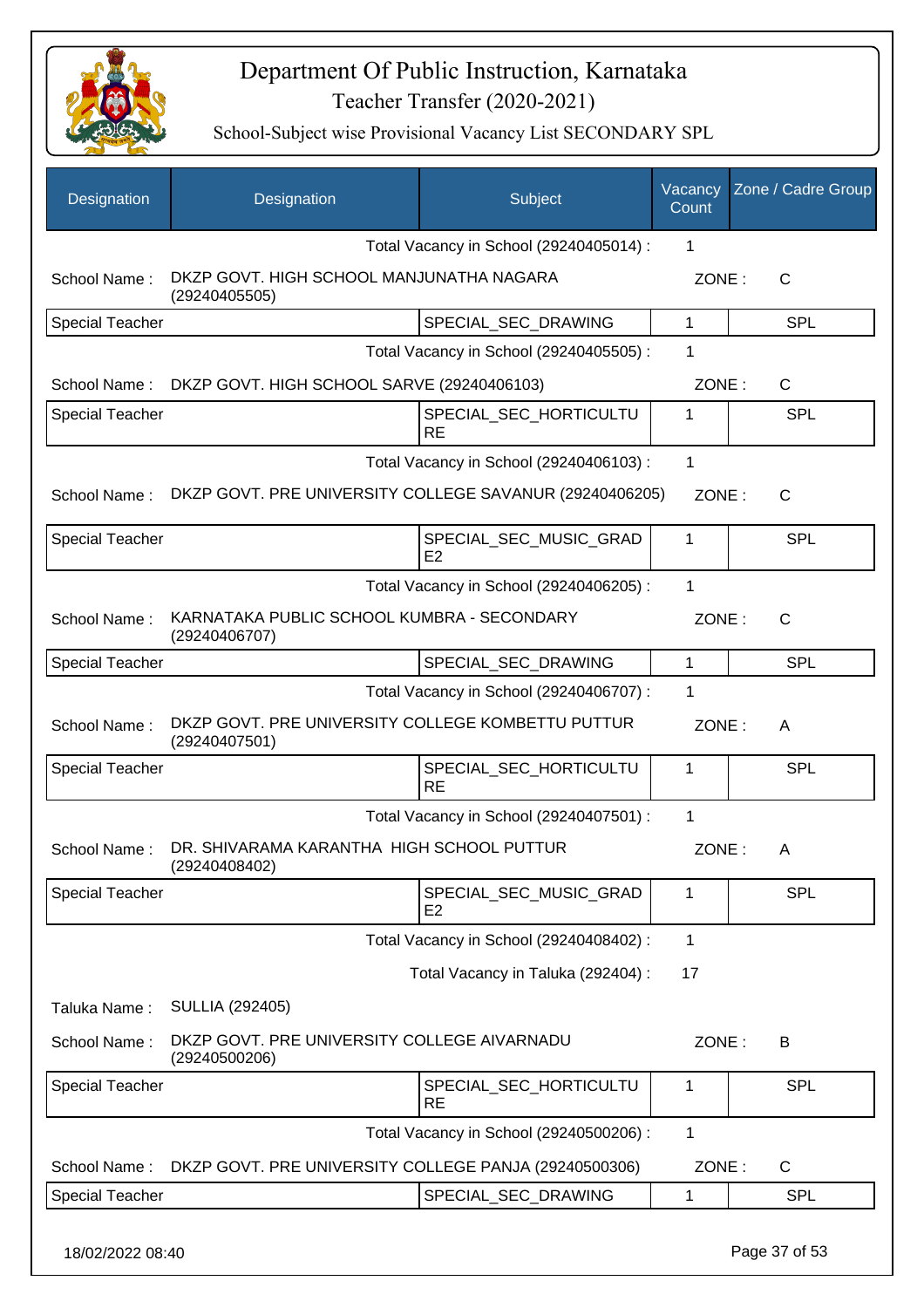

| Designation            | Designation                                                            | Subject                                 | Vacancy<br>Count | Zone / Cadre Group |
|------------------------|------------------------------------------------------------------------|-----------------------------------------|------------------|--------------------|
|                        |                                                                        | Total Vacancy in School (29240500306) : | 1                |                    |
| School Name:           | DKZP GOVT. HIGH SCHOOL ELIMALE (29240501310)                           |                                         | ZONE:            | C                  |
| <b>Special Teacher</b> |                                                                        | SPECIAL_SEC_DRAWING                     | 1                | SPL                |
|                        |                                                                        | Total Vacancy in School (29240501310) : | 1                |                    |
| School Name:           | DKZP GOVT. PRE UNIVERSITY COLLEGE GUTHIGAR<br>(29240501409)            |                                         | ZONE:            | $\mathsf{C}$       |
| <b>Special Teacher</b> |                                                                        | SPECIAL_SEC_HORTICULTU<br><b>RE</b>     | 1                | SPL                |
|                        |                                                                        | Total Vacancy in School (29240501409) : | 1                |                    |
| School Name:           | DKZP GOVT. PRE UNIVERSITY COLLEGE<br>HARIHARAPALLATHADKA (29240501502) |                                         | ZONE:            | $\mathsf{C}$       |
| <b>Special Teacher</b> |                                                                        | SPECIAL SEC MUSIC GRAD<br>E2            | 1                | SPL                |
|                        |                                                                        | Total Vacancy in School (29240501502) : | 1                |                    |
| School Name:           | DKZP GOVT. HIGH SCHOOL YENEKALLU (29240503904)                         |                                         | ZONE:            | C                  |
| <b>Special Teacher</b> |                                                                        | SPECIAL_SEC_DRAWING                     | 1                | SPL                |
|                        |                                                                        | Total Vacancy in School (29240503904) : | 1                |                    |
| School Name:           | DKZP GOVT. HIGH SCHOOL DUGGALADKA (29240504102)                        |                                         | ZONE:            | A                  |
| <b>Special Teacher</b> |                                                                        | SPECIAL_SEC_HORTICULTU<br><b>RE</b>     | 1                | SPL                |
|                        |                                                                        | Total Vacancy in School (29240504102) : | 1                |                    |
| School Name:           | DKZP GOVT. PRE UNIVERSITY COLLEGE SULLIA (29240504606)                 |                                         | ZONE:            | A                  |
| Special Teacher        |                                                                        | SPECIAL_SEC_DRAWING                     | 1                | <b>SPL</b>         |
|                        |                                                                        | Total Vacancy in School (29240504606) : | 1                |                    |
| School Name:           | KARNATAKA PUBLIC SCHOOL GANDHINAGARA (29240505501)                     |                                         | ZONE:            | A                  |
| Special Teacher        |                                                                        | SPECIAL_SEC_TAILORING                   | 1                | <b>SPL</b>         |
|                        |                                                                        | Total Vacancy in School (29240505501) : | 1                |                    |
|                        |                                                                        | Total Vacancy in Taluka (292405) :      | 9                |                    |
| Taluka Name:           | MANGALURU SOUTH (292406)                                               |                                         |                  |                    |
| School Name:           | DKZP GOVT. PRE UNIVERSITY COLLEGE GURUPURA<br>(29240600605)            |                                         | ZONE:            | B                  |
| <b>Special Teacher</b> |                                                                        | SPECIAL_SEC_HORTICULTU<br><b>RE</b>     | $\mathbf 1$      | <b>SPL</b>         |
|                        |                                                                        | Total Vacancy in School (29240600605) : | 1                |                    |
|                        | School Name: DKZP GOVT. HIGH SCHOOL MALALI (29240600804)               |                                         | ZONE:            | C                  |
| 18/02/2022 08:40       |                                                                        |                                         |                  | Page 38 of 53      |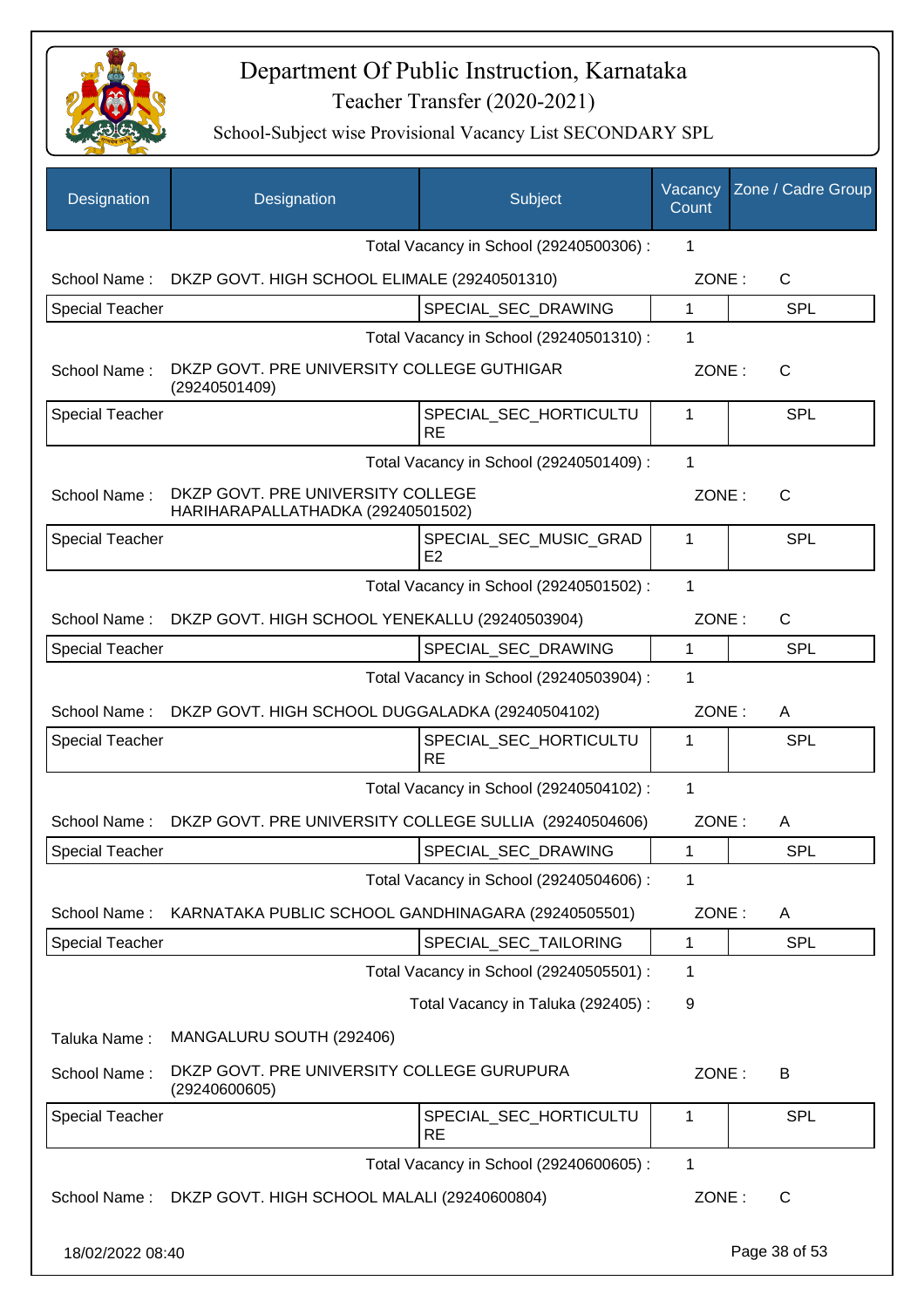

| Designation            | Designation                                                       | Subject                                 | Vacancy<br>Count | Zone / Cadre Group |
|------------------------|-------------------------------------------------------------------|-----------------------------------------|------------------|--------------------|
| <b>Special Teacher</b> |                                                                   | SPECIAL_SEC_MUSIC_GRAD<br>E1            | 1                | <b>SPL</b>         |
|                        |                                                                   | Total Vacancy in School (29240600804) : | 1                |                    |
| School Name:           | DKZP GOVT. HIGH SCHOOL KINNIKAMBLA (29240601008)                  |                                         | ZONE:            | $\mathsf{C}$       |
| <b>Special Teacher</b> |                                                                   | SPECIAL_SEC_DRAWING                     | 1                | <b>SPL</b>         |
|                        |                                                                   | Total Vacancy in School (29240601008) : | 1                |                    |
|                        | School Name: DKZP GOVT. HIGH SCHOOL KALLADI (29240601105)         |                                         | ZONE:            | $\mathsf{C}$       |
| Special Teacher        |                                                                   | SPECIAL_SEC_HORTICULTU<br><b>RE</b>     | 1                | <b>SPL</b>         |
|                        |                                                                   | Total Vacancy in School (29240601105) : | 1                |                    |
|                        | School Name: KARNATAKA PUBLIC SCHOOL MUTHUR (29240601302)         |                                         | ZONE:            | $\mathsf{C}$       |
| <b>Special Teacher</b> |                                                                   | SPECIAL_SEC_TAILORING                   | 1                | <b>SPL</b>         |
|                        |                                                                   | Total Vacancy in School (29240601302) : | 1                |                    |
| School Name:           | NETAJI S BOSE DKZP GOVT. HIGH SCHOOL DERALAKATTE<br>(29240602307) |                                         | ZONE:            | B                  |
| <b>Special Teacher</b> |                                                                   | SPECIAL_SEC_TAILORING                   | 1                | <b>SPL</b>         |
|                        |                                                                   | Total Vacancy in School (29240602307) : | 1                |                    |
| School Name:           | DKZP GOVT. HIGH SCHOOL NEWPADPU (29240603105)                     |                                         | ZONE:            | $\mathsf{C}$       |
| <b>Special Teacher</b> |                                                                   | SPECIAL_SEC_DRAWING                     | $\mathbf{1}$     | <b>SPL</b>         |
|                        |                                                                   | Total Vacancy in School (29240603105) : | 1                |                    |
| School Name:           | DKZP GOVT. HIGH SCHOOL KALKATTA (29240605008)                     |                                         | ZONE:            | $\mathsf{C}$       |
| <b>Special Teacher</b> |                                                                   | SPECIAL_SEC_TAILORING                   | 1                | <b>SPL</b>         |
|                        |                                                                   | Total Vacancy in School (29240605008) : | 1                |                    |
| School Name:           | DKZP GOVT. HIGH SCHOOL MOODUSHEDDE (29240605304)                  |                                         | ZONE:            | B                  |
| Special Teacher        |                                                                   | SPECIAL_SEC_TAILORING                   | 1                | <b>SPL</b>         |
|                        |                                                                   | Total Vacancy in School (29240605304) : | 1                |                    |
| School Name:           | DKZP GOVT. HIGH SCHOOL MUCHUR (29240605402)                       |                                         | ZONE:            | C                  |
| <b>Special Teacher</b> |                                                                   | SPECIAL SEC DRAWING                     | $\mathbf 1$      | <b>SPL</b>         |
|                        |                                                                   | Total Vacancy in School (29240605402) : | 1                |                    |
| School Name:           | DKZP GOVT. HIGH SCHOOL PAVOOR (29240606106)                       |                                         | ZONE:            | C                  |
| <b>Special Teacher</b> |                                                                   | SPECIAL_SEC_TAILORING                   | 1                | <b>SPL</b>         |
|                        |                                                                   | Total Vacancy in School (29240606106) : | 1                |                    |
| School Name:           | DKZP GOVT. HIGH SCHOOL PERMANNUR (29240607628)                    |                                         | ZONE:            | A                  |
| Special Teacher        |                                                                   | SPECIAL_SEC_TAILORING                   | 1                | <b>SPL</b>         |
| 18/02/2022 08:40       |                                                                   |                                         |                  | Page 39 of 53      |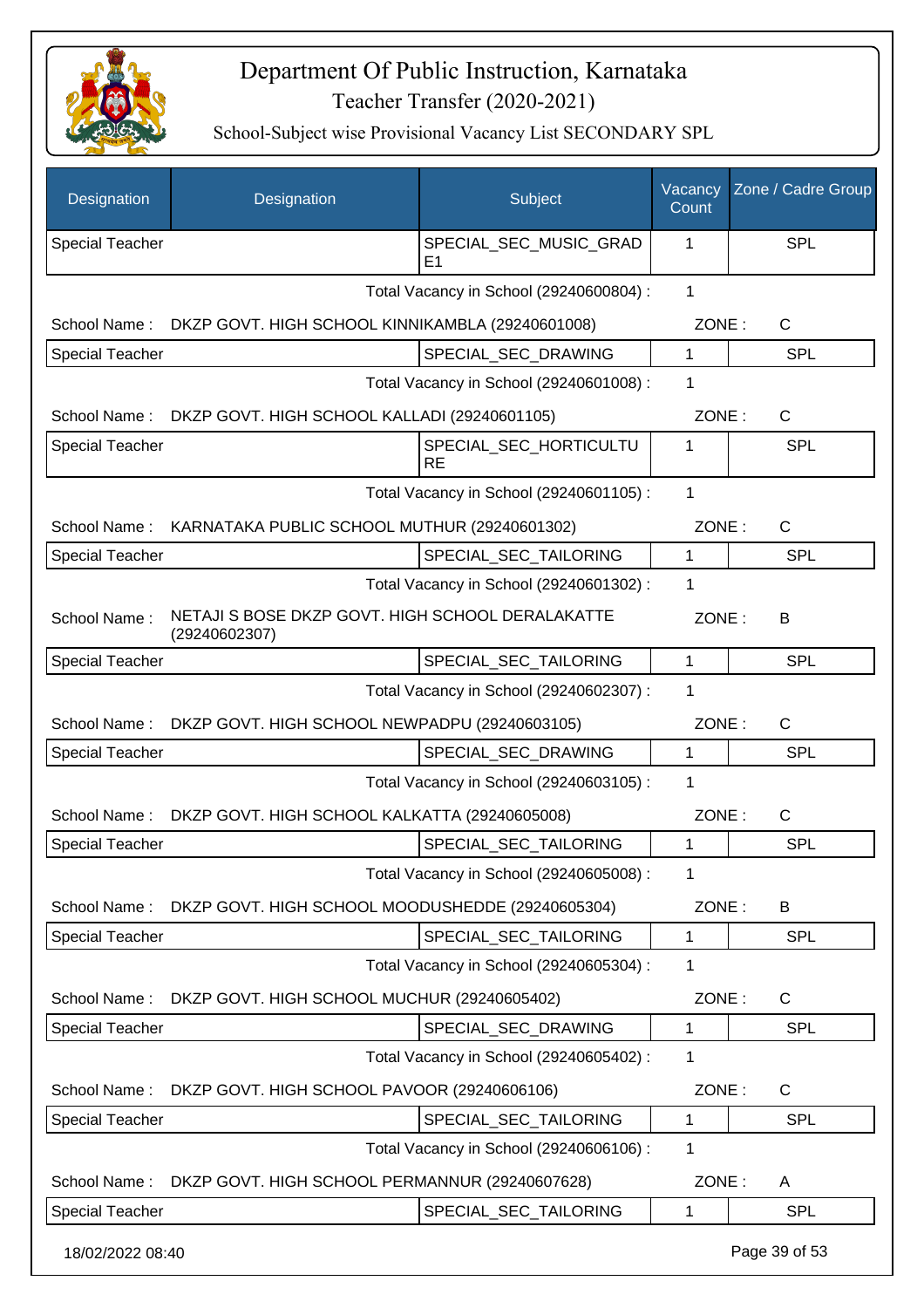

| Designation            | Designation                                                  | Subject                                  | Vacancy<br>Count | Zone / Cadre Group |
|------------------------|--------------------------------------------------------------|------------------------------------------|------------------|--------------------|
|                        |                                                              | Total Vacancy in School (29240607628) :  | 1                |                    |
| School Name:           | DKZP GOVT. HIGH SCHOOL KANNUR (29240608905)                  |                                          | ZONE:            | A                  |
| <b>Special Teacher</b> |                                                              | SPECIAL_SEC_DRAWING                      | $\mathbf 1$      | <b>SPL</b>         |
|                        |                                                              | Total Vacancy in School (29240608905) :  | 1                |                    |
| School Name:           | DKZP GOVT. HIGH SCHOOL NALYAPADAVU (29240609804)             |                                          | ZONE:            | A                  |
| <b>Special Teacher</b> |                                                              | SPECIAL_SEC_DRAWING                      | $\mathbf 1$      | SPL                |
|                        |                                                              | Total Vacancy in School (29240609804) :  | 1                |                    |
| School Name:           | DKZP GOVT. HIGH SCHOOL MALLIKATTE (29240610006)              |                                          | ZONE:            | A                  |
| <b>Special Teacher</b> |                                                              | SPECIAL SEC TAILORING                    | 1                | <b>SPL</b>         |
|                        |                                                              | Total Vacancy in School (29240610006) :  | $\mathbf 1$      |                    |
| School Name:           | DKZP GOVT. PRACTICING HIGH SCHOOL MANGALORE<br>(29240610701) |                                          | ZONE:            | A                  |
| <b>Special Teacher</b> |                                                              | SPECIAL_SEC_DRAWING                      | $\mathbf{1}$     | <b>SPL</b>         |
|                        |                                                              | Total Vacancy in School (29240610701) :  | 1                |                    |
| School Name:           | DKZP GOVT. HIGH SCHOOL HOIGEBAZAR (29240611602)              |                                          | ZONE:            | A                  |
| <b>Special Teacher</b> |                                                              | SPECIAL_SEC_DRAWING                      | $\mathbf 1$      | <b>SPL</b>         |
|                        |                                                              | Total Vacancy in School (29240611602) :  | $\mathbf 1$      |                    |
|                        |                                                              | Total Vacancy in Taluka (292406) :       | 17               |                    |
| Taluka Name:           | MOODABIDRE (292407)                                          |                                          |                  |                    |
| School Name:           | DKZP GOVT. HIGH SCHOOL HOSABETTU (29240700404)               |                                          | ZONE:            | $\mathsf{C}$       |
| <b>Special Teacher</b> |                                                              | SPECIAL SEC MUSIC GRAD<br>E <sub>2</sub> | 1                | <b>SPL</b>         |
|                        |                                                              | Total Vacancy in School (29240700404) :  | 1                |                    |
| School Name:           | DKZP GOVT. HIGH SCHOOL PADUKONAJE (29240701402)              |                                          | ZONE:            | B                  |
| <b>Special Teacher</b> |                                                              | SPECIAL_SEC_DRAWING                      | 1                | <b>SPL</b>         |
|                        |                                                              | Total Vacancy in School (29240701402) :  | 1                |                    |
| School Name:           | DKZP GOVT. HIGH SCHOOL NEERKERE (29240702104)                |                                          | ZONE:            | C                  |
| <b>Special Teacher</b> |                                                              | SPECIAL_SEC_DRAWING                      | 1                | <b>SPL</b>         |
|                        |                                                              | Total Vacancy in School (29240702104) :  | $\mathbf 1$      |                    |
|                        |                                                              | Total Vacancy in Taluka (292407) :       | 3                |                    |
| District Name:         | <b>KODAGU (2925)</b>                                         |                                          |                  |                    |
| Taluka Name:           | <b>MADIKERI (292501)</b>                                     |                                          |                  |                    |
|                        |                                                              |                                          |                  |                    |
| 18/02/2022 08:40       |                                                              |                                          |                  | Page 40 of 53      |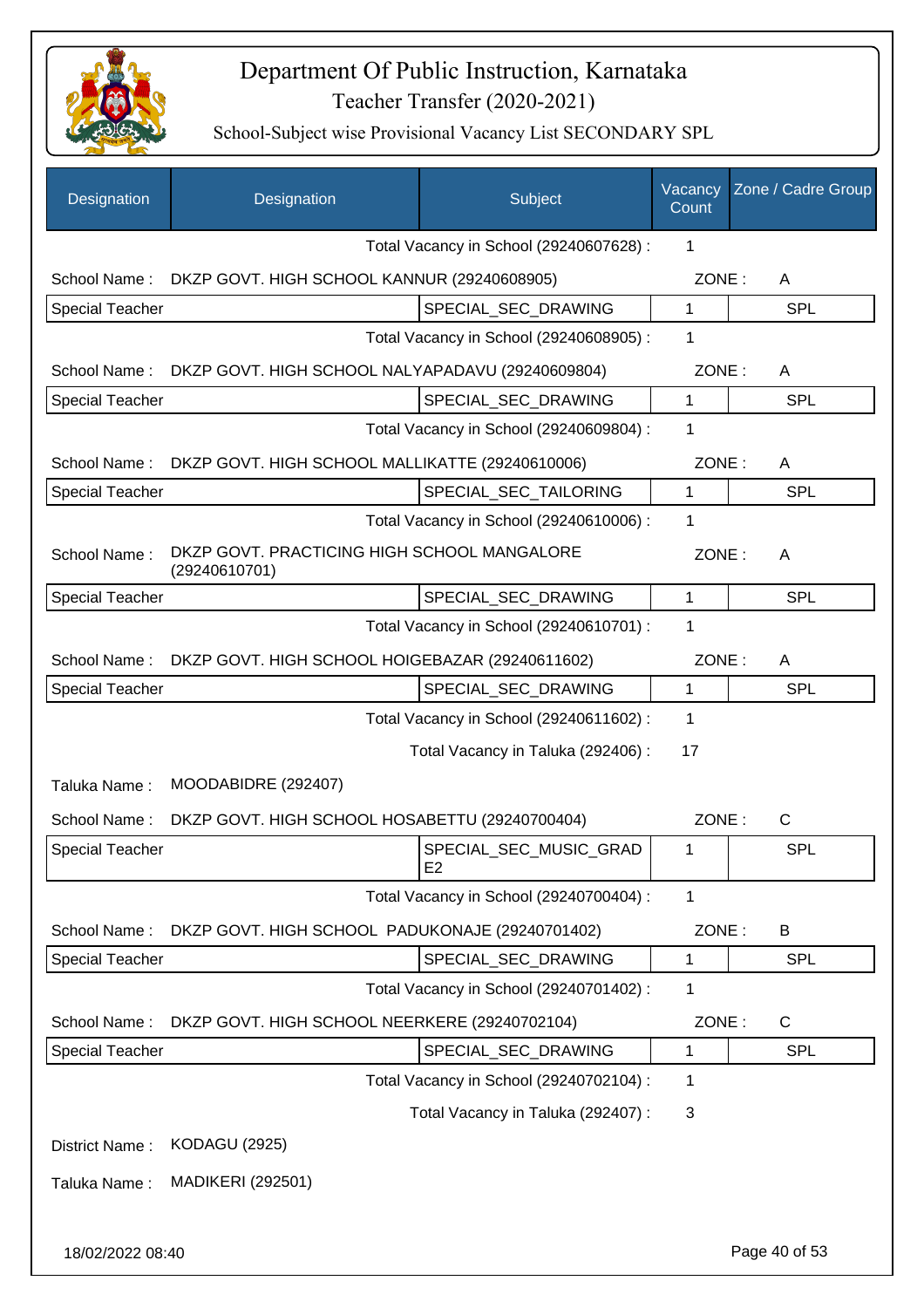

| Designation            | Designation                                                            | Subject                                  | Vacancy<br>Count | Zone / Cadre Group |
|------------------------|------------------------------------------------------------------------|------------------------------------------|------------------|--------------------|
| School Name:           | HIGH SCHOOL, YEMMEMADU (29250104004)                                   |                                          | ZONE:            | $\mathsf{C}$       |
| Special Teacher        |                                                                        | SPECIAL_SEC_DRAWING                      | $\mathbf 1$      | <b>SPL</b>         |
|                        |                                                                        | Total Vacancy in School (29250104004) :  | 1                |                    |
|                        |                                                                        | Total Vacancy in Taluka (292501) :       | 1                |                    |
| Taluka Name:           | SOMAVARPET (292502)                                                    |                                          |                  |                    |
| School Name:           | KARNATAKA PUBLIC SCHOOL NELLIAHUDIKERI (29250209607)                   |                                          | ZONE:            | $\mathsf{C}$       |
| <b>Special Teacher</b> |                                                                        | SPECIAL_SEC_HORTICULTU<br><b>RE</b>      | 1                | <b>SPL</b>         |
|                        |                                                                        | Total Vacancy in School (29250209607) :  | 1                |                    |
|                        |                                                                        | Total Vacancy in Taluka (292502) :       | 1                |                    |
| Taluka Name:           | <b>VIRAJPET (292503)</b>                                               |                                          |                  |                    |
| School Name:           | KARNATAKA PUBLIC SCHOOLS GOV JUNIOR COLLEGE<br>PONNAMPET (29250304713) |                                          | ZONE:            | $\mathsf{C}$       |
| <b>Special Teacher</b> |                                                                        | SPECIAL_SEC_MUSIC_GRAD<br>E <sub>1</sub> | 1                | <b>SPL</b>         |
|                        |                                                                        | Total Vacancy in School (29250304713) :  | $\mathbf 1$      |                    |
|                        |                                                                        | Total Vacancy in Taluka (292503) :       | 1                |                    |
| District Name:         | <b>MYSURU (2926)</b>                                                   |                                          |                  |                    |
| Taluka Name:           | H.D.KOTE (292603)                                                      |                                          |                  |                    |
| School Name:           | GHS K BELTHURU (29260306305)                                           |                                          | ZONE:            | $\mathsf{C}$       |
| <b>Special Teacher</b> |                                                                        | SPECIAL_SEC_HORTICULTU<br>RE             | 1                | SPL                |
|                        |                                                                        | Total Vacancy in School (29260306305) :  | 1                |                    |
| School Name:           | GHS ANTHARASANTHE (29260309106)                                        |                                          | ZONE:            | C                  |
| <b>Special Teacher</b> |                                                                        | SPECIAL_SEC_HORTICULTU<br><b>RE</b>      | 1                | SPL                |
|                        |                                                                        | Total Vacancy in School (29260309106) :  | 1                |                    |
| School Name:           | GHS SAVVE (29260314807)                                                |                                          | ZONE:            | $\mathsf{C}$       |
| <b>Special Teacher</b> |                                                                        | SPECIAL_SEC_HORTICULTU<br><b>RE</b>      | 1                | <b>SPL</b>         |
|                        |                                                                        | Total Vacancy in School (29260314807) :  | 1                |                    |
| School Name:           | GHS DODDABYRANAKUPPE (29260332101)                                     |                                          | ZONE:            | C                  |
| <b>Special Teacher</b> |                                                                        | SPECIAL_SEC_MUSIC_GRAD<br>E <sub>2</sub> | 1                | <b>SPL</b>         |
| 18/02/2022 08:40       |                                                                        |                                          |                  | Page 41 of 53      |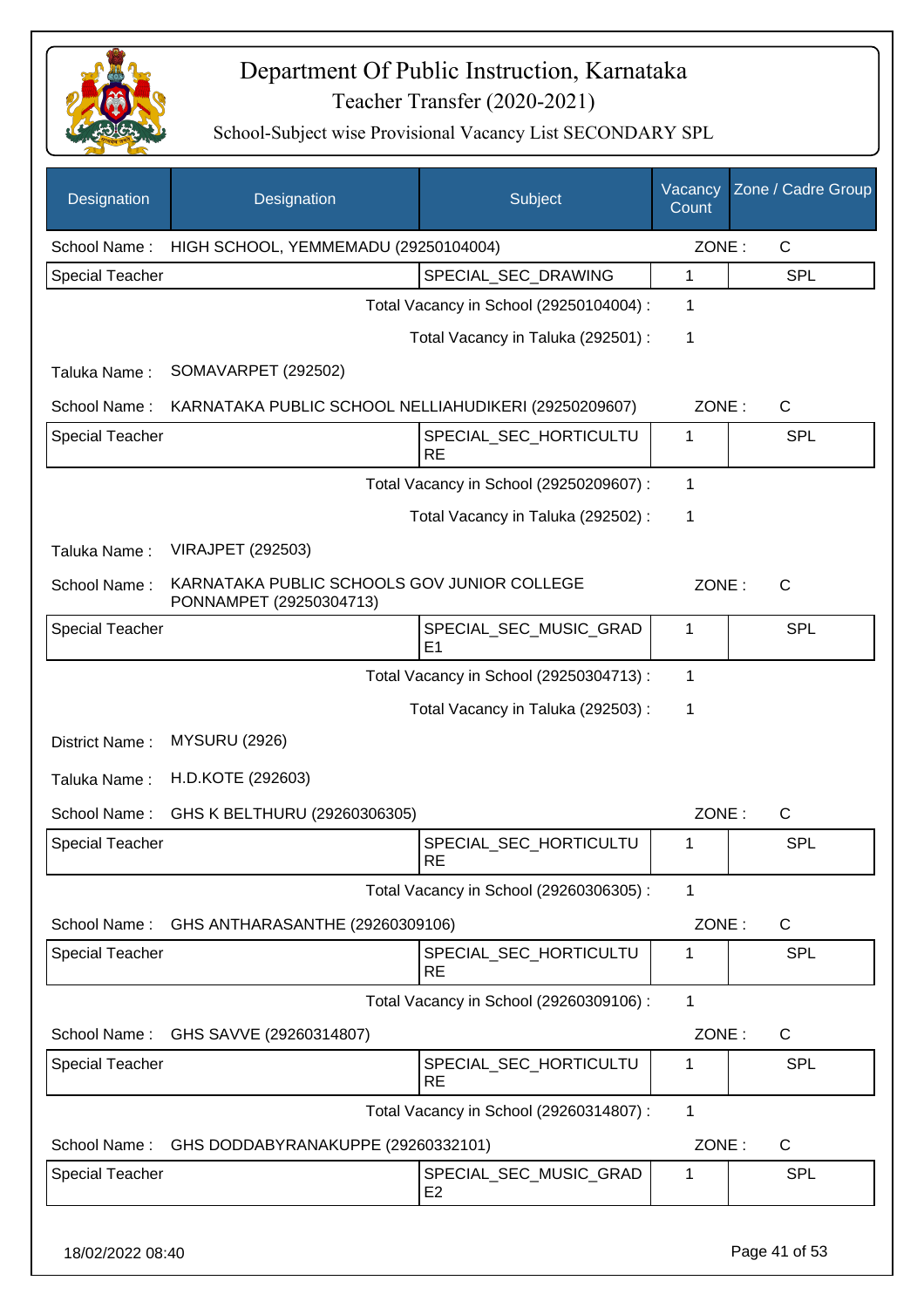

| Designation            | Designation                                                          | Subject                                  | Vacancy<br>Count | Zone / Cadre Group |
|------------------------|----------------------------------------------------------------------|------------------------------------------|------------------|--------------------|
|                        |                                                                      | Total Vacancy in School (29260332101) :  | 1                |                    |
| School Name:           | GHS GIRLS, SARAGUR WARD-5 (29260334901)                              |                                          | ZONE:            | A                  |
| <b>Special Teacher</b> |                                                                      | SPECIAL_SEC_TAILORING                    | 1                | <b>SPL</b>         |
|                        |                                                                      | Total Vacancy in School (29260334901) :  | 1                |                    |
|                        |                                                                      | Total Vacancy in Taluka (292603) :       | 5                |                    |
| Taluka Name:           | <b>HUNSUR (292604)</b>                                               |                                          |                  |                    |
| School Name:           | GPUC HANAGODU (29260401808)                                          |                                          | ZONE:            | $\mathsf{C}$       |
| <b>Special Teacher</b> |                                                                      | SPECIAL SEC DRAWING                      | 1                | <b>SPL</b>         |
|                        |                                                                      | Total Vacancy in School (29260401808) :  | 1                |                    |
| School Name:           | GOVERNMENT HIGH SCHOOL NERALAKUPPE (29260403204)                     |                                          | ZONE:            | $\mathsf{C}$       |
| <b>Special Teacher</b> |                                                                      | SPECIAL SEC DRAWING                      | 1                | <b>SPL</b>         |
|                        |                                                                      | Total Vacancy in School (29260403204) :  | 1                |                    |
| School Name:           | GOVERNMENT HIGH SCHOOL CHILKUNDA (29260404904)                       |                                          | ZONE:            | $\mathsf{C}$       |
| <b>Special Teacher</b> |                                                                      | SPECIAL_SEC_HORTICULTU<br><b>RE</b>      | 1                | <b>SPL</b>         |
|                        |                                                                      | Total Vacancy in School (29260404904) :  | $\mathbf{1}$     |                    |
| School Name:           | GOVERNMENT HIGH SCHOOL HIREKYATHANAHALLI<br>(29260406804)            |                                          | ZONE:            | $\mathsf{C}$       |
| <b>Special Teacher</b> |                                                                      | SPECIAL_SEC_DRAWING                      | 1                | <b>SPL</b>         |
|                        |                                                                      | Total Vacancy in School (29260406804) :  | 1                |                    |
| School Name:           | GOVERNMENT HIGH SCHOOL HARAVE (29260407603)                          |                                          | ZONE:            | $\mathsf{C}$       |
| <b>Special Teacher</b> |                                                                      | SPECIAL_SEC_MUSIC_GRAD<br>E <sub>1</sub> | 1                | <b>SPL</b>         |
|                        |                                                                      | Total Vacancy in School (29260407603) :  | 1                |                    |
| School Name:           | KARNATAKA PUBLIC SCHOOLS GPUC GAVADAGERE<br>(29260413004)            |                                          | ZONE:            | $\mathsf{C}$       |
| <b>Special Teacher</b> |                                                                      | SPECIAL SEC HORTICULTU<br><b>RE</b>      | 1                | <b>SPL</b>         |
|                        |                                                                      | Total Vacancy in School (29260413004) :  | 1                |                    |
| School Name:           | GOVERNMENT HIGH SCHOOL DAHRMAPURA (29260415802)                      |                                          | ZONE:            | C                  |
| <b>Special Teacher</b> |                                                                      | SPECIAL_SEC_MUSIC_GRAD<br>E <sub>1</sub> | 1                | <b>SPL</b>         |
|                        |                                                                      | Total Vacancy in School (29260415802) :  | 1                |                    |
| School Name:           | GOVERNMENT HIGH SCHOOL GURUPURA HUNSUR TALUK<br>MYSORE (29260419104) |                                          | ZONE:            | $\mathsf{C}$       |
| 18/02/2022 08:40       |                                                                      |                                          |                  | Page 42 of 53      |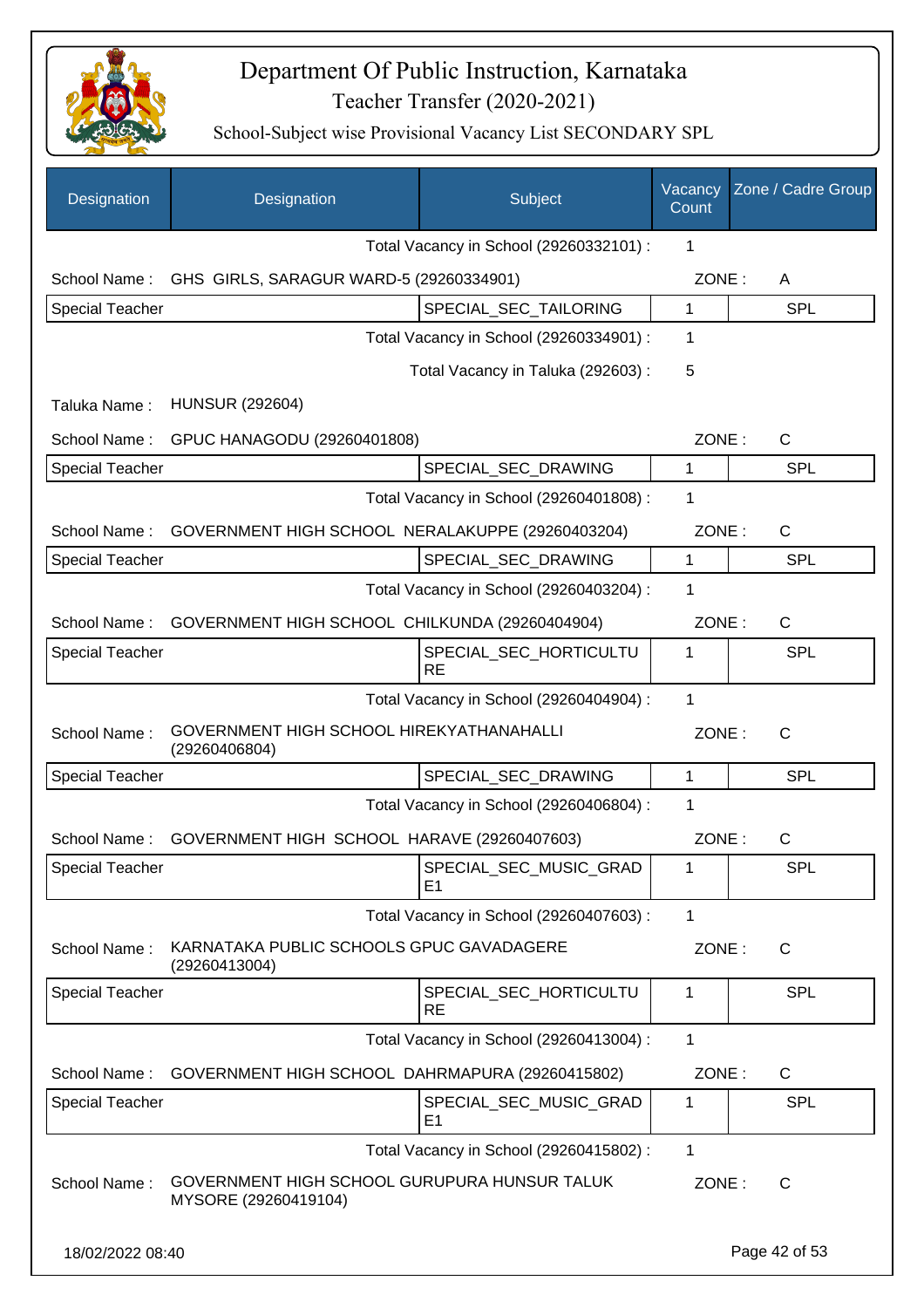

| Designation            | Designation                                                     | Subject                                  | Vacancy<br>Count | Zone / Cadre Group |
|------------------------|-----------------------------------------------------------------|------------------------------------------|------------------|--------------------|
| <b>Special Teacher</b> |                                                                 | SPECIAL_SEC_HORTICULTU<br><b>RE</b>      | 1                | SPL                |
|                        |                                                                 | Total Vacancy in School (29260419104) :  | $\mathbf{1}$     |                    |
| School Name:           | GJC BANNIKUPPE (29260420304)                                    |                                          | ZONE:            | C                  |
| <b>Special Teacher</b> |                                                                 | SPECIAL_SEC_HORTICULTU<br><b>RE</b>      | 1                | SPL                |
|                        |                                                                 | Total Vacancy in School (29260420304) :  | 1                |                    |
| School Name:           | GOVERNMENT HIGH SCHOOL NAGAPURA HADI (29260425702)              |                                          | ZONE:            | $\mathsf C$        |
| Special Teacher        |                                                                 | SPECIAL_SEC_MUSIC_GRAD<br>E <sub>1</sub> | 1                | SPL                |
|                        |                                                                 | Total Vacancy in School (29260425702) :  | 1                |                    |
| School Name:           | GJC GIRLS, HUNSUR TOWN (29260427003)                            |                                          | ZONE:            | A                  |
| <b>Special Teacher</b> |                                                                 | SPECIAL_SEC_TAILORING                    | $\mathbf{1}$     | SPL                |
|                        |                                                                 | Total Vacancy in School (29260427003) :  | 1                |                    |
| School Name:           | GOVERNMENT HIGH SCHOOL KALKUNIKE HUNSUR WARD-1<br>(29260428202) |                                          | ZONE:            | A                  |
| <b>Special Teacher</b> |                                                                 | SPECIAL_SEC_HORTICULTU<br><b>RE</b>      | 1                | SPL                |
|                        |                                                                 | Total Vacancy in School (29260428202) :  | 1                |                    |
|                        |                                                                 | Total Vacancy in Taluka (292604) :       | 12               |                    |
| Taluka Name:           | NANJANAGUD (292609)                                             |                                          |                  |                    |
| School Name:           | GOVERNMENT HIGH SCHOOL HARADANA HALLI (29260901403)             |                                          | ZONE:            | C                  |
| Special Teacher        |                                                                 | SPECIAL_SEC_MUSIC_GRAD<br>E1             | 1                | <b>SPL</b>         |
|                        |                                                                 | Total Vacancy in School (29260901403) :  | 1                |                    |
| School Name:           | GOVERNMENT HIGH SCHOOL HURA, HURA (29260902703)                 |                                          | ZONE:            | C                  |
| <b>Special Teacher</b> |                                                                 | SPECIAL SEC HORTICULTU<br><b>RE</b>      | 1                | SPL                |
|                        |                                                                 | Total Vacancy in School (29260902703) :  | 1                |                    |
| School Name:           | G.P.U.COLLEGE, HIGH SCHOOL SECTION, HEDIYALA.<br>(29260904106)  |                                          | ZONE:            | C                  |
| Special Teacher        |                                                                 | SPECIAL_SEC_DRAWING                      | $\mathbf{1}$     | <b>SPL</b>         |
|                        |                                                                 | Total Vacancy in School (29260904106) :  | 1                |                    |
| School Name:           | GOVERNMENT HIGH SCHOOL MADUVINAHALLI (29260904202)              |                                          | ZONE:            | C                  |
| Special Teacher        |                                                                 | SPECIAL_SEC_TAILORING                    | 1                | <b>SPL</b>         |
|                        |                                                                 | Total Vacancy in School (29260904202) :  | 1                |                    |
| 18/02/2022 08:40       |                                                                 |                                          |                  | Page 43 of 53      |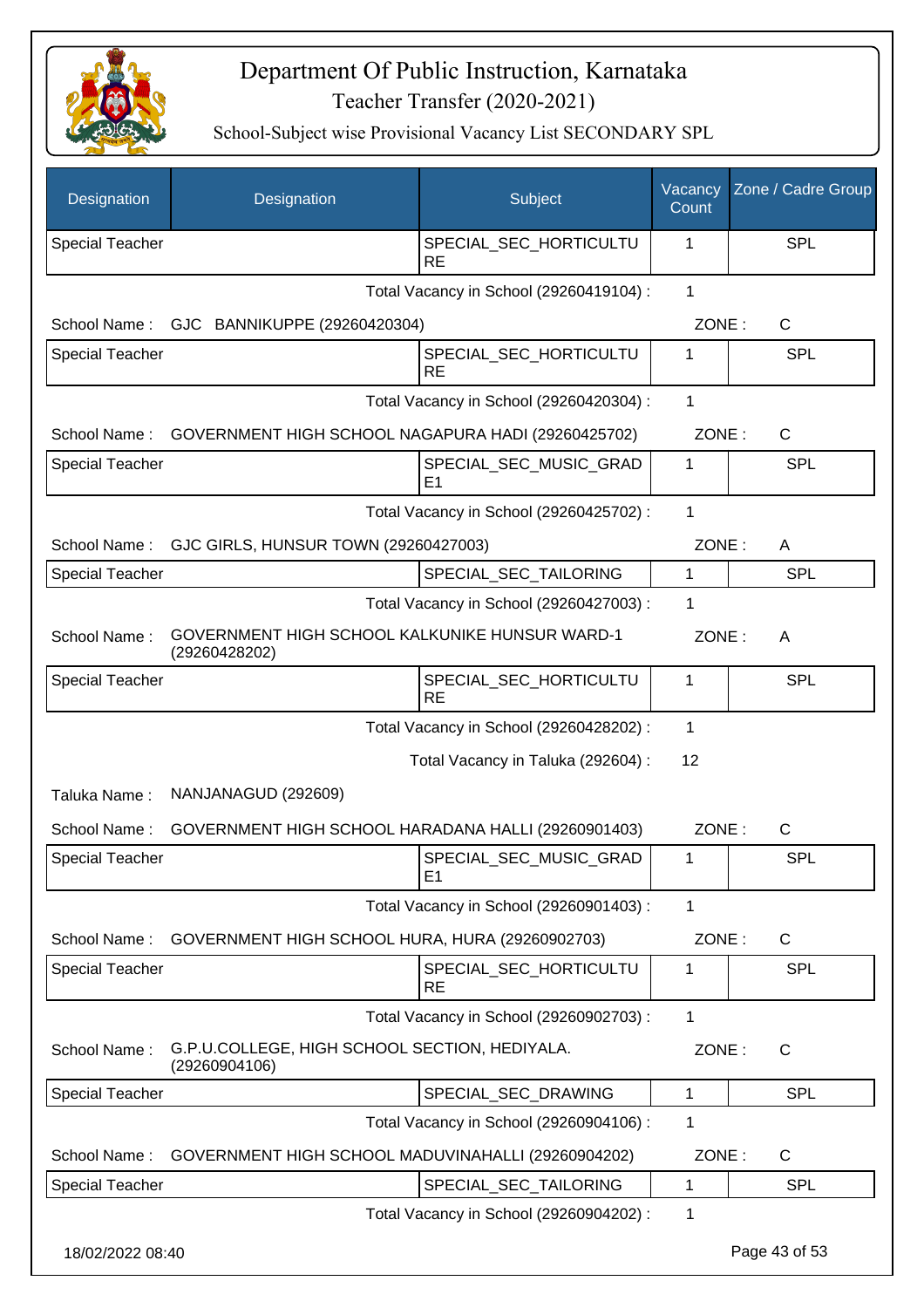

| Designation            | Designation                                                                | Subject                                  | Vacancy<br>Count | Zone / Cadre Group |
|------------------------|----------------------------------------------------------------------------|------------------------------------------|------------------|--------------------|
| School Name:           | GOVERNMENT HIGH SCHOOL KAPPASOGE (29260905202)                             |                                          | ZONE:            | $\mathsf{C}$       |
| Special Teacher        |                                                                            | SPECIAL_SEC_HORTICULTU<br><b>RE</b>      | 1                | <b>SPL</b>         |
|                        |                                                                            | Total Vacancy in School (29260905202) :  | 1                |                    |
| School Name:           | GJC DODDA KAVALANDE (29260911204)                                          |                                          | ZONE:            | $\mathsf C$        |
| Special Teacher        |                                                                            | SPECIAL_SEC_HORTICULTU<br><b>RE</b>      | 1                | SPL                |
|                        |                                                                            | Total Vacancy in School (29260911204) :  | 1                |                    |
| School Name:           | KARNATAKA PUBLIC SCHOOLS GJC HEMMARA GALA<br>(29260912403)                 |                                          | ZONE:            | C                  |
| Special Teacher        |                                                                            | SPECIAL_SEC_MUSIC_GRAD<br>E <sub>2</sub> | 1                | SPL                |
|                        |                                                                            | Total Vacancy in School (29260912403) :  | $\mathbf 1$      |                    |
| School Name:           | GOVERNMENT HIGH SCHOOL HEDATHALE, HEDATHALE<br>(29260912805)               |                                          | ZONE:            | C                  |
| <b>Special Teacher</b> |                                                                            | SPECIAL_SEC_HORTICULTU<br><b>RE</b>      | 1                | SPL                |
|                        |                                                                            | Total Vacancy in School (29260912805) :  | 1                |                    |
| School Name:           | GOVERNMENT HIGH SCHOOL KALALE, KALALE (29260914205)                        |                                          | ZONE:            | C                  |
| <b>Special Teacher</b> |                                                                            | SPECIAL_SEC_DRAWING                      | 1                | SPL                |
|                        |                                                                            | Total Vacancy in School (29260914205) :  | 1                |                    |
| School Name:           | GOVERNMENT HIGH SCHOOL NAVILURU, NAVILURU<br>(29260915502)                 |                                          | ZONE:            | C                  |
| Special Teacher        |                                                                            | SPECIAL_SEC_TAILORING                    | 1                | SPL                |
|                        |                                                                            | Total Vacancy in School (29260915502) :  | 1                |                    |
| School Name:           | GJC DEVANURU (29260921702)                                                 |                                          | ZONE:            | $\mathsf{C}$       |
| <b>Special Teacher</b> |                                                                            | SPECIAL_SEC_MUSIC_GRAD<br>E <sub>2</sub> | 1                | <b>SPL</b>         |
|                        |                                                                            | Total Vacancy in School (29260921702) :  | 1                |                    |
|                        |                                                                            | Total Vacancy in Taluka (292609):        | 11               |                    |
| Taluka Name:           | PERIYA PATNA (292610)                                                      |                                          |                  |                    |
| School Name:           | KARNATAKA PUBLIC SCHOOLS GOVT JUNIOR COLLEGE<br>HARANA HALLI (29261002102) |                                          | ZONE:            | C                  |
| Special Teacher        |                                                                            | SPECIAL_SEC_DRAWING                      | 1                | <b>SPL</b>         |
|                        |                                                                            | Total Vacancy in School (29261002102) :  | 1                |                    |
| School Name:           | GHS CHIKKA NERALE (29261002804)                                            |                                          | ZONE:            | C                  |
| 18/02/2022 08:40       |                                                                            |                                          |                  | Page 44 of 53      |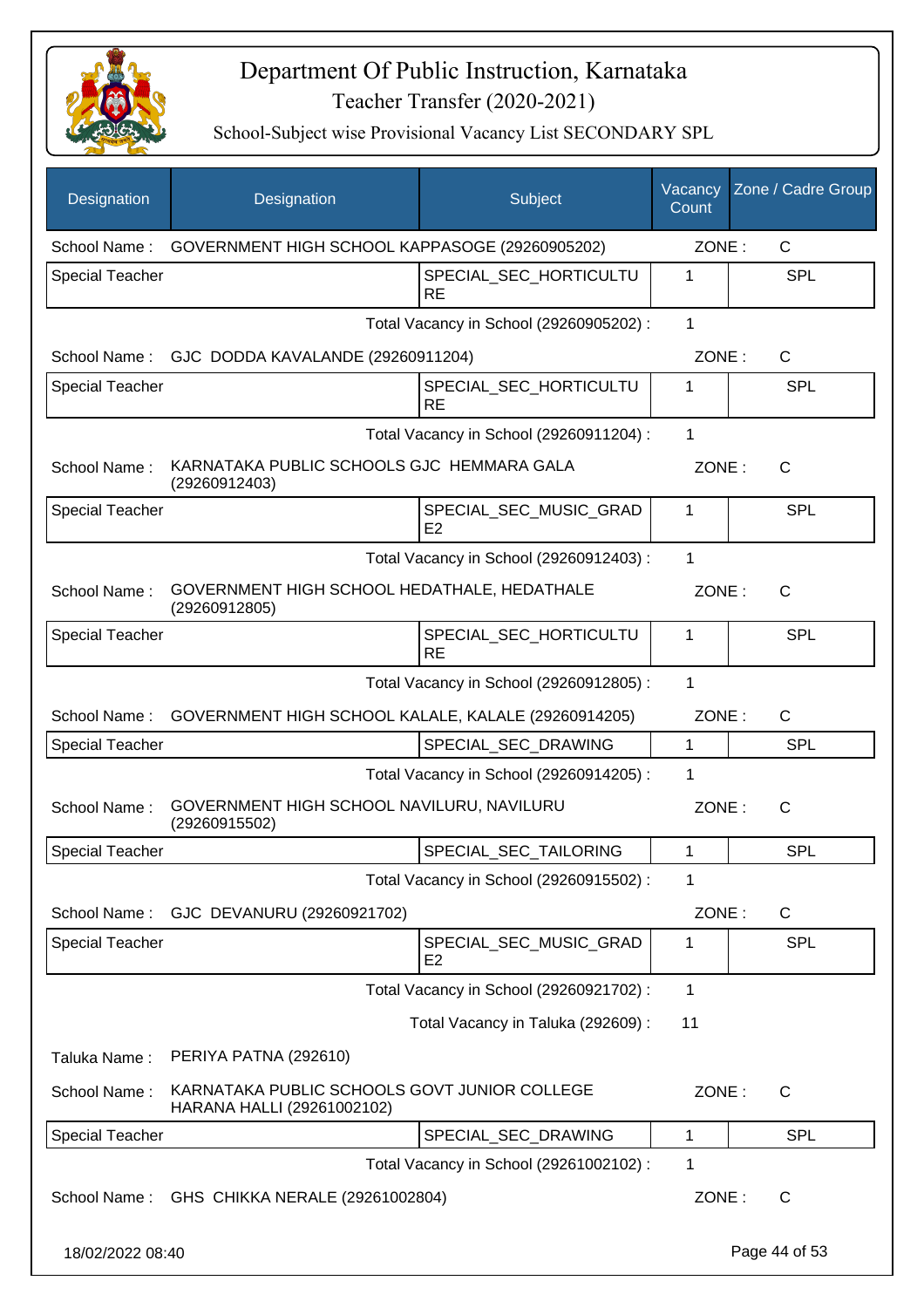

| Designation            | Designation                                                            | Subject                                  | Vacancy<br>Count | Zone / Cadre Group |
|------------------------|------------------------------------------------------------------------|------------------------------------------|------------------|--------------------|
| <b>Special Teacher</b> |                                                                        | SPECIAL_SEC_HORTICULTU<br><b>RE</b>      | 1                | SPL                |
|                        |                                                                        | Total Vacancy in School (29261002804) :  | $\mathbf{1}$     |                    |
| School Name:           | GHS BYLA KUPPE (29261003810)                                           |                                          | ZONE:            | C                  |
| <b>Special Teacher</b> |                                                                        | SPECIAL_SEC_MUSIC_GRAD<br>E1             | 1                | SPL                |
|                        |                                                                        | Total Vacancy in School (29261003810) :  | 1                |                    |
| School Name:           | GHS CHANNAKAL (29261004703)                                            |                                          | ZONE:            | C                  |
| <b>Special Teacher</b> |                                                                        | SPECIAL_SEC_DRAWING                      | 1                | <b>SPL</b>         |
|                        |                                                                        | Total Vacancy in School (29261004703) :  | 1                |                    |
| School Name:           | GHS DODDA KAMRA VALLI (29261005603)                                    |                                          | ZONE:            | C                  |
| <b>Special Teacher</b> |                                                                        | SPECIAL_SEC_HORTICULTU<br><b>RE</b>      | 1                | SPL                |
|                        |                                                                        | Total Vacancy in School (29261005603) :  | 1                |                    |
|                        | School Name: GHS HUNASAVADI (29261006302)                              |                                          | ZONE:            | C                  |
| <b>Special Teacher</b> |                                                                        | SPECIAL_SEC_DRAWING                      | $\mathbf{1}$     | <b>SPL</b>         |
|                        |                                                                        | Total Vacancy in School (29261006302) :  | 1                |                    |
|                        | School Name: GHS MUTHURU (29261007407)                                 |                                          | ZONE:            | C                  |
| <b>Special Teacher</b> |                                                                        | SPECIAL_SEC_HORTICULTU<br><b>RE</b>      | 1                | SPL                |
|                        |                                                                        | Total Vacancy in School (29261007407) :  | 1                |                    |
| School Name:           | GOVT HIGH SCHOOL MAKODU (29261011503)                                  |                                          | ZONE:            | C                  |
| <b>Special Teacher</b> |                                                                        | SPECIAL_SEC_HORTICULTU<br><b>RE</b>      | 1                | <b>SPL</b>         |
|                        |                                                                        | Total Vacancy in School (29261011503) :  | 1                |                    |
| School Name:           | GHS BHUVANAHALLI (29261014802)                                         |                                          | ZONE:            | $\mathsf{C}$       |
| Special Teacher        |                                                                        | SPECIAL SEC HORTICULTU<br><b>RE</b>      | 1                | <b>SPL</b>         |
|                        |                                                                        | Total Vacancy in School (29261014802) :  | 1                |                    |
| School Name:           | KARNATAKA PUBLIC SCHOOLS GOVT JUNIOR COLLEGE<br>RAVANDUR (29261016109) |                                          | ZONE:            | C                  |
| <b>Special Teacher</b> |                                                                        | SPECIAL_SEC_MUSIC_GRAD<br>E <sub>1</sub> | 1                | <b>SPL</b>         |
|                        |                                                                        | Total Vacancy in School (29261016109) :  | $\mathbf{1}$     |                    |
| School Name:           | GHS HANDITHAVALLI (29261016902)                                        |                                          | ZONE:            | C                  |
| <b>Special Teacher</b> |                                                                        | SPECIAL_SEC_DRAWING                      | 1                | SPL                |
| 18/02/2022 08:40       |                                                                        |                                          |                  | Page 45 of 53      |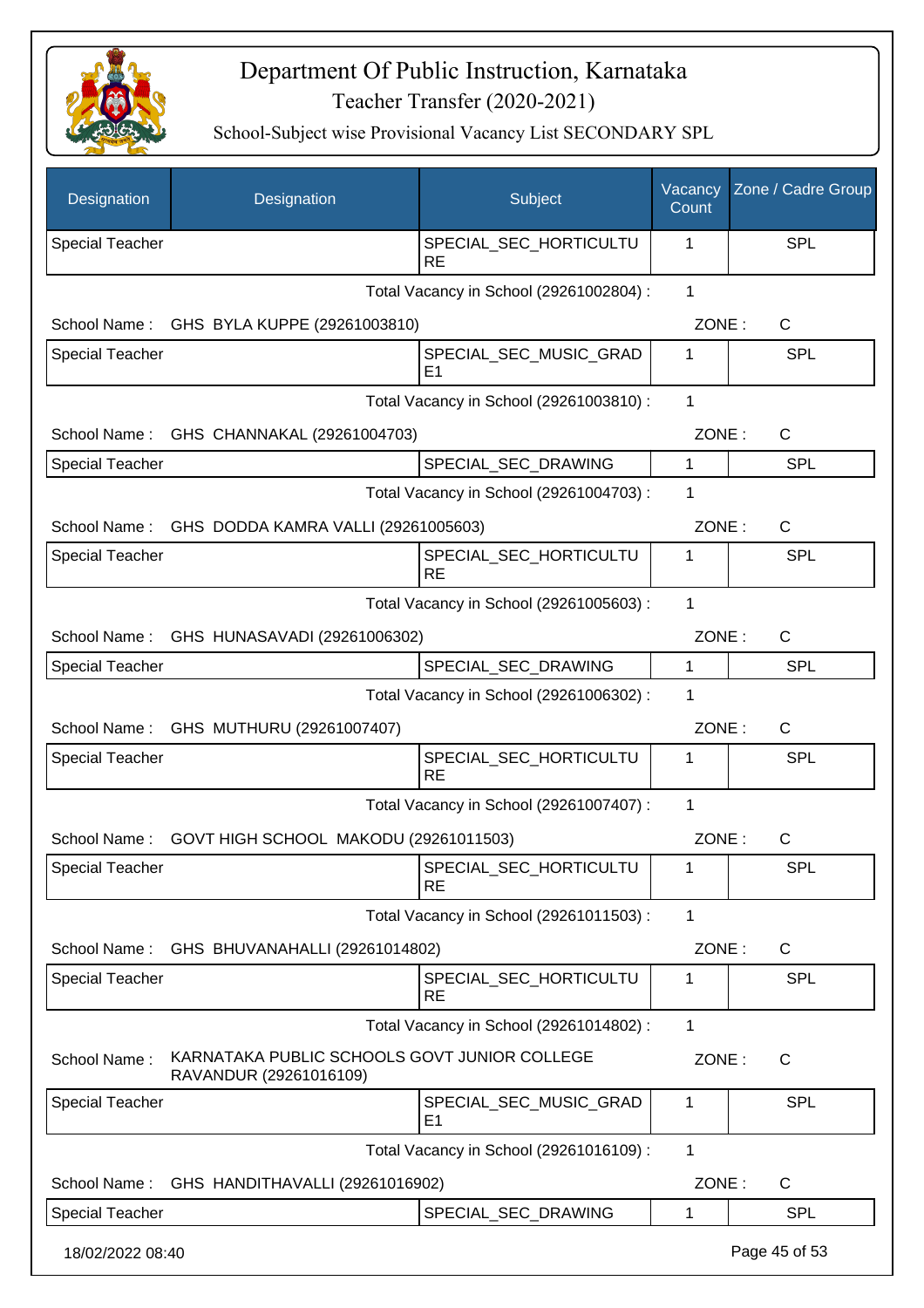

| Designation            | Designation                                                                                  | Subject                                  | Vacancy<br>Count | Zone / Cadre Group |
|------------------------|----------------------------------------------------------------------------------------------|------------------------------------------|------------------|--------------------|
|                        |                                                                                              | Total Vacancy in School (29261016902) :  | 1                |                    |
|                        | School Name: GOVT JUNIOR COLLEGE HALAGANA HALLI (29261017805)                                |                                          | ZONE:            | C                  |
| Special Teacher        |                                                                                              | SPECIAL_SEC_DRAWING                      | $\mathbf{1}$     | <b>SPL</b>         |
|                        |                                                                                              | Total Vacancy in School (29261017805) :  | 1                |                    |
|                        | School Name: GOVT GIRLS JUNIOR COLLEGE PERIYAPATNA (29261025902)                             |                                          | ZONE:            | A                  |
| <b>Special Teacher</b> |                                                                                              | SPECIAL_SEC_TAILORING                    | $\mathbf{1}$     | <b>SPL</b>         |
|                        |                                                                                              | Total Vacancy in School (29261025902) :  | 1                |                    |
| School Name:           | GOVT BOYS JUNIOR COLLEGE PERIYAPATNA (29261025913)                                           |                                          | ZONE:            | A                  |
| Special Teacher        |                                                                                              | SPECIAL_SEC_HORTICULTU<br><b>RE</b>      | 3                | <b>SPL</b>         |
|                        |                                                                                              | Total Vacancy in School (29261025913) :  | 3                |                    |
|                        |                                                                                              | Total Vacancy in Taluka (292610) :       | 16               |                    |
| Taluka Name:           | T.N.PURA (292611)                                                                            |                                          |                  |                    |
| School Name:           | GOVERNAMENT PRE UNIVERSITY COLLEGE HIGH SCHOOL<br>SECTION MENASIKYATHANA HALLI (29261100603) |                                          | ZONE:            | $\mathsf{C}$       |
| <b>Special Teacher</b> |                                                                                              | SPECIAL_SEC_MUSIC_GRAD<br>E1             | 1                | <b>SPL</b>         |
|                        |                                                                                              | Total Vacancy in School (29261100603) :  | 1                |                    |
|                        | School Name: GHS CHIDARA VALLI (29261102803)                                                 |                                          | ZONE:            | C                  |
| <b>Special Teacher</b> |                                                                                              | SPECIAL SEC HORTICULTU<br><b>RE</b>      | 1                | SPL                |
|                        |                                                                                              | Total Vacancy in School (29261102803) :  | 1                |                    |
| School Name:           | GHS MAVINAHALLI (29261103903)                                                                |                                          | ZONE:            | $\mathsf C$        |
| <b>Special Teacher</b> |                                                                                              | SPECIAL_SEC_MUSIC_GRAD<br>E <sub>1</sub> | 1                | <b>SPL</b>         |
|                        |                                                                                              | Total Vacancy in School (29261103903) :  | $\mathbf{1}$     |                    |
| School Name:           | GHS YADADORE (29261104302)                                                                   |                                          | ZONE:            | B                  |
| <b>Special Teacher</b> |                                                                                              | SPECIAL SEC DRAMA GRA<br>DE <sub>1</sub> | 1                | <b>SPL</b>         |
|                        |                                                                                              | Total Vacancy in School (29261104302) :  | $\mathbf{1}$     |                    |
| School Name:           | GHS HEGGURU (29261104603)                                                                    |                                          | ZONE:            | C                  |
| <b>Special Teacher</b> |                                                                                              | SPECIAL_SEC_TAILORING                    | 1                | <b>SPL</b>         |
|                        |                                                                                              | Total Vacancy in School (29261104603) :  | 1                |                    |
| School Name:           | GHS KODAGAHALLI (29261107803)                                                                |                                          | ZONE:            | $\mathsf C$        |
|                        |                                                                                              |                                          |                  |                    |
| 18/02/2022 08:40       |                                                                                              |                                          |                  | Page 46 of 53      |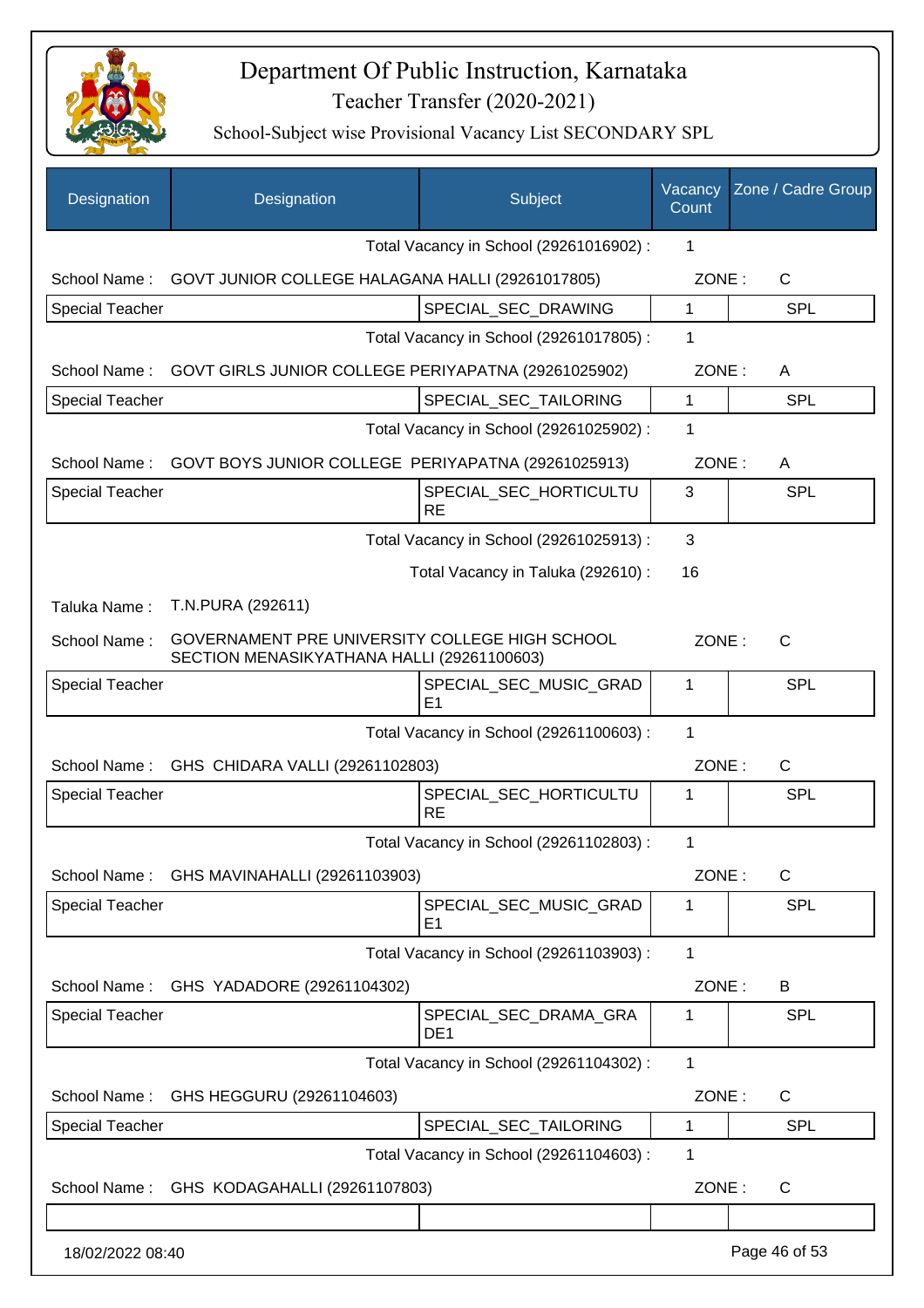

| Designation            | Designation                                       | Subject                                  | Vacancy<br>Count | Zone / Cadre Group |
|------------------------|---------------------------------------------------|------------------------------------------|------------------|--------------------|
| <b>Special Teacher</b> |                                                   | SPECIAL_SEC_MUSIC_GRAD<br>E1             | 1                | <b>SPL</b>         |
|                        |                                                   | Total Vacancy in School (29261107803) :  | $\mathbf{1}$     |                    |
| School Name:           | GHS KETHUPURA (29261108203)                       |                                          | ZONE:            | $\mathsf{C}$       |
| <b>Special Teacher</b> |                                                   | SPECIAL_SEC_TAILORING                    | 1                | <b>SPL</b>         |
|                        |                                                   | Total Vacancy in School (29261108203) :  | 1                |                    |
| School Name:           | GHS BANNAHALLI HUNDI (29261110502)                |                                          | ZONE:            | B                  |
| <b>Special Teacher</b> |                                                   | SPECIAL_SEC_MUSIC_GRAD<br>E <sub>1</sub> | 1                | <b>SPL</b>         |
|                        |                                                   | Total Vacancy in School (29261110502) :  | 1                |                    |
|                        | School Name: GHS BILAGEREHUNDI (29261111103)      |                                          | ZONE:            | B                  |
| <b>Special Teacher</b> |                                                   | SPECIAL_SEC_MUSIC_GRAD<br>E1             | 1                | <b>SPL</b>         |
|                        |                                                   | Total Vacancy in School (29261111103) :  | 1                |                    |
|                        | School Name: GHS MADAPURA (29261113203)           |                                          | ZONE:            | $\mathsf{C}$       |
| <b>Special Teacher</b> |                                                   | SPECIAL_SEC_HORTICULTU<br><b>RE</b>      | 1                | <b>SPL</b>         |
|                        |                                                   | Total Vacancy in School (29261113203) :  | 1                |                    |
| School Name:           | KARNATAKA PUBLIC SCHOOLS GJC MUGURU (29261113607) |                                          | ZONE:            | C                  |
| <b>Special Teacher</b> |                                                   | SPECIAL_SEC_MUSIC_GRAD<br>E2             | 1                | <b>SPL</b>         |
|                        |                                                   | Total Vacancy in School (29261113607) :  | 1                |                    |
|                        | School Name: GHS VYASARAJA PURA (29261115903)     |                                          | ZONE:            | C                  |
| <b>Special Teacher</b> |                                                   | SPECIAL_SEC_HORTICULTU<br><b>RE</b>      | 1                | <b>SPL</b>         |
|                        |                                                   | Total Vacancy in School (29261115903) :  | 1                |                    |
| School Name:           | GJC TALAKADU (29261117309)                        |                                          | ZONE:            | C                  |
| <b>Special Teacher</b> |                                                   | SPECIAL_SEC_HORTICULTU<br><b>RE</b>      | 1                | <b>SPL</b>         |
|                        |                                                   | Total Vacancy in School (29261117309) :  | 1                |                    |
| School Name:           | GHS ATTAHALLI (29261119604)                       |                                          | ZONE:            | B                  |
| <b>Special Teacher</b> |                                                   | SPECIAL_SEC_MUSIC_GRAD<br>E <sub>1</sub> | 1                | <b>SPL</b>         |
|                        |                                                   | Total Vacancy in School (29261119604) :  | 1                |                    |
| School Name:           | GJC T.N.PURA WARD-5 (29261122503)                 |                                          | ZONE:            | A                  |
|                        |                                                   |                                          |                  |                    |
| 18/02/2022 08:40       |                                                   |                                          |                  | Page 47 of 53      |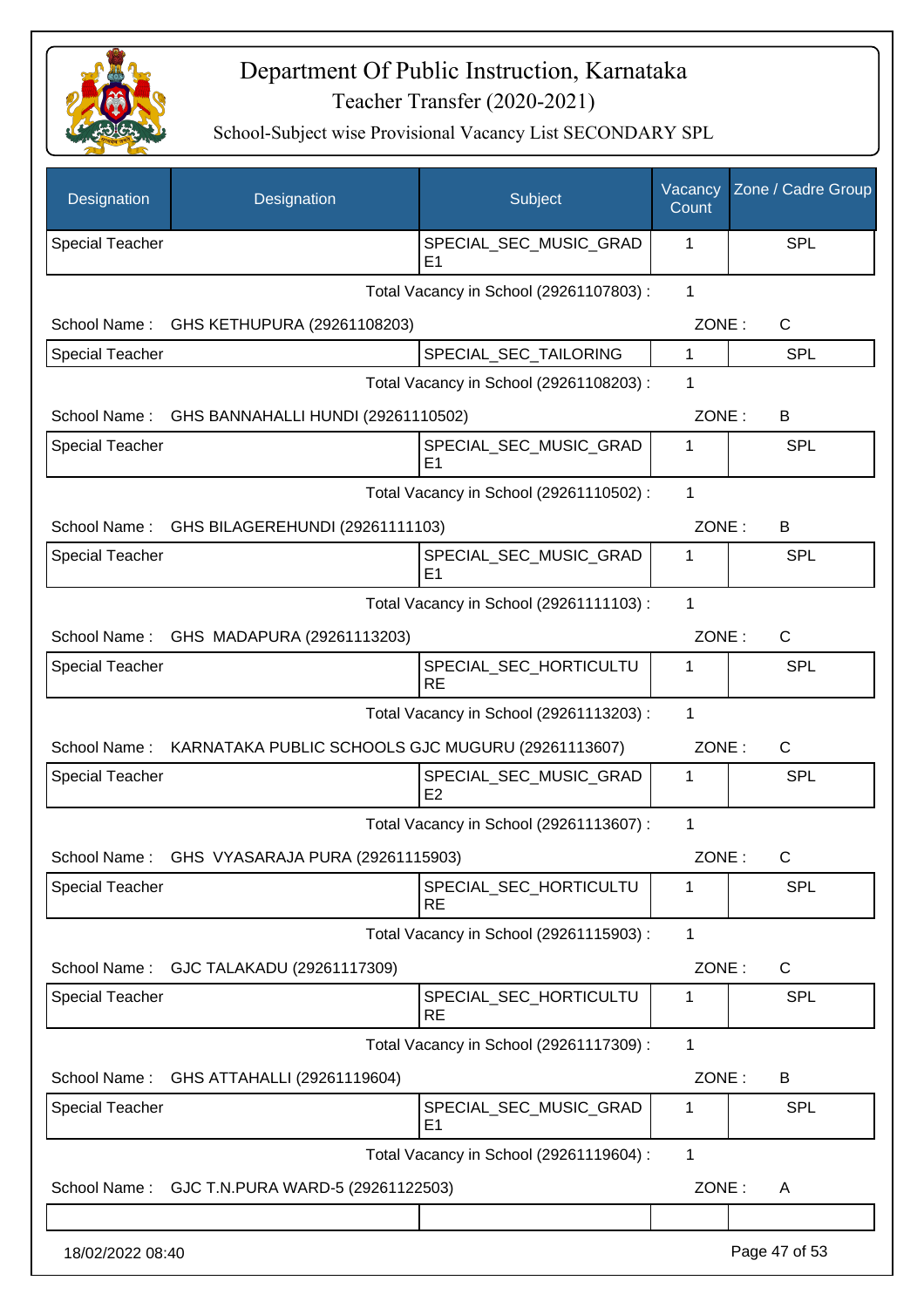

| Designation                                  | Designation                                               | Subject                                  | Vacancy<br>Count | Zone / Cadre Group |
|----------------------------------------------|-----------------------------------------------------------|------------------------------------------|------------------|--------------------|
| Special Teacher                              |                                                           | SPECIAL_SEC_MUSIC_GRAD<br>E <sub>1</sub> | 1                | <b>SPL</b>         |
|                                              |                                                           | Total Vacancy in School (29261122503) :  | 1                |                    |
|                                              |                                                           | Total Vacancy in Taluka (292611) :       | 15               |                    |
| Taluka Name:                                 | MYSORE SOUTH (292612)                                     |                                          |                  |                    |
| School Name:                                 | GOVERNMENT GIRLS HIGH SCHOOL ASHOKAPURAM<br>(29261201310) |                                          | ZONE:            | A                  |
| Special Teacher                              |                                                           | SPECIAL_SEC_MUSIC_GRAD<br>E <sub>1</sub> | 1                | <b>SPL</b>         |
|                                              |                                                           | Total Vacancy in School (29261201310) :  | 1                |                    |
|                                              |                                                           | Total Vacancy in Taluka (292612) :       | 1                |                    |
| District Name:                               | CHAMARAJANAGARA (2927)                                    |                                          |                  |                    |
| Taluka Name:                                 | CHAMARAJA NAGAR (292701)                                  |                                          |                  |                    |
| School Name:                                 | GHS BADANAGUPPE (29270100403)                             |                                          | ZONE:            | B                  |
| <b>Special Teacher</b>                       |                                                           | SPECIAL_SEC_TAILORING                    | 1                | <b>SPL</b>         |
| Total Vacancy in School (29270100403) :<br>1 |                                                           |                                          |                  |                    |
| School Name:                                 | GHS HEGGOTARA (29270100904)                               |                                          | ZONE:            | $\mathsf{C}$       |
| Special Teacher                              |                                                           | SPECIAL_SEC_HORTICULTU<br><b>RE</b>      | 1                | SPL                |
|                                              |                                                           | Total Vacancy in School (29270100904) :  | 1                |                    |
| School Name:                                 | GHS DODDARAYAPETE (29270104702)                           |                                          | ZONE:            | B                  |
| <b>Special Teacher</b>                       |                                                           | SPECIAL SEC TAILORING                    | 1                | <b>SPL</b>         |
|                                              |                                                           | Total Vacancy in School (29270104702) :  | 1                |                    |
| School Name:                                 | GPUC HARAVE (29270105105)                                 |                                          | ZONE:            | C                  |
| Special Teacher                              |                                                           | SPECIAL_SEC_DRAWING                      | 1                | <b>SPL</b>         |
|                                              |                                                           | Total Vacancy in School (29270105105) :  | 1                |                    |
| School Name:                                 | GHS SAGADE (29270107602)                                  |                                          | ZONE:            | C                  |
| <b>Special Teacher</b>                       |                                                           | SPECIAL_SEC_HORTICULTU<br><b>RE</b>      | 1                | SPL                |
|                                              |                                                           | Total Vacancy in School (29270107602) :  | 1                |                    |
| School Name:                                 | GHS NANJEDEVANA PURA (29270108501)                        |                                          | ZONE:            | C                  |
| Special Teacher                              |                                                           | SPECIAL_SEC_HORTICULTU<br><b>RE</b>      | 1                | <b>SPL</b>         |
|                                              |                                                           | Total Vacancy in School (29270108501) :  | 1                |                    |
| 18/02/2022 08:40                             |                                                           |                                          |                  | Page 48 of 53      |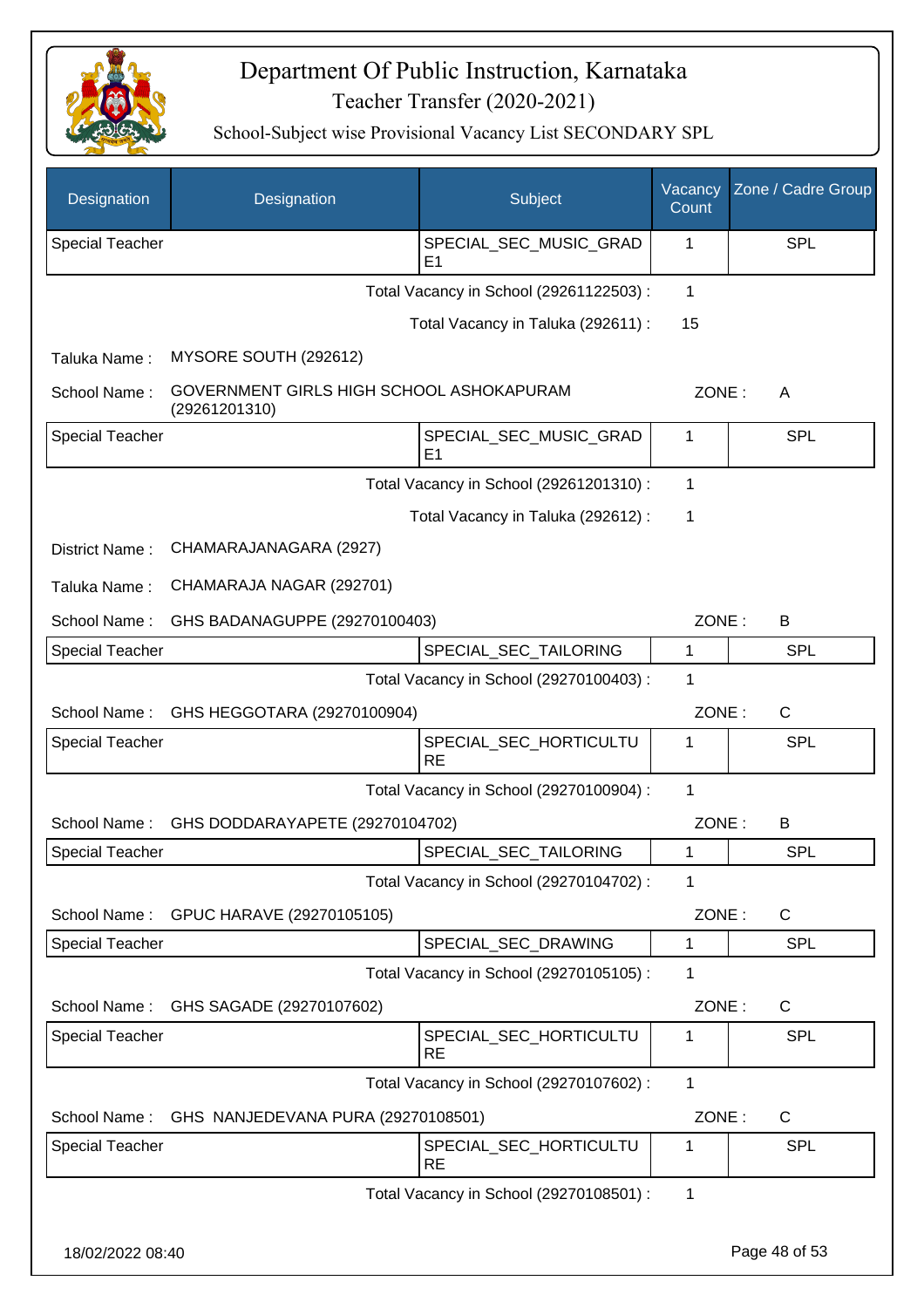

| Designation            | Designation                                                     | Subject                                  | Vacancy<br>Count | Zone / Cadre Group |
|------------------------|-----------------------------------------------------------------|------------------------------------------|------------------|--------------------|
| School Name:           | GHS THAMMADAHALLI (29270108702)                                 |                                          |                  | ZONE:<br>C         |
| <b>Special Teacher</b> |                                                                 | SPECIAL_SEC_HORTICULTU<br><b>RE</b>      | 1                | SPL                |
|                        |                                                                 | Total Vacancy in School (29270108702) :  | 1                |                    |
|                        | School Name: GHS HARADANAHALLI (29270108904)                    |                                          | ZONE:            | B                  |
| <b>Special Teacher</b> |                                                                 | SPECIAL_SEC_HORTICULTU<br><b>RE</b>      | 1                | SPL                |
|                        |                                                                 | Total Vacancy in School (29270108904) :  | 1                |                    |
|                        | School Name: GPUC VENKATAIAHNA CHATHRA (29270109202)            |                                          | ZONE:            | B                  |
| <b>Special Teacher</b> |                                                                 | SPECIAL_SEC_MUSIC_GRAD<br>E2             | 1                | <b>SPL</b>         |
|                        |                                                                 | Total Vacancy in School (29270109202) :  | $\mathbf{1}$     |                    |
|                        | School Name: GHS BISALAVADI (29270109902)                       |                                          | ZONE:            | $\mathsf{C}$       |
| <b>Special Teacher</b> |                                                                 | SPECIAL_SEC_DRAWING                      | $\mathbf{1}$     | <b>SPL</b>         |
|                        |                                                                 | Total Vacancy in School (29270109902) :  | 1                |                    |
|                        | School Name: GHS YANAGALLI (29270110602)                        |                                          | ZONE:            | $\mathsf{C}$       |
| <b>Special Teacher</b> |                                                                 | SPECIAL_SEC_HORTICULTU<br><b>RE</b>      | 1                | <b>SPL</b>         |
|                        |                                                                 | Total Vacancy in School (29270110602) :  | 1                |                    |
|                        | School Name: GHS YARAGANAHALLI (29270111102)                    |                                          | ZONE:            | C                  |
| <b>Special Teacher</b> |                                                                 | SPECIAL_SEC_HORTICULTU<br><b>RE</b>      | 1                | SPL                |
|                        |                                                                 | Total Vacancy in School (29270111102) :  | $\mathbf{1}$     |                    |
| School Name:           | KARNATAKA PUBLIC SCHOOLS GPUC CHANDAKAVADI(HS)<br>(29270111507) |                                          | ZONE:            | B                  |
| <b>Special Teacher</b> |                                                                 | SPECIAL_SEC_DRAWING                      | 1                | <b>SPL</b>         |
|                        |                                                                 | Total Vacancy in School (29270111507) :  | 1                |                    |
| School Name:           | GHS KOLIPALYA (29270115304)                                     |                                          | ZONE:            | C                  |
| <b>Special Teacher</b> |                                                                 | SPECIAL_SEC_HORTICULTU<br>RE             | 1                | <b>SPL</b>         |
|                        |                                                                 | Total Vacancy in School (29270115304) :  | 1                |                    |
| School Name:           | GHS NAVILUR (29270116002)                                       |                                          | ZONE:            | C                  |
| <b>Special Teacher</b> |                                                                 | SPECIAL_SEC_MUSIC_GRAD<br>E <sub>2</sub> | 1                | <b>SPL</b>         |
|                        |                                                                 | Total Vacancy in School (29270116002) :  | 1                |                    |
| 18/02/2022 08:40       |                                                                 |                                          |                  | Page 49 of 53      |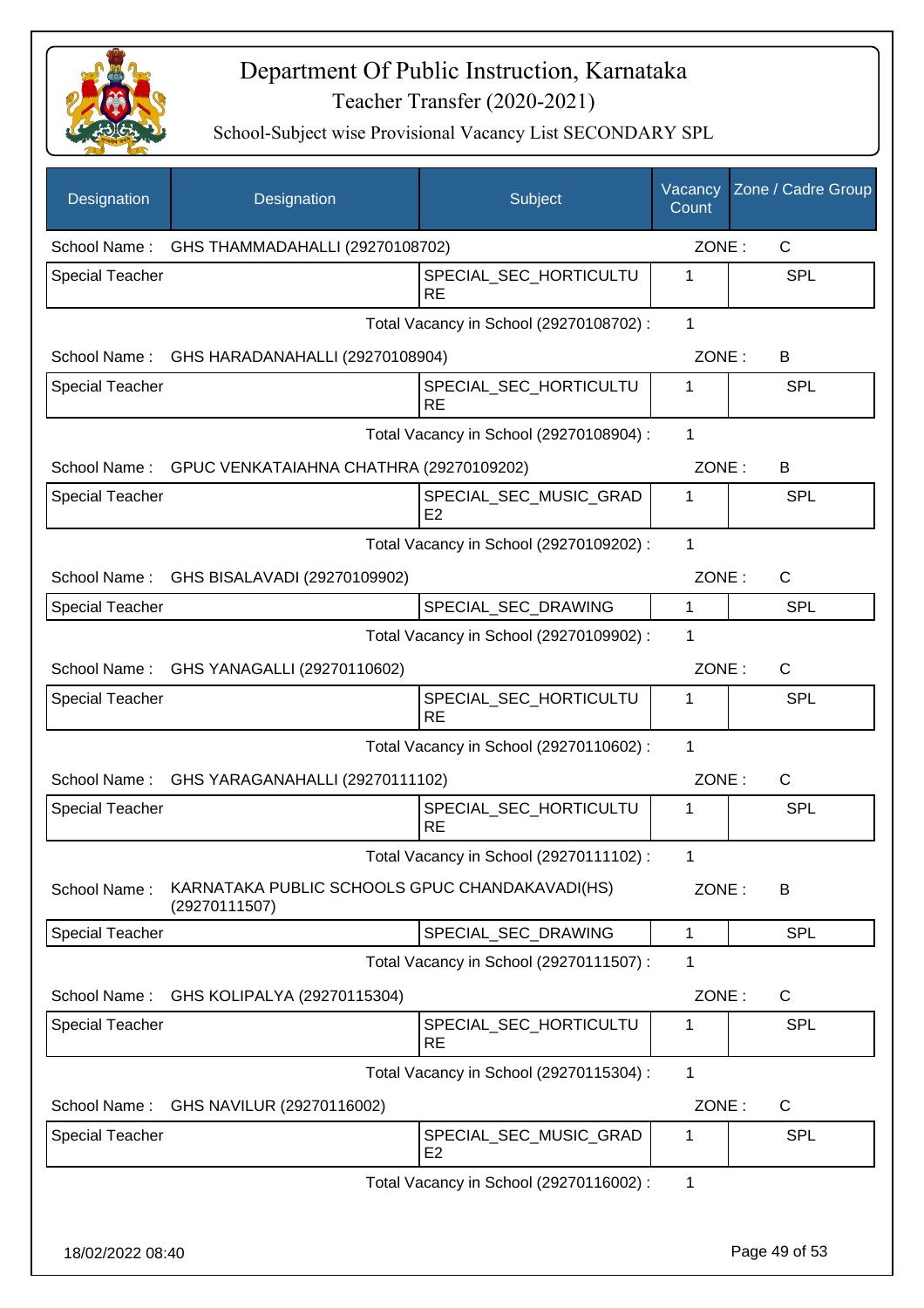

| Designation            | Designation                                          | Subject                                  | Vacancy<br>Count | Zone / Cadre Group |
|------------------------|------------------------------------------------------|------------------------------------------|------------------|--------------------|
| School Name:           | GPUC KUDERU (29270116905)                            |                                          | ZONE:            | $\mathsf{C}$       |
| <b>Special Teacher</b> |                                                      | SPECIAL_SEC_HORTICULTU<br><b>RE</b>      | 1                | <b>SPL</b>         |
|                        |                                                      | Total Vacancy in School (29270116905) :  | 1                |                    |
| School Name:           | GHS GULIPURA (29270118306)                           |                                          | ZONE:            | C                  |
| <b>Special Teacher</b> |                                                      | SPECIAL SEC HORTICULTU<br><b>RE</b>      | 1                | <b>SPL</b>         |
|                        |                                                      | Total Vacancy in School (29270118306) :  | 1                |                    |
|                        | School Name: GHS HONGANURU (29270118709)             |                                          | ZONE:            | $\mathsf{C}$       |
| <b>Special Teacher</b> |                                                      | SPECIAL_SEC_HORTICULTU<br><b>RE</b>      | 1                | <b>SPL</b>         |
|                        |                                                      | Total Vacancy in School (29270118709) :  | 1                |                    |
|                        | School Name: GHS ERASA VADI (29270119103)            |                                          | ZONE:            | $\mathsf{C}$       |
| <b>Special Teacher</b> |                                                      | SPECIAL_SEC_HORTICULTU<br><b>RE</b>      | 1                | <b>SPL</b>         |
|                        |                                                      | Total Vacancy in School (29270119103) :  | 1                |                    |
|                        | School Name: GPUC SANTHEMARAHALLI (29270119808)      |                                          | ZONE:            | $\mathsf{C}$       |
| <b>Special Teacher</b> |                                                      | SPECIAL_SEC_MUSIC_GRAD<br>E <sub>1</sub> | 1                | <b>SPL</b>         |
|                        |                                                      | Total Vacancy in School (29270119808) :  | 1                |                    |
|                        | School Name: GPUC GIRLS, CHAMARAJANAGA (29270126504) |                                          | ZONE:            | A                  |
| <b>Special Teacher</b> |                                                      | SPECIAL_SEC_TAILORING                    | 1                | SPL                |
|                        |                                                      | Total Vacancy in School (29270126504) :  | 1                |                    |
|                        |                                                      | Total Vacancy in Taluka (292701) :       | 21               |                    |
| Taluka Name:           | <b>GUNDULPET (292702)</b>                            |                                          |                  |                    |
| School Name:           | GHS ALATHUR (29270200603)                            |                                          | ZONE:            | C                  |
| <b>Special Teacher</b> |                                                      | SPECIAL SEC DRAWING                      | 1                | <b>SPL</b>         |
|                        |                                                      | Total Vacancy in School (29270200603) :  | 1                |                    |
| School Name:           | GHS BANNITHAL PURA (29270202702)                     |                                          | ZONE:            | C                  |
| Special Teacher        |                                                      | SPECIAL_SEC_DRAWING                      | 1                | SPL                |
|                        |                                                      | Total Vacancy in School (29270202702) :  | 1                |                    |
| School Name:           | KARNATAKA PUBLIC SCHOOLS GPUC HANGALA (29270204203)  |                                          | ZONE:            | C                  |
| Special Teacher        |                                                      | SPECIAL_SEC_DRAWING                      | 1                | <b>SPL</b>         |
|                        |                                                      | Total Vacancy in School (29270204203) :  | 1                |                    |
| 18/02/2022 08:40       |                                                      |                                          |                  | Page 50 of 53      |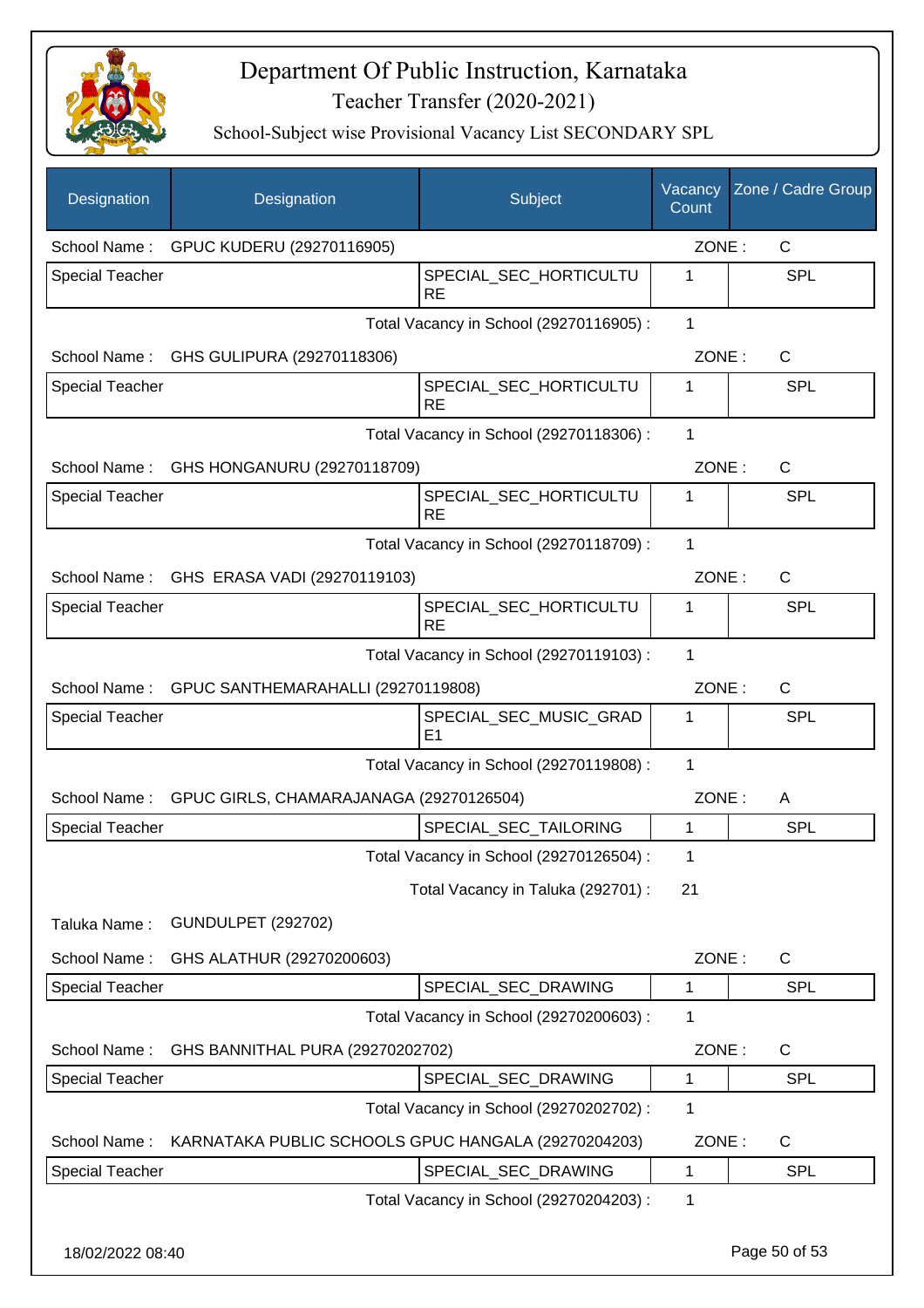

| Designation            | Designation                                     | Subject                                 | Vacancy<br>Count | Zone / Cadre Group |
|------------------------|-------------------------------------------------|-----------------------------------------|------------------|--------------------|
| School Name:           | GHS BACHALLI (29270204704)                      |                                         | ZONE:            | C                  |
| <b>Special Teacher</b> |                                                 | SPECIAL_SEC_HORTICULTU<br><b>RE</b>     | 1                | <b>SPL</b>         |
|                        |                                                 | Total Vacancy in School (29270204704) : | 1                |                    |
| School Name:           | GHS HUNDI PURA (29270206002)                    |                                         | ZONE:            | C                  |
| <b>Special Teacher</b> |                                                 | SPECIAL_SEC_DRAWING                     | 1                | <b>SPL</b>         |
|                        |                                                 | Total Vacancy in School (29270206002) : | 1                |                    |
|                        | School Name: GHS GIRLS KABBAHALLI (29270207307) |                                         | ZONE:            | C                  |
| <b>Special Teacher</b> |                                                 | SPECIAL SEC TAILORING                   | $\mathbf{1}$     | <b>SPL</b>         |
|                        |                                                 | Total Vacancy in School (29270207307) : | 1                |                    |
| School Name:           | GHS KELASURU (29270208502)                      |                                         | ZONE:            | C                  |
| <b>Special Teacher</b> |                                                 | SPECIAL_SEC_DRAWING                     | $\mathbf{1}$     | <b>SPL</b>         |
|                        |                                                 | Total Vacancy in School (29270208502) : | 1                |                    |
|                        | School Name: GPUC HS BEGUR (29270209303)        |                                         | ZONE:            | C                  |
| <b>Special Teacher</b> |                                                 | SPECIAL_SEC_HORTICULTU<br><b>RE</b>     | 1                | SPL                |
|                        |                                                 | Total Vacancy in School (29270209303) : | 1                |                    |
| School Name:           | GHS BOMMANA HALLI (29270210402)                 |                                         | ZONE:            | C                  |
| <b>Special Teacher</b> |                                                 | SPECIAL_SEC_DRAWING                     | $\mathbf{1}$     | SPL                |
|                        |                                                 | Total Vacancy in School (29270210402) : | 1                |                    |
| School Name:           | GHS CHIKKATI (29270212002)                      |                                         | ZONE:            | $\mathsf{C}$       |
| <b>Special Teacher</b> |                                                 | SPECIAL_SEC_HORTICULTU<br><b>RE</b>     | 1                | <b>SPL</b>         |
|                        |                                                 | Total Vacancy in School (29270212002) : | 1                |                    |
| School Name:           | GGHS MADAHALLI ROAD GUNDLUPET (29270218504)     |                                         | ZONE:            | A                  |
| Special Teacher        |                                                 | SPECIAL_SEC_DRAWING                     | 1                | <b>SPL</b>         |
|                        |                                                 | Total Vacancy in School (29270218504) : | 1                |                    |
|                        |                                                 | Total Vacancy in Taluka (292702) :      | 11               |                    |
| Taluka Name:           | <b>KOLLEGAL (292705)</b>                        |                                         |                  |                    |
| School Name:           | GHS SURAPURA (29270516602)                      |                                         | ZONE:            | $\mathsf C$        |
| <b>Special Teacher</b> |                                                 | SPECIAL_SEC_HORTICULTU<br><b>RE</b>     | 1                | SPL                |
|                        |                                                 | Total Vacancy in School (29270516602) : | 1                |                    |
|                        |                                                 | Total Vacancy in Taluka (292705) :      | 1                |                    |
| 18/02/2022 08:40       |                                                 |                                         |                  | Page 51 of 53      |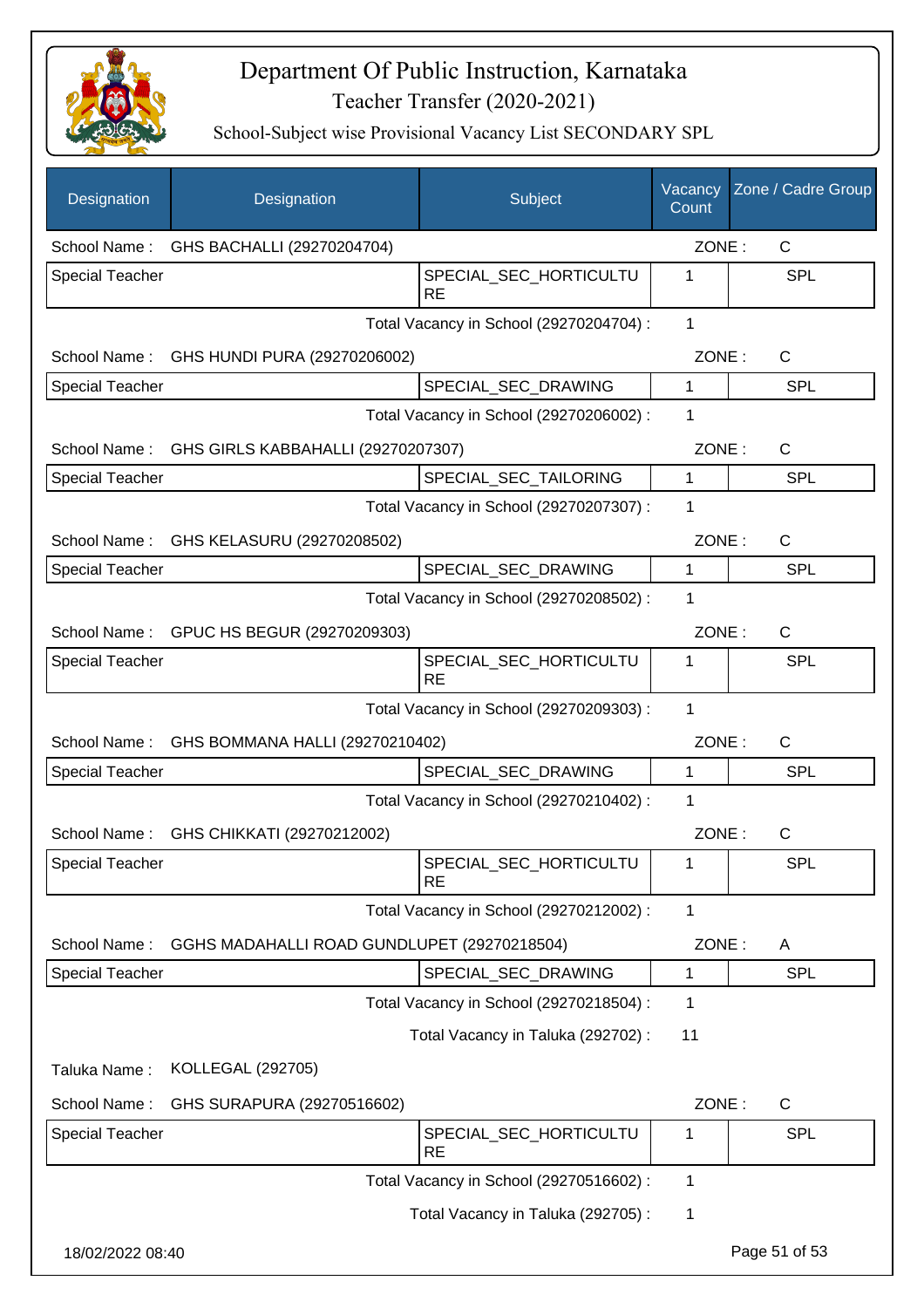

| Designation                                   | Designation                                          | Subject                                  | Vacancy<br>Count | Zone / Cadre Group    |
|-----------------------------------------------|------------------------------------------------------|------------------------------------------|------------------|-----------------------|
| Taluka Name:                                  | <b>YELANDUR (292712)</b>                             |                                          |                  |                       |
| School Name:                                  | GOVT HIGH SCHOOL KESTUR (29271200904)                |                                          |                  | $\mathsf{C}$<br>ZONE: |
| Special Teacher                               |                                                      | SPECIAL_SEC_DRAWING                      | 1                | <b>SPL</b>            |
|                                               |                                                      | Total Vacancy in School (29271200904) :  | 1                |                       |
| School Name:                                  | GOVT HIGH SCHOOL MADDUR (29271202104)                |                                          | ZONE:            | $\mathsf{C}$          |
| <b>Special Teacher</b>                        |                                                      | SPECIAL_SEC_TAILORING                    | 1                | <b>SPL</b>            |
|                                               |                                                      | Total Vacancy in School (29271202104) :  | 1                |                       |
| School Name:                                  | KARNATAKA PUBLIC SCHOOLS GPUC YELANDUR (29271204203) |                                          | ZONE:            | A                     |
| <b>Special Teacher</b>                        |                                                      | SPECIAL_SEC_HORTICULTU<br><b>RE</b>      | 1                | <b>SPL</b>            |
|                                               |                                                      | Total Vacancy in School (29271204203) :  | 1                |                       |
| School Name:                                  | GOVT GIRLS HS YELANDUR (29271204407)                 |                                          | ZONE:            | A                     |
| <b>Special Teacher</b>                        |                                                      | SPECIAL_SEC_MUSIC_GRAD<br>E <sub>1</sub> | 1                | <b>SPL</b>            |
|                                               |                                                      | Total Vacancy in School (29271204407) :  | 1                |                       |
|                                               |                                                      | Total Vacancy in Taluka (292712) :       | 4                |                       |
| Taluka Name:                                  | HANUR (292713)                                       |                                          |                  |                       |
| School Name:                                  | GHS CHANNALINGANAHALLI (29271301302)                 |                                          | ZONE:            | $\mathsf{C}$          |
| <b>Special Teacher</b>                        |                                                      | SPECIAL_SEC_HORTICULTU<br><b>RE</b>      | 1                | SPL                   |
|                                               |                                                      | Total Vacancy in School (29271301302) :  | 1                |                       |
| School Name:                                  | GHS COWDALLI (29271301606)                           |                                          | ZONE:            | $\mathsf{C}$          |
| <b>Special Teacher</b>                        |                                                      | SPECIAL_SEC_DRAWING                      | 1                | <b>SPL</b>            |
|                                               |                                                      | Total Vacancy in School (29271301606) :  | 1                |                       |
| School Name:                                  | HS ELLEMALA (29271302105)                            |                                          | ZONE:            | C                     |
| <b>Special Teacher</b>                        |                                                      | SPECIAL_SEC_HORTICULTU<br><b>RE</b>      | 1                | SPL                   |
|                                               |                                                      | Total Vacancy in School (29271302105):   | 1                |                       |
| GHS (GVG) HANUR (29271302408)<br>School Name: |                                                      | ZONE:                                    | A                |                       |
| Special Teacher                               |                                                      | SPECIAL_SEC_HORTICULTU<br><b>RE</b>      | 1                | SPL                   |
|                                               |                                                      | Total Vacancy in School (29271302408) :  | $\mathbf{1}$     |                       |
| School Name:                                  | GHS MANGALA (29271303303)                            |                                          | ZONE:            | C                     |
| 18/02/2022 08:40                              |                                                      |                                          |                  | Page 52 of 53         |